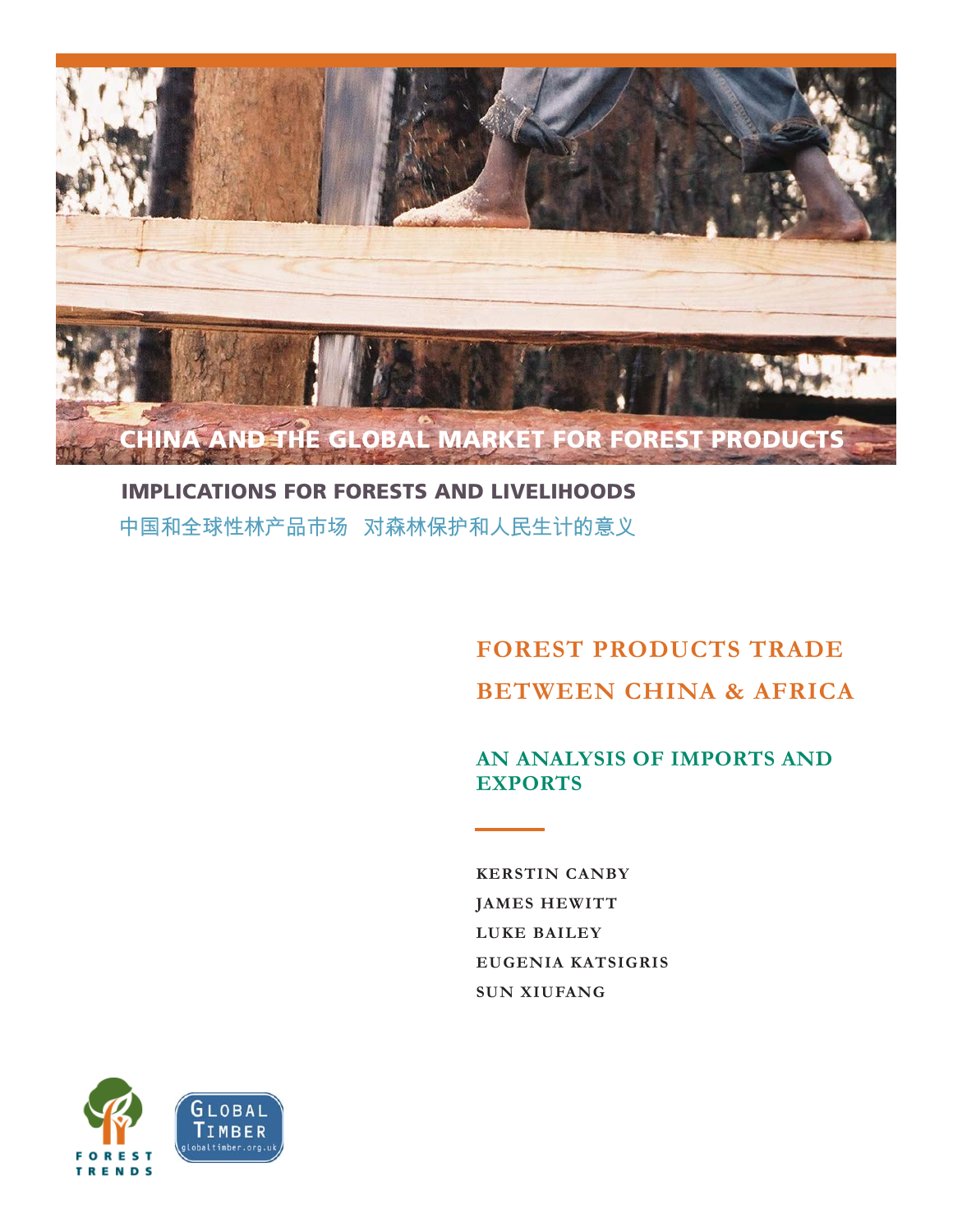**Forest Trends** (http://www.forest-trends.org): Forest Trends is a non-profit organization that advances sustainable forestry and forestry's contribution to community livelihoods worldwide. It aims to expand the focus of forestry beyond timber, and promotes markets for ecosystem services provided by forests such as watershed protection, biodiversity and carbon storage. Forest Trends analyzes strategic market and policy issues, catalyzes connections between forward-looking producers, communities and investors, and develops new financial tools to help markets work for conservation and people. It was created in 1999 by an international group of leaders from forest industry, environmental NGOs and investment institutions.

**GlobalTimber.org.uk** (http://www.globaltimber.org.uk): Trade can have a positive and negative impact on illegal logging and sustainable forest management. GlobalTimber.org.uk seeks to address this issue by providing statistics and analysis on the global trade in wood-based products, especially that from Africa and East Asia. It gives insight into trade in illegal timber, particularly in relation to importing countries such as Japan, the UK, and the U.S. GlobalTimber.org.uk indicates which trade flows are likely to have most leverage on forest governance.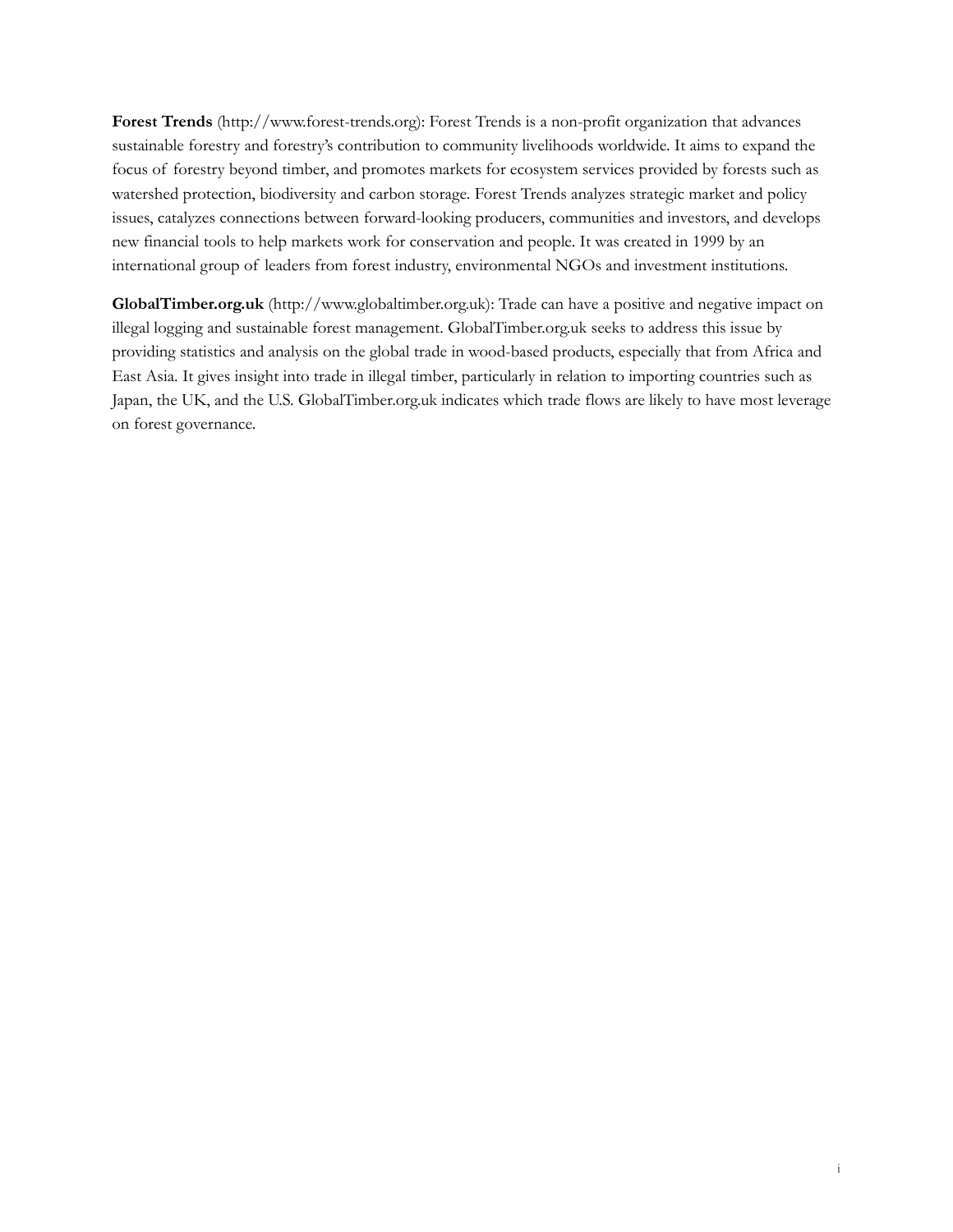# **FOREST PRODUCTS TRADE BETWEEN CHINA & AFRICA**

## AN ANALYSIS OF IMPORTS & EXPORTS

*Kerstin Canby, James Hewitt, Luke Bailey, Eugenia Katsigris and Sun Xiufang* 

February 2008



Forest Products Trade between China & Africa: An Analysis of Import & Export Statistics © 2007 Forest Trends. Reproduction permitted with attribution. ISBN: 1-932928-27-8 Cover photo by Schalk Kapp.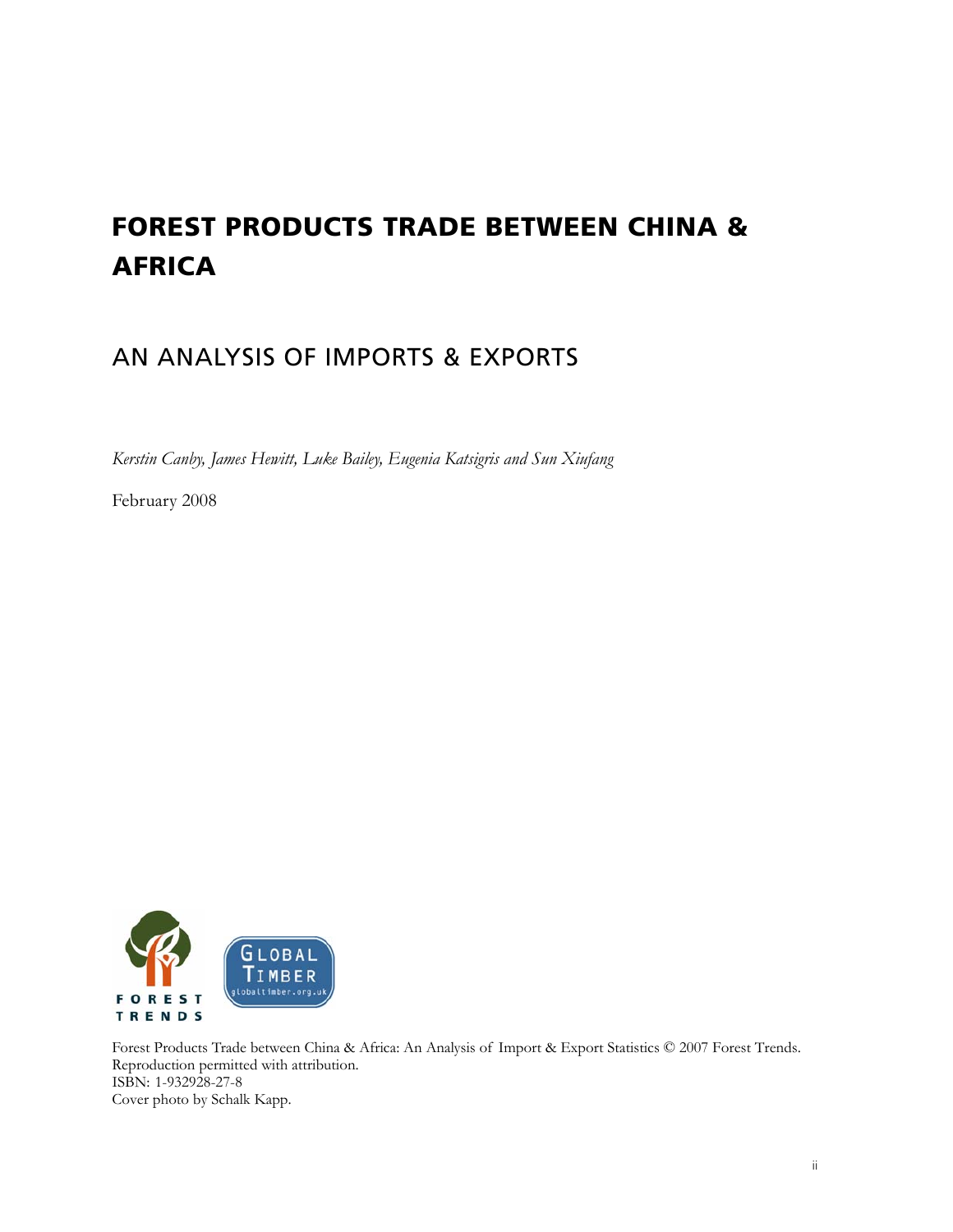## **SPONSORING INSTITUTIONS**

**Swedish International Development Cooperation Agency** 

**UK Department for International Development** 

**UK Foreign & Commonwealth Office, Beijing, China** 



SWEDISH INTERNATIONAL DEVELOPMENT **COOPERATION AGENCY** 





This research was made possible through the generous support of the United Kingdom Department for International Development (DFID), the UK Foreign Commonwealth Office (FCO) and the Swedish International Development Agency (SIDA). The opinions expressed in this analysis are those of the authors alone and do not reflect the positions of UK DFID, FCO or SIDA, nor the governments of Sweden or the United Kingdom.

## **ACKNOWLEDGEMENTS**

The authors would like to thank our many partners who have collaborated on background studies or provided valuable advice during the drafting of this paper. We would like, in particular, to recognize the support and efforts of Gene Birikorang, Alain Karsenty, Catherine Mackenzie, Hege Salevesen and Robert Kozak. Stephanie Reed and Tom Bennet of Forest Trends provided support in the drafting and editing of this report.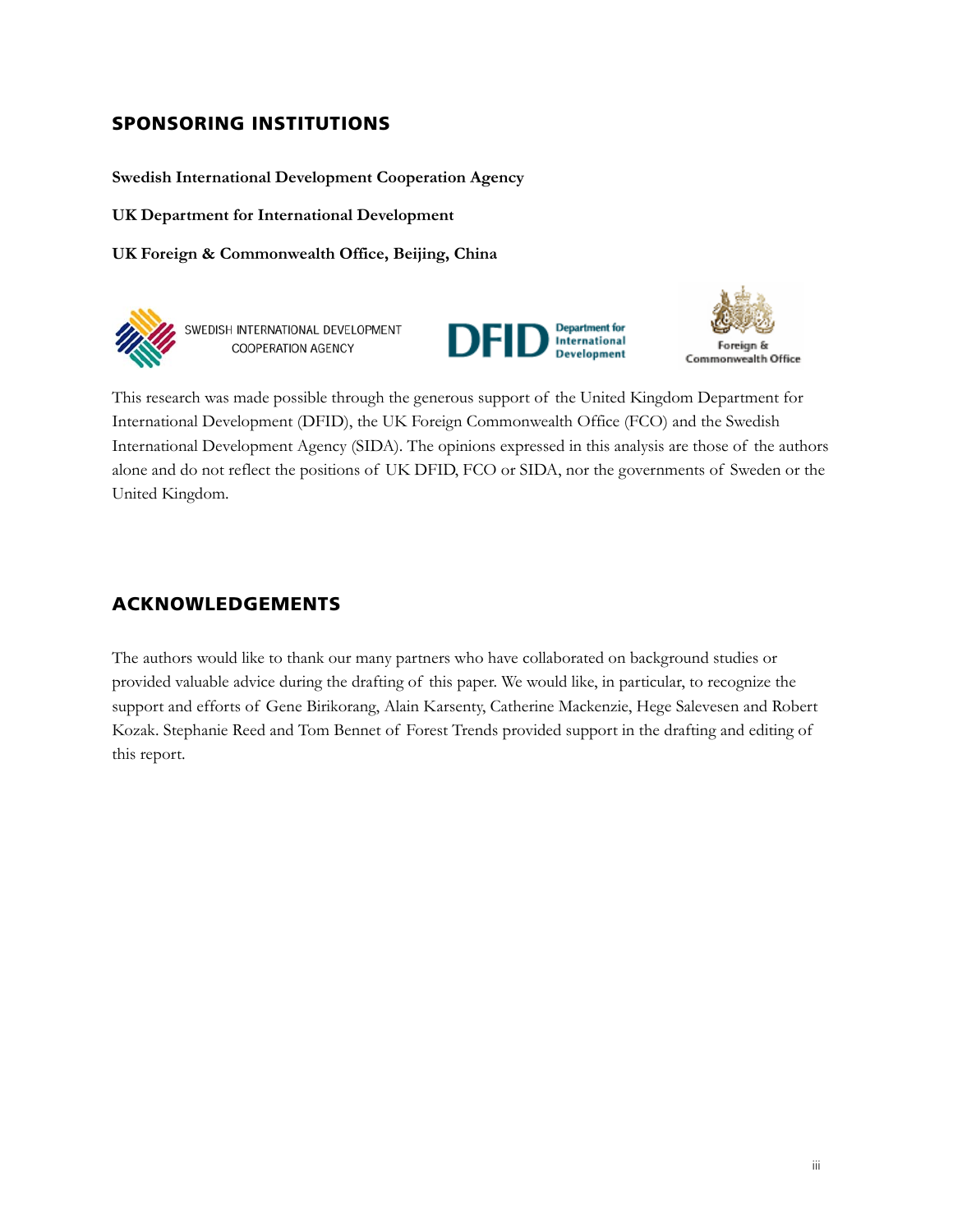## **PREFACE**

In early November, 2006, more than 41 African heads of state and government were invited to Beijing to discuss trade and investment cooperation in what was the biggest diplomatic gathering ever hosted by China. Even though schools and businesses closed early, traffic in Beijing came to a near stand-still during the two days that African dignitaries were ferried between meetings and the grand cultural sites in and around the city.

As part of a wider strategic approach to Africa, China announced a doubling of aid to the continent, interestfree government loans, and billions of dollars of preferential loans and buyer's credit loans. Chinese President Hu Jintao pledged China would further open up its market to Africa by increasing the number of tariff-free export products and establishing three to five trade and economic cooperation zones in Africa. A five billion dollar development fund was planned to encourage Chinese companies to invest in African ventures, and more than 2,500 business deals were discussed.

The two-day summit highlighted just how important Africa has become to China. China's trade with Africa has exploded over the last few years as demand for imports—in particular commodities such as oil and gas, minerals and timber—has risen to fuel China's burgeoning manufacturing sector. At the same time, Africa is now a growing market for Chinese goods, with Africans increasingly turning to cheaper Chinese goods instead of European, U.S. or even African-made products. According to China's Customs agency, trade between China and African nations amounted to US\$40 billion in 2005 and was expected to exceed US\$55 billion in 2006—a ten-fold increase since 1995. China's Ministry of Commerce estimates that this figure could reach US\$70 billion by 2007.

While often mentioned in the press as one of the important commodities to which China would like to secure access, the extent and nature of the trade in forest products between China and Africa has been poorly documented to date. Governments, industry interests and development agencies eager to learn more about existing trade patterns and expected trends in efforts to better under their impact have been hampered by a scarcity of reliable information and lack of rigorous, publicly accessible analysis of the trends. It is expected that the spectacular growth in virtually all aspects of trade and investment will affect Africa's forest sector increasing the demand on forest resources and changing how these forests will be managed.

This report aims to document existing trade patterns of forest products between China and Africa. It will help to set a benchmark to inform discussion and future analysis on the issues surrounding the trade in forest products between China and Africa. This overview is based on key customs data and research studies compiled and conducted by Forest Trends, the Rights and Resources Group and other partners through their joint program, "China and East Asia: Transforming Trade and Policy for Forests and Livelihoods." The report complements existing research studies by Forest Trends, the Center for International Forestry Research (CIFOR), Peking University and others that document the overall role of China in the global market for forest products. The results from this earlier body of work conclude that domestic and export-driven demand for Chinese manufactured wood products will continue to grow dramatically at least in the short and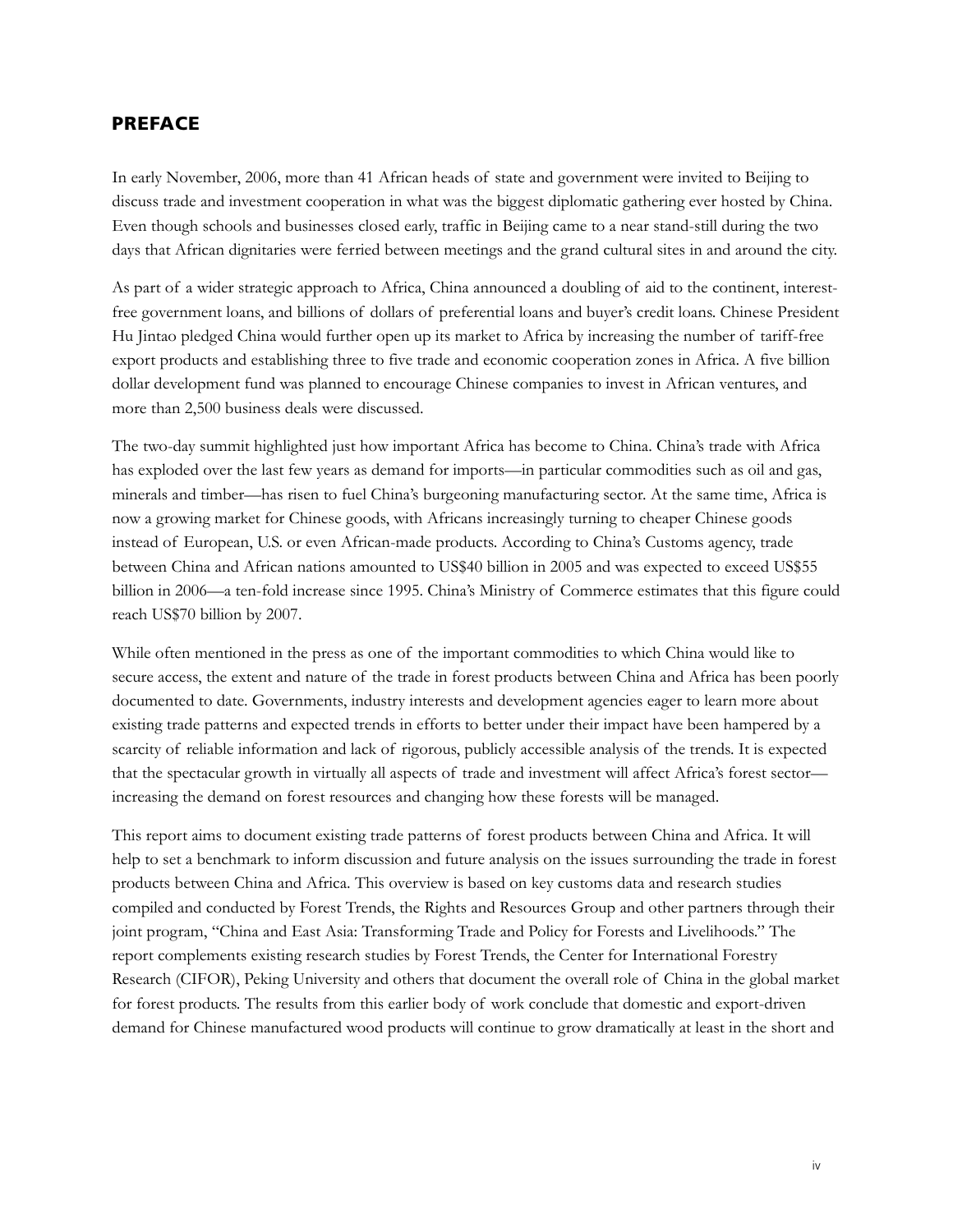medium terms, and in-turn so will the demand for both domestically produced and imported timber.1 Africa will play a fundamental role in meeting this increasing demand for imported timber, especially as countries which have historically supplied China see their natural forests dwindle before sustainable plantation programs are able to come on-line, or their verified legal supplies are diverted towards environmentally sensitive markets in Europe, Japan, Australia, New Zealand and North America.

We want to cast light on this important relationship to help governments, industry and civil society understand the role of China in the trade of African forest products. This report should be seen as a benchmark, with a goal to catalyze a more in-depth look by Forest Trends and others into the nature and impacts of wood products trade between Africa and China. Starting with this basic understanding of trade trends and moving on to future analyses of its impacts, we aim to strengthen the African forest sector's focus on sustainable forestry and conservation while at the same time encouraging satisfactory livelihood opportunities for forest-dependent communities. This report should be seen as just a starting point.

forl

*Michael Jenkins President, Forest Trends* 

 $\overline{a}$ 

<sup>1</sup> Readers interested in this topic are encouraged to consult the body of research listed in Annex 2 and available on the Forest Trends website (http://www.forest-trends.org/programs/pacific\_rim.php).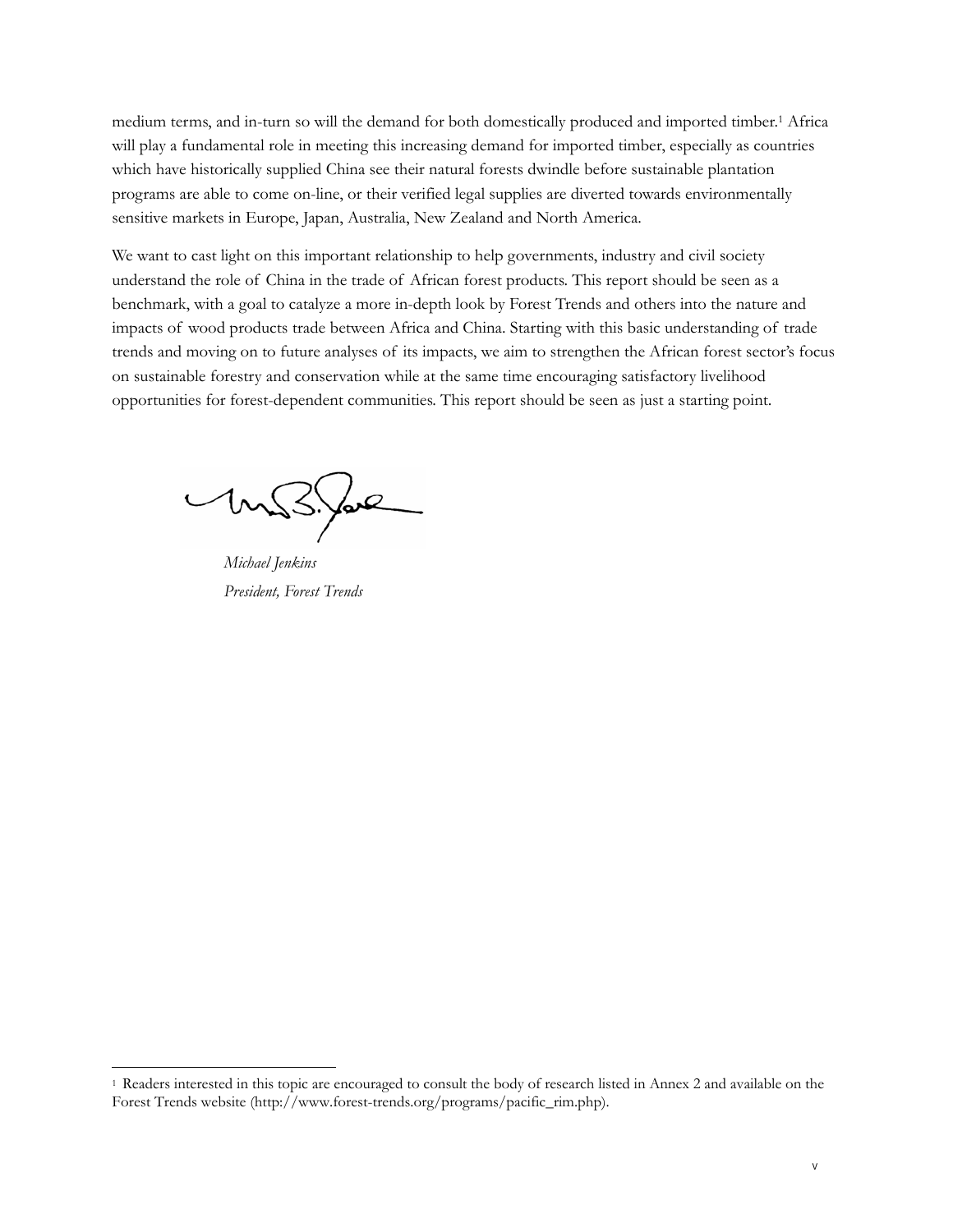## **EXECUTIVE SUMMARY**

 $\overline{a}$ 

Recent reports of China's efforts to secure access to natural resources in Africa suggest that timber has already become an important traded commodity between China and the African continent. Many hold a general impression that Africa exports a significant and growing amount of timber to China. However, the true magnitude of the China-Africa forest product2 trade and its trends over time has been poorly documented to date. Greater insight into the importance of Africa within China's overall forest product trade and the importance of China for each African forest product-exporting nation is needed.

In this report, we examine the recent trends of the China-Africa forest product trade as revealed by customs data and reports of Chinese investment and trade-related activities in specific African nations. The results indicate that the China-Africa forest product trade is significant in some, but not all, of the ways generally assumed. In several instances, trade growth is less than many would have expected, and trends have often been highly variable. Key findings include:

1. *African share of Chinese wood supply:* China's imports of Africa's forest products are substantial (2.6 million cubic meters (m<sup>3</sup>) roundwood equivalent<sup>3</sup> (RWE) in 2006), but have been highly variable from year to year.<sup>4</sup> Imports of African forest products make up only a small proportion (2.9%) of the total RWE volume of China's forest product imports from all around the world and have been growing more slowly than these imports overall (especially compared to Russia, the largest supplier of wood to China).

Examining timber exports only (where pulp and paper are excluded), Africa's share of China's imports rises to 5.0% by volume, demonstrating that timber constitutes a greater proportion of Africa's forest product exports to China than other supplying countries.

If one were to remove from the equation China's imports of temperate Russian softwood logs and sawn wood—about half of China's timber imports—the share of African to total imports would register as 9.4%.

2. *Value of African timber:* Africa's forest product exports to China command a higher share of China's total imports by value (4.9%) than they do by volume (2.9%), suggesting the export of relatively higher value timber to China relative to other supplying countries.

This comparison is more pronounced when performed with tropical hardwoods: Africa's share of China's tropical hardwood log and lumber imports by value (14.5%) is more than double its share by volume (6.5%).

<sup>&</sup>lt;sup>2</sup> The term "forest products" is often used broadly to cover non-timber products such as mushrooms, botanicals and wildlife. However, in this paper "forest products" is used to refer to timber products (which denotes solid and/or reconstituted wood products, including logs, panels, furniture and sawn wood) plus pulp and paper from virgin fiber. Unless otherwise stated, this excludes recycled pulp and wastepaper, which are a very important fiber source for China but do not figure heavily in African exports. See footnote 9 for more detail.<br><sup>3</sup> Roundwood equivalent volume (RWE) is a measure of the amount of logs (roundwood) required to manufacture

wood-based goods. RWE units provide a basis for comparison across different product types, accounting for the volume of wood lost during processing. Using various conversion factors, one can estimate the volume of logs (often given in cubic meters) that were needed to produce a quantity of plywood, pulp, paper, or other processed forest products. 4 All statistics referring to China's imports are based on Chinese Customs data, compiled by Forest Trends.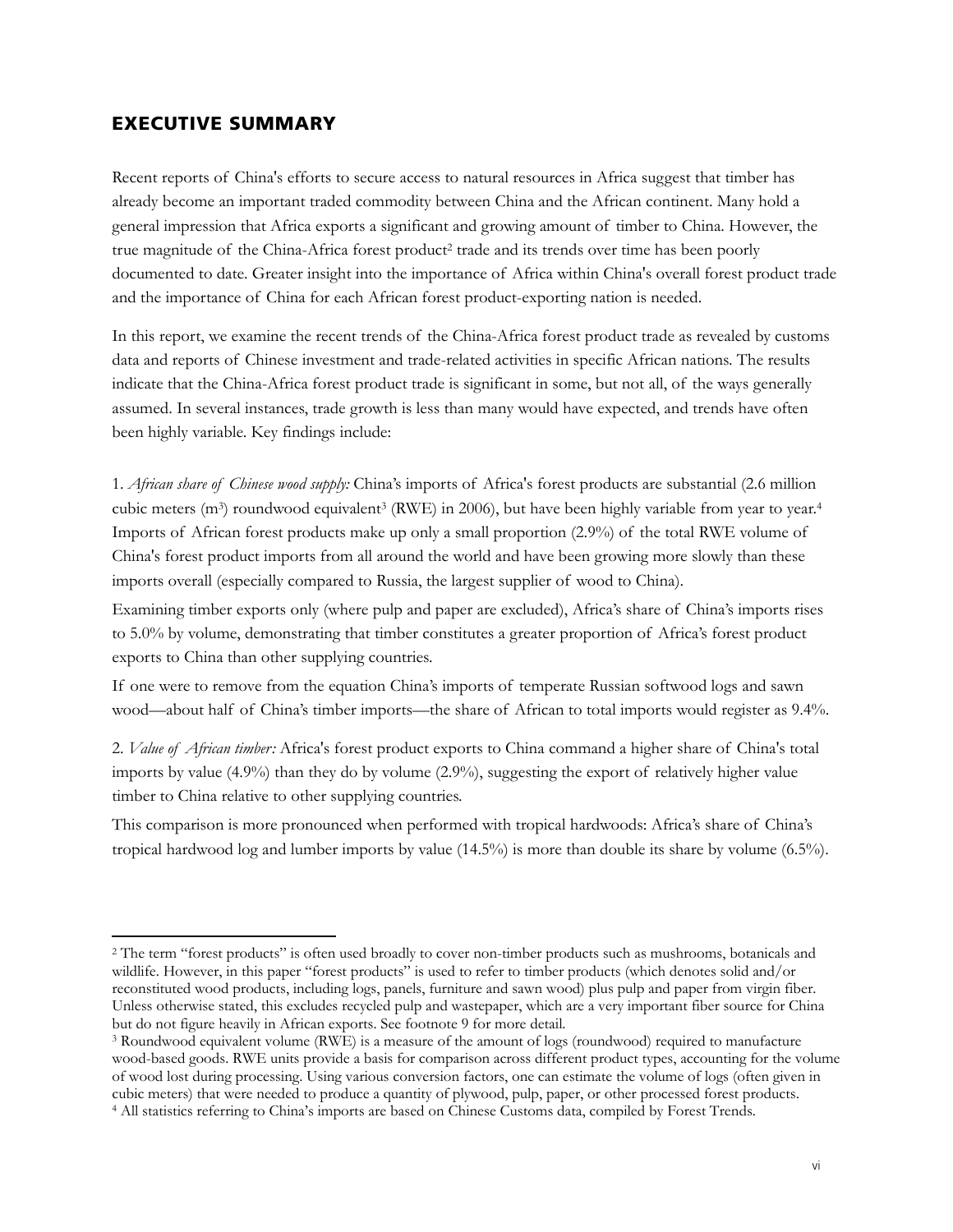3. *Export market orientation:* For most major exporting countries in Africa, European markets still dominate. In 2006, Africa exported 4.4 million m3 RWE of natural (non-plantation) timber products to the EU, compared to 2.1 million m<sup>3</sup> RWE sent to China.<sup>5</sup>

The relative importance of the EU market as compared to China, however, varies greatly between regions and individual countries. Important wood producing countries in the western region (e.g. Ghana, Côte d'Ivoire, Nigeria and Cameroon) tend to export to the European Union (EU) markets, with little trade to China. Indeed, Côte d'Ivoire and Ghana export virtually no wood to China.

Mozambique represents the other extreme, with more than 90% of its timber product exported to China. Approximately 70% of Equatorial Guinea's, 50% of the Republic of the Congo's and more than 40% of Gabon's timber are exported to China (2005).6

4. G*rowth trends:* Since 1997, growth in African timber exports to China has not shown the same rapid growth as China's overall timber imports, and is in fact quite variable from year to year. Considering the continent as a whole, Africa's exports to China grew rapidly from a small baseline during 1995–1997. Since that expansion, the trade trend could best be described as fluctuating around a relatively flat trend.

Given the scale of traded volumes, drops in the overall figures might be the result of just one or two producer/trader enterprises curtailing exports to China. A drop in exports in 2004 can be partially explained by the cessation of a handful of enterprises' exports from Liberia to China (which were approximately 0.5 million m3 RWE in 2003) due to UN sanctions barring Liberian timber exports (Forest Trends 2006a).

5. *Major supplying countries:* Gabon has historically been the leading African supplier to China. Cameroon, Equatorial Guinea, Mozambique and the Republic of the Congo make up the remainder of the "top five." Regionally, China imports most of its forest products from central Africa, likely due to a preference for endemic tree species such as okoumé.

6. *Product mix:* Logs dominate the mix of African forest product exports to China (85% by volume in 2006) and play an even greater role in this mix than in China's overall forest product imports from all countries (36% by volume in 2006). Even in African countries that have the capacity to produce value-added timber products (as evidenced by processed wood exports to Europe), Chinese markets are not buying them. Pulp and paper are the second largest category of wood products exported to China, virtually all coming from South Africa and Swaziland.

8. *Imports of processed wood products from China to Africa:* Many have speculated that China's manufacturing industry will be able to send cheap manufactured wood products back to supplier countries, effectively displacing any emerging African manufacturing capabilities. Comparison of the import/export balance of the China-Africa trade, however, shows that China is a net importer of forest products when it comes to Africa: for every 100 m<sup>3</sup> RWE imported, 68 m<sup>3</sup> is exported. While Chinese exports of manufactured wood products to Africa have been increasing dramatically, it is starting from a very small base. However, with the exception of South Africa, none of the top ten exporting countries are significant importers of manufactured forest

 $\overline{a}$ 

<sup>5</sup> Figures on exports from Africa to China, Europe and/or the rest of the world are based on China Customs Statistical Yearbook, Eurostat, World Trade Atlas and other data, compiled by James Hewitt for Forest Trends. 6 When possible, this report gives 2006 figures. In some cases, 2005 figures must be relied on regarding Africa's forest

product exports to countries outside China and the EU.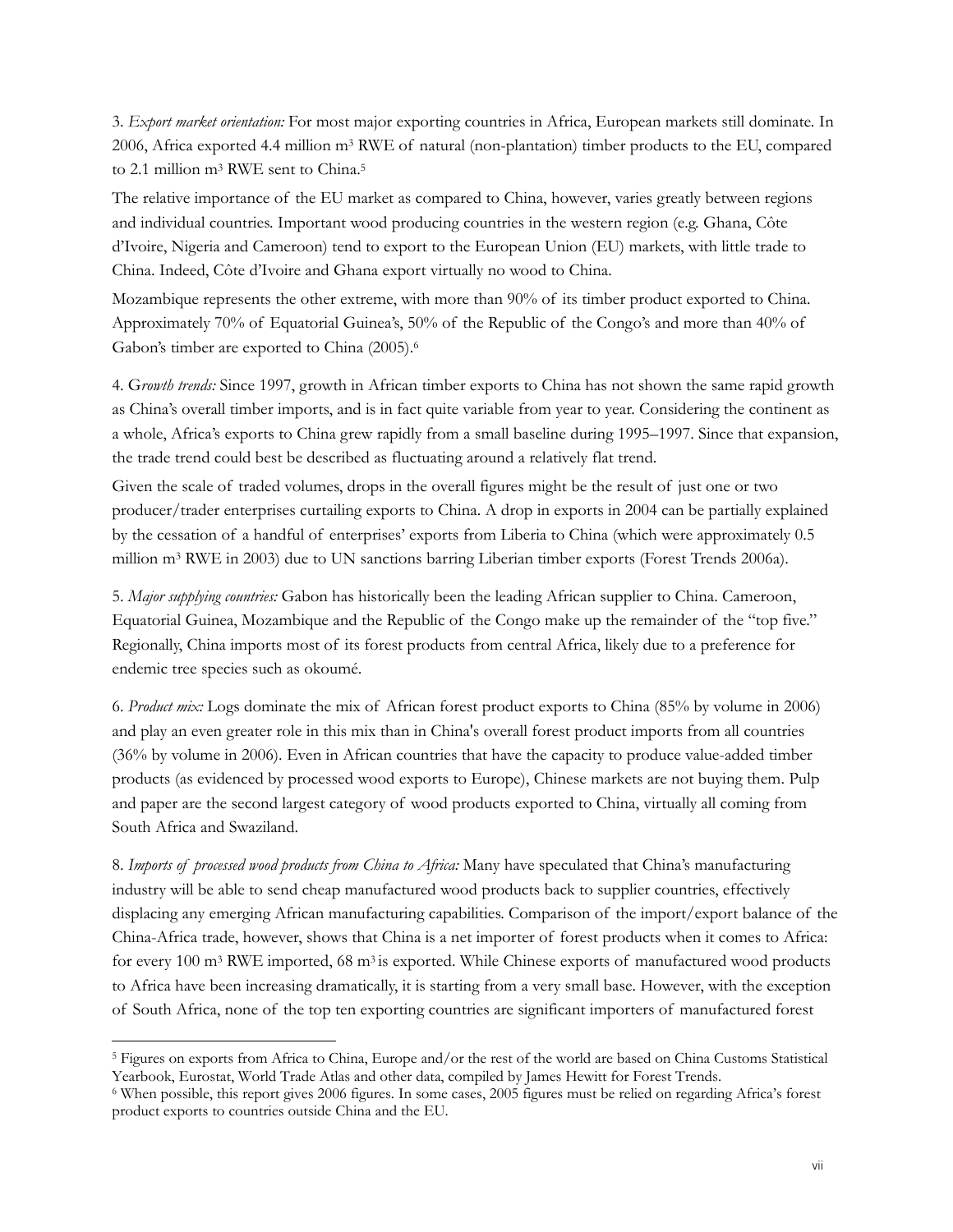products from China. The greatest volume of these imports (45%) goes to North African countries such as Egypt (top African importer of plywood and fiberboard); Nigeria, Egypt and South Africa (paper); and South Africa (furniture).

While China's overall forest product imports from Africa have not grown substantially over the period studied, they have become increasingly important within particular countries, such as the Republic of the Congo, Equatorial Guinea, and Mozambique. Chinese demand for wood has given support to African exporters of logs, but has not promoted the development of Africa's domestic processing and manufacturing capacity in the forest sector. In order to ensure that these growing exports provide economic and livelihood benefits to local stakeholders, particularly forest-dependent communities, such growth will need to operate through sustainable forestry mechanisms. In many African countries, trade flows of wood products to the rest of the world, often through China, are increasing the stress on already weak systems of forest governance and law enforcement. These flows have been shown in other reports to be heavily correlated with increases in unsustainable or illegal harvesting, biodiversity loss, and the abuse of forest communities' rights.

We hope that this report helps government, industry and civil society better understand the important position that China holds in the middle of the global wood commodity chain. China and also the ultimate users of many of China's exports that contain African wood, such as European and North American consumers, should use their market leverage to help increase international demand for wood products which can be shown to support sustainable forestry operations that also provide satisfactory livelihood opportunities.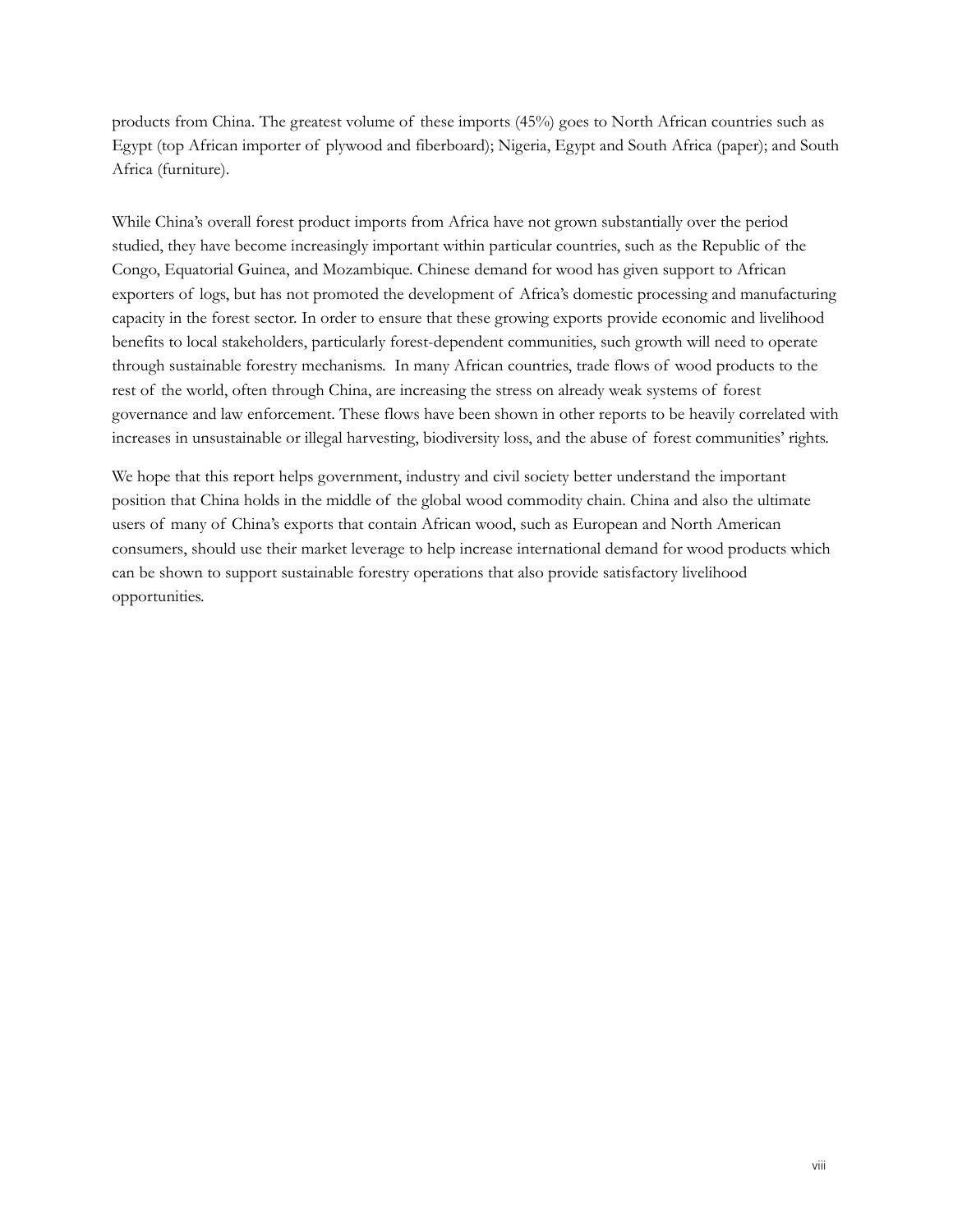## **TABLE OF CONTENTS**

| <b>CHAPTER 1: CHINA &amp; THE GLOBAL MARKET FOR FOREST PRODUCTS  1</b>   |  |
|--------------------------------------------------------------------------|--|
| China's Role in the Middle of the Global Wood Products Commodity Chain 1 |  |
| Meeting the Supply Gap through Substitution, Efficiency & Imports  3     |  |
| <b>CHAPTER 2: AFRICA'S FOREST PRODUCT EXPORTS TO CHINA 6</b>             |  |
| Significant Volume & Value, but Low Share of China's Total Imports 6     |  |
|                                                                          |  |
|                                                                          |  |
|                                                                          |  |
| <b>CHAPTER 3: CHINA'S FOREST PRODUCT EXPORTS TO AFRICA 15</b>            |  |
|                                                                          |  |
|                                                                          |  |
|                                                                          |  |
|                                                                          |  |
|                                                                          |  |
|                                                                          |  |
|                                                                          |  |
|                                                                          |  |
|                                                                          |  |
|                                                                          |  |
|                                                                          |  |
|                                                                          |  |
|                                                                          |  |
| ANNEX 2: PAST PUBLICATIONS OF THE PROGRAM "CHINA & FOREST                |  |
|                                                                          |  |
|                                                                          |  |

|--|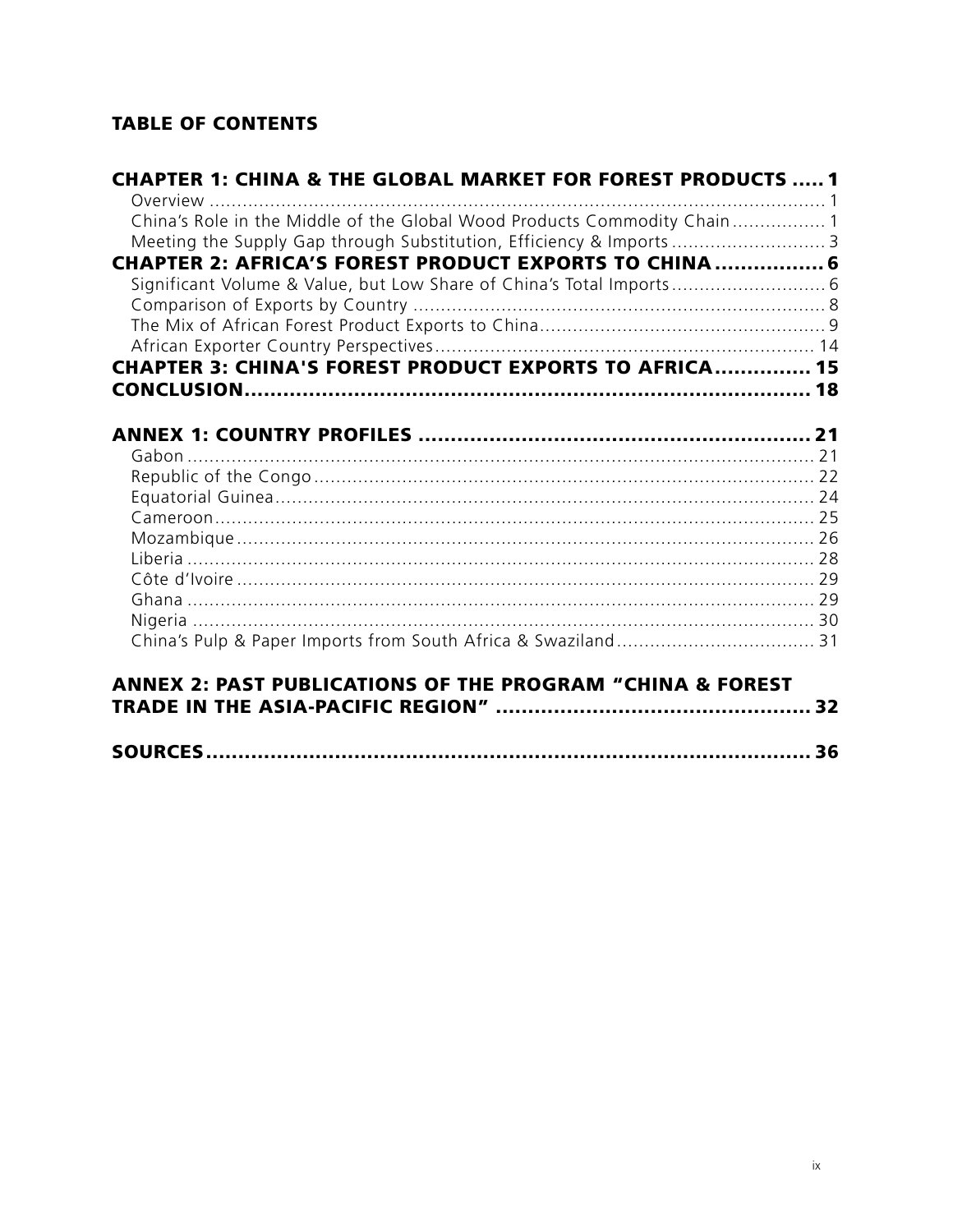## **LIST OF FIGURES & TABLES**

| Figure 2: China's Timber Product Exports by Volume & Product Type  2                     |  |
|------------------------------------------------------------------------------------------|--|
| Figure 3: China's Timber Product Imports by Volume & Product Type 3                      |  |
|                                                                                          |  |
|                                                                                          |  |
|                                                                                          |  |
|                                                                                          |  |
| Figure 8: Major Supplier Countries: Forest Products Exports to China by Volume  8        |  |
| Figure 9: China's Forest Product Imports from Africa by Volume & Type 9                  |  |
| Figure 10: Logs' Share of China's Forest Product Imports by Volume 9                     |  |
| Figure 11: China's Processed Wood Imports from Africa by Volume & Type 12                |  |
| Figure 12: Plantation-based Exports from Africa by Volume & Origin 13                    |  |
| Figure 13: Percent of Countries' Timber Exports to China by Volume  14                   |  |
|                                                                                          |  |
| Figure 15: China's Forest Product Exports to China by Volume & Type 16                   |  |
|                                                                                          |  |
| Table 1: Top 10 African Forest Product Exporters to China by Volume, 2006 8              |  |
|                                                                                          |  |
|                                                                                          |  |
|                                                                                          |  |
| Table 5: Top 5 African Destinations of Chinese Forest Product Exports, 2006 16           |  |
| Table 6: Top 5 African Destinations of Chinese Plywood Exports, 2006 16                  |  |
| Table 7: Top 5 African Destinations of Chinese Paper Exports, 2006 16                    |  |
| Table 8: Top 5 African Destinations of Chinese Fiberboard Exports, 2006  16              |  |
|                                                                                          |  |
| Figure A1: China's Imports of Gabon's Timber Products & Market Share 21                  |  |
|                                                                                          |  |
| Figure A3: China's Imports of the Rep. of the Congo's Timber Products & Market Share. 23 |  |
| Figure A4: The Rep. of the Congo's Timber Exports by Destination & Type 23               |  |
| Figure A5: China's Imports of Equatorial Guinea's Timber Products & Market Share  24     |  |
| Figure A6: Equatorial Guinea's Timber Exports by Destination & Type 25                   |  |
|                                                                                          |  |
| Figure A8: China's Imports of Cameroon's Timber by Volume & Type 26                      |  |
|                                                                                          |  |
| Figure A10: Mozambique's Timber Exports by Destination & Type  27                        |  |
|                                                                                          |  |
| Figure A12: Côte d'Ivoire's Timber Exports by Destination & Type  29                     |  |
|                                                                                          |  |
|                                                                                          |  |
| Figure A15: China's Forest Product Imports from Swaziland by Volume & Type 31            |  |
| Figure A16: China's Forest Product Imports from South Africa by Volume & Type  31        |  |
|                                                                                          |  |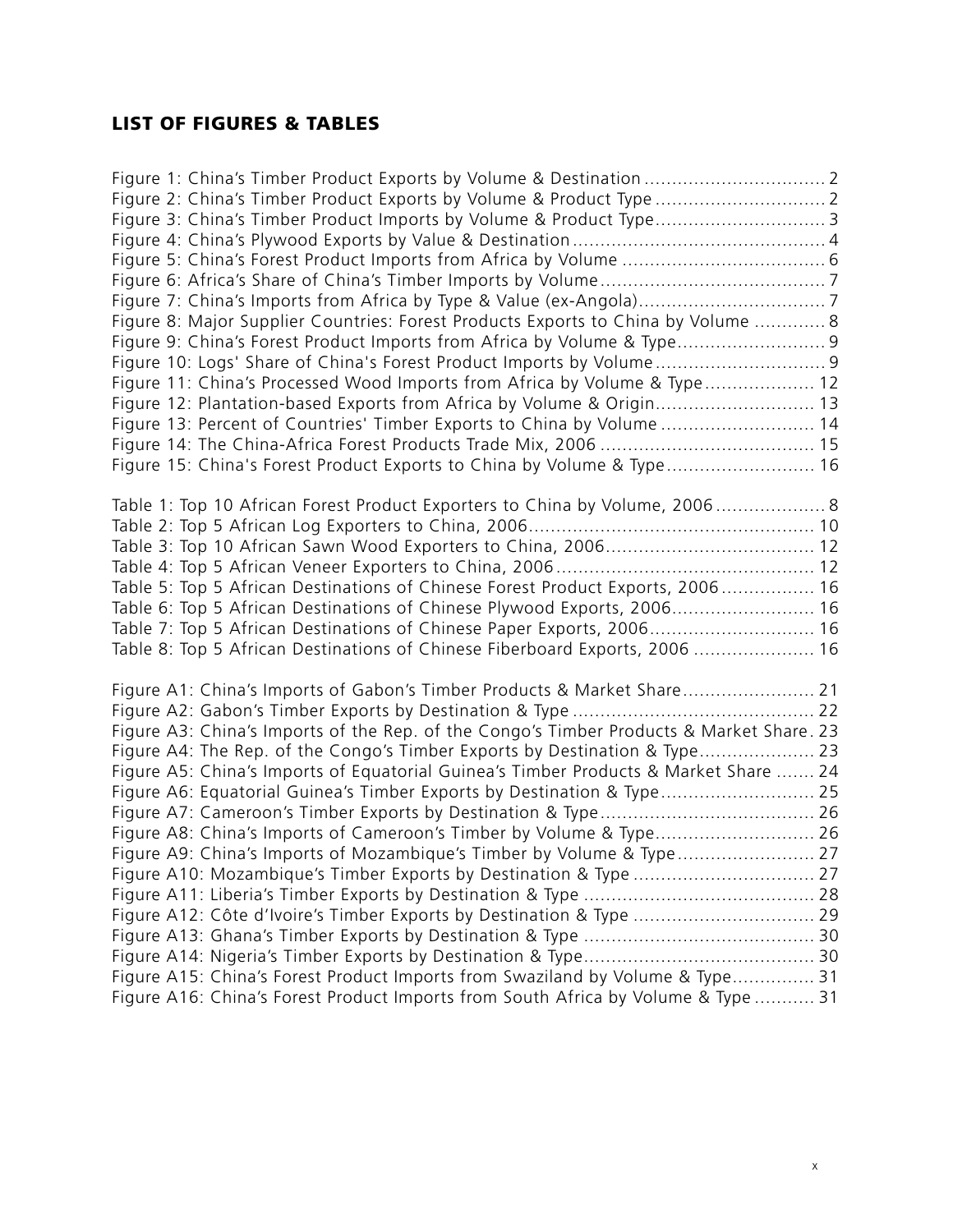## **CHAPTER 1: CHINA & THE GLOBAL MARKET FOR FOREST PRODUCTS**

#### **OVERVIEW**

 $\overline{a}$ 

China's strong economic growth, large population base and rapidly expanding processing capacity, coupled with export demands from markets in the United States, Europe and elsewhere for low-cost furniture, plywood, paper and other products, has led it to become the wood workshop of the world, capturing almost a third of the global trade in furniture over the last eight years.

In order to meet this domestic and export-oriented demand, huge amounts of raw wood materials must be either produced domestically or imported from abroad. In early 2006, China's National Development and Reform Commission (NDRC), a department of the State Council with a mandate to develop national economic strategies and long term economic plans, publicly stated that its research confirmed a 140–150 million m3 per annum gap in China's own domestic production of wood and the total demand (Asia Pulse 2006). This situation reflects the spectacular increase in domestic and export-oriented consumption noted above, but also China's relatively low level of forest resources per capita. New government policies in the late 1990s designed to protect the country's forests with ecosystem services such as biodiversity and flood protection have also played a role in widening this gap. As a result, domestic supply of industrial wood has failed to keep up with China's industrial manufacturing capacity. Instead, China has imported materials. From 1997–2006, Chinese imports of forest products and secondary fiber7 increased from 40 million m3 to 142 million m3 RWE8, roughly equivalent to the country's official industrial roundwood removal per annum.

In order to secure the long-term supply of raw wood products for its industry, ambitious domestic plantation programs have been initiated, and the government is aggressively promoting trade and development programs to major supplying countries such as Russia and Africa. Government and industry players are becoming more involved in basic development assistance and investment support for major infrastructure projects such as roads and ports to facilitate the transport and trade of basic commodities such as logs to China-based mills.

## **SUMMARY OF CHINA**'**S ROLE IN THE MIDDLE OF THE GLOBAL WOOD PRODUCTS COMMODITY CHAIN**

China sits squarely in the middle of the world's wood products commodity chain (Forest Trends 2006b). It is now the world's leading importer of logs, and its exports of wood-based products have tripled in volume and quadrupled in value—helping to create the growing demand for furniture, plywood, wood moldings and flooring from both its own domestic market as well as the rest of the world, especially from North America, Japan, Europe and the Middle East.

China now exports nearly the same volume (in roundwood equivalent terms) of timber products (not including pulp and paper) as it imports—46.8 million m<sup>3</sup> and 46.7 million m<sup>3</sup> respectively in 2006. In 2005,

<sup>7</sup> The term secondary fiber refers to wastepaper and recycled pulp—fibers on their second (or more) time through the pulp and paper commodity chain. See footnote 9 for more on secondary fiber.

<sup>&</sup>lt;sup>8</sup> In this report, all subsequent figures cited as cubic meters are given in roundwood equivalent (RWE) volume. See footnote 3 for more detail.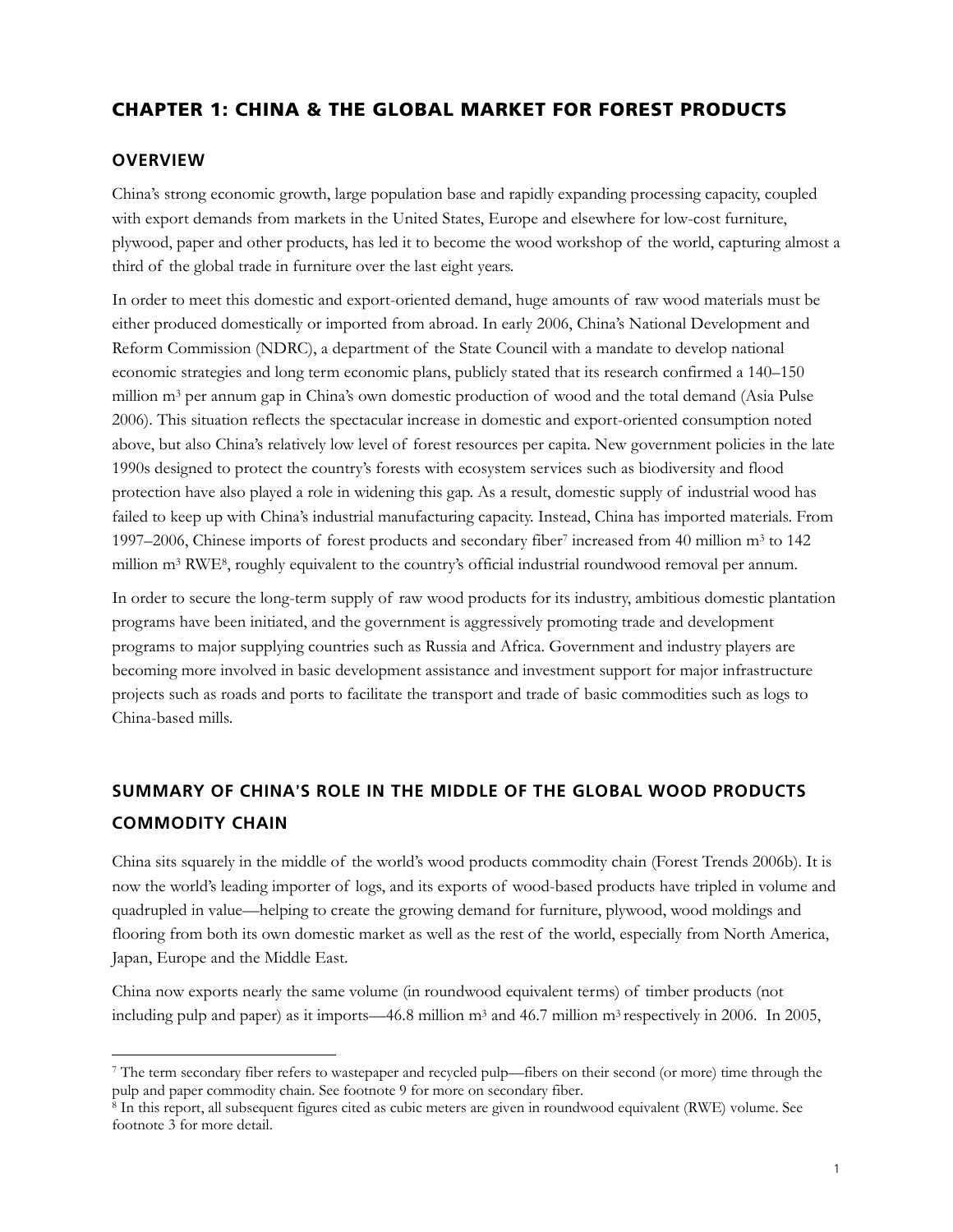the ratio was closer to 80%. This does not mean that all imported wood materials are destined for the export market, as many of the exported products are developed from a mix of domestic and imported materials, and many imported products are also ultimately consumed within China itself.



**Figure 1: China's Timber Product Exports by Volume & Destination** 

The U.S. is still the largest importer of Chinese timber products (Fig. 1). By 2006, both EU and U.S. markets for Chinese manufactured timber products had grown nearly 1000% since 1997. Japan's imports only increased 180% over the same period. These increases have been almost entirely driven by large demand for plywood and furniture, although the increases in demand for fiberboard and other products ran high but started from a small base (Fig. 2). The rapid increase in exports to "other countries," up 1800% since 1997 includes countries such as United Arab Emirates, Saudi Arabia and Russia. Individually, these countries' imports have been relatively small in the past decade; however, they are fast becoming an important market for China. This can have implications on the degree of leverage that environmentally sensitive markets in Europe and North America can have—the purchasing power of many small countries may be able to circumvent the demands for certified legal/sustainable wood products.



**Figure 2: China's Timber Product Exports by Volume & Product Type** 

*Source: China Customs Statistical Yearbook, compiled by Forest Trends.* 

*Source: China Customs Statistical Yearbook, compiled by Forest Trends.*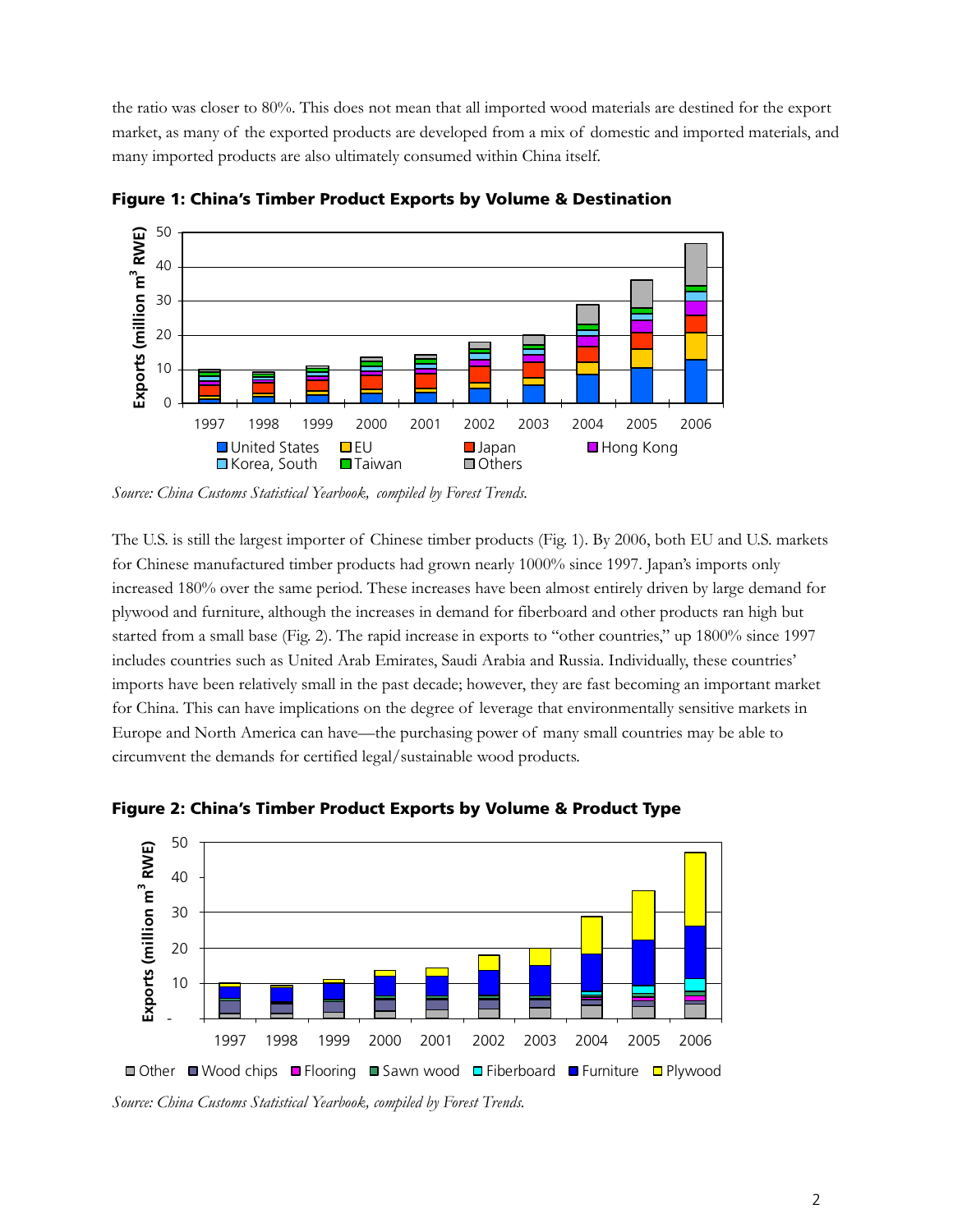## **MEETING THE SUPPLY GAP THROUGH SUBSTITUTION, EFFICIENCY & IMPORTS**

The NDRC's estimate of a 150 million m3 supply gap accompanied a State Council *Guobanfa* ("State Directive"), which called for several initiatives to fill this gap by: boosting domestic production, increasing wood imports, and encouraging substitution and greater efficiency (China State Council 2005).

#### *Increased Imports*

Importing more wood is likely to be the easiest short-term approach to bridge this projected supply gap. Imports have already increased dramatically in the past 20 years. Between 1997 and 2006, China's forest product imports more than tripled in volume, and more than doubled in value. Timber product import volumes increased to 46.7 million m<sup>3</sup> in 2006, almost tripling since their 1997 levels (Fig. 3). The increase in imports continues to be fueled by logs rather than any form of processed wood products, even sawn wood.



**Figure 3: China's Timber Product Imports by Volume & Product Type** 

*Source: China Customs Statistical Yearbook, compiled by Forest Trends.* 

The nature of Chinese forest product imports has also changed as China is increasingly able to capture more of the value chain in its own manufacturing processes. Through the late 1990s, for example, China imported large quantities of plywood. Today, however, China imports large quantities of logs and other marginally processed wood, to feed its own plywood industry. Between 1994 and 2006, plywood production rocketed from 2.6 to 20.8 million m3, and the country became a net exporter of plywood by 2001. The export market for plywood parallels this production growth (Fig. 4). Plywood exports overall have increased twenty fold since 1997, and grew by 48% between 2005 and 2006 alone. This has had a serious impact on plywood manufacturers globally as they are not only losing their share of Chinese markets, but also being outcompeted in other markets by cheaper Chinese plywood.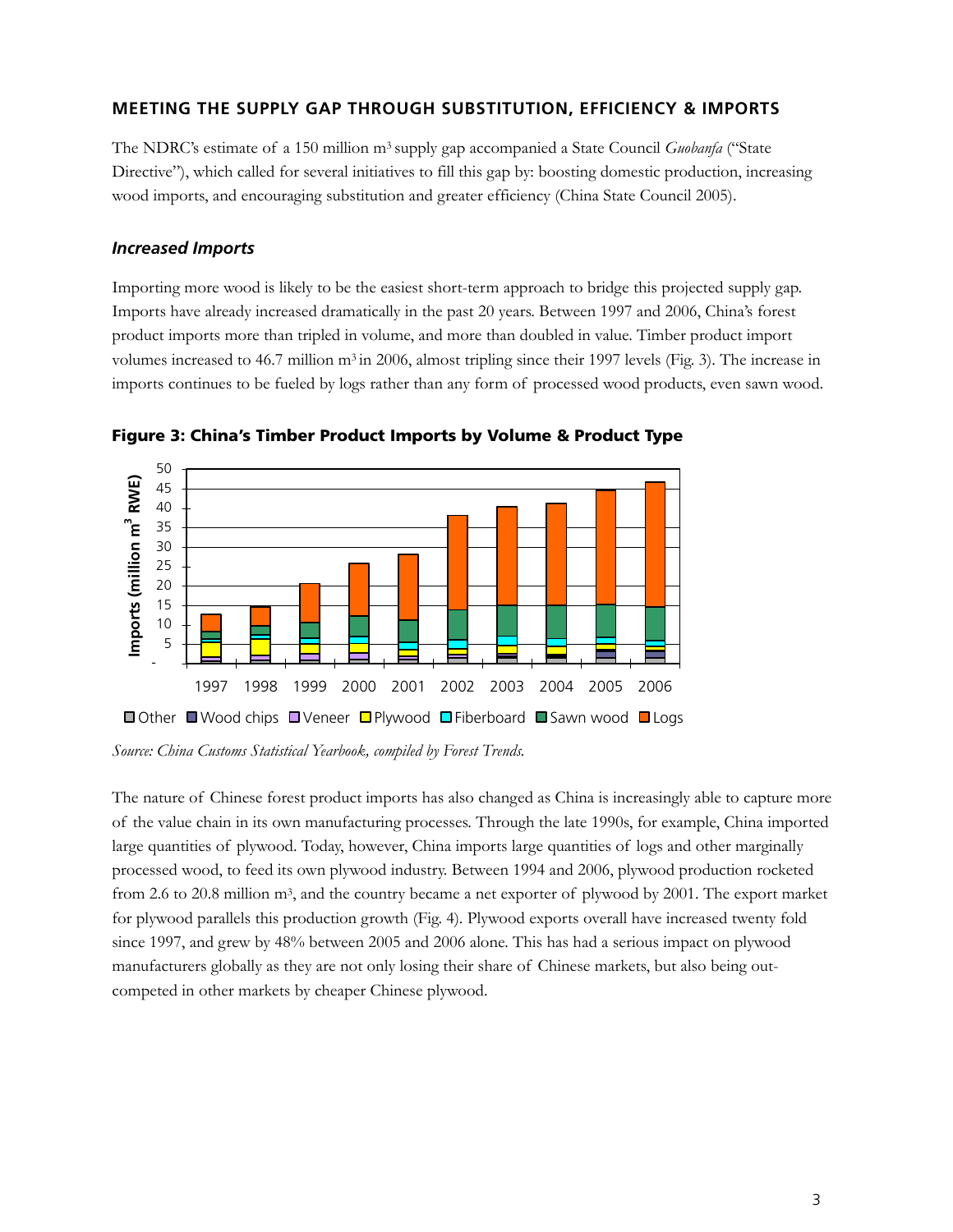

## **Figure 4: China's Plywood Exports by Value & Destination**

*Source: China Customs Statistical Yearbook, compiled by Forest Trends.* 

## *Increased Domestic Production*

What China cannot produce itself, it will have to import. There are serious doubts about whether China will reach its domestic production targets—particularly its plantations targets—while simultaneously maintaining policies that discourage or deny production from low-income forest owners. There is a growing realization among Chinese government officials and researchers that the current approach to forestry development has its limits. Nevertheless, China now has the opportunity to boost domestic forest production in both public lands and collective forests. By doing so, it could diminish pressure on some supplying countries, while at the same time helping to alleviate China's rural poverty and reduce the growing income gap within the country. For an in-depth discussion of this topic, please refer to Forest Trends' report, *China and the Global Market for Forest Products* (Forest Trends 2006b).

## *Substitution & Efficiency*

In April 2006, immediately after the NDRC research was publicized, China's Ministry of Finance imposed a 5% tax on disposable wooden chopsticks—a seemingly small utensil, but the 45 billion pairs of chopsticks thrown away each year within China alone have an annual timber equivalent of more than 2 million m3. Another 15 billion pairs are exported, mainly to Japan. At the same time, additional taxes on wood flooring were introduced.

From an environmental efficiency point of view, Chinese sawmills (particularly the new export-oriented "supermills" along the Russian-Chinese border and at some ports) are some of the largest and most efficient in the world. Little wood material is lost, and in fact there is great demand in China for the byproducts of log conversion: wood chips, shavings and sawdust to support pulp, paper and newsprint sectors.

China is the number one importer of the world's wastepaper, taking in large amounts from the United States, Europe and Japan where China's steady demand has buoyed up the global market price of wastepaper and thus has catalyzed greater investment in paper recovery. The ready availability of wastepaper has enabled China to increase its output of packaging material with relatively small investments (compared to the cost of sourcing virgin fiber). Secondary fiber, comprised of locally-produced and imported wastepaper, now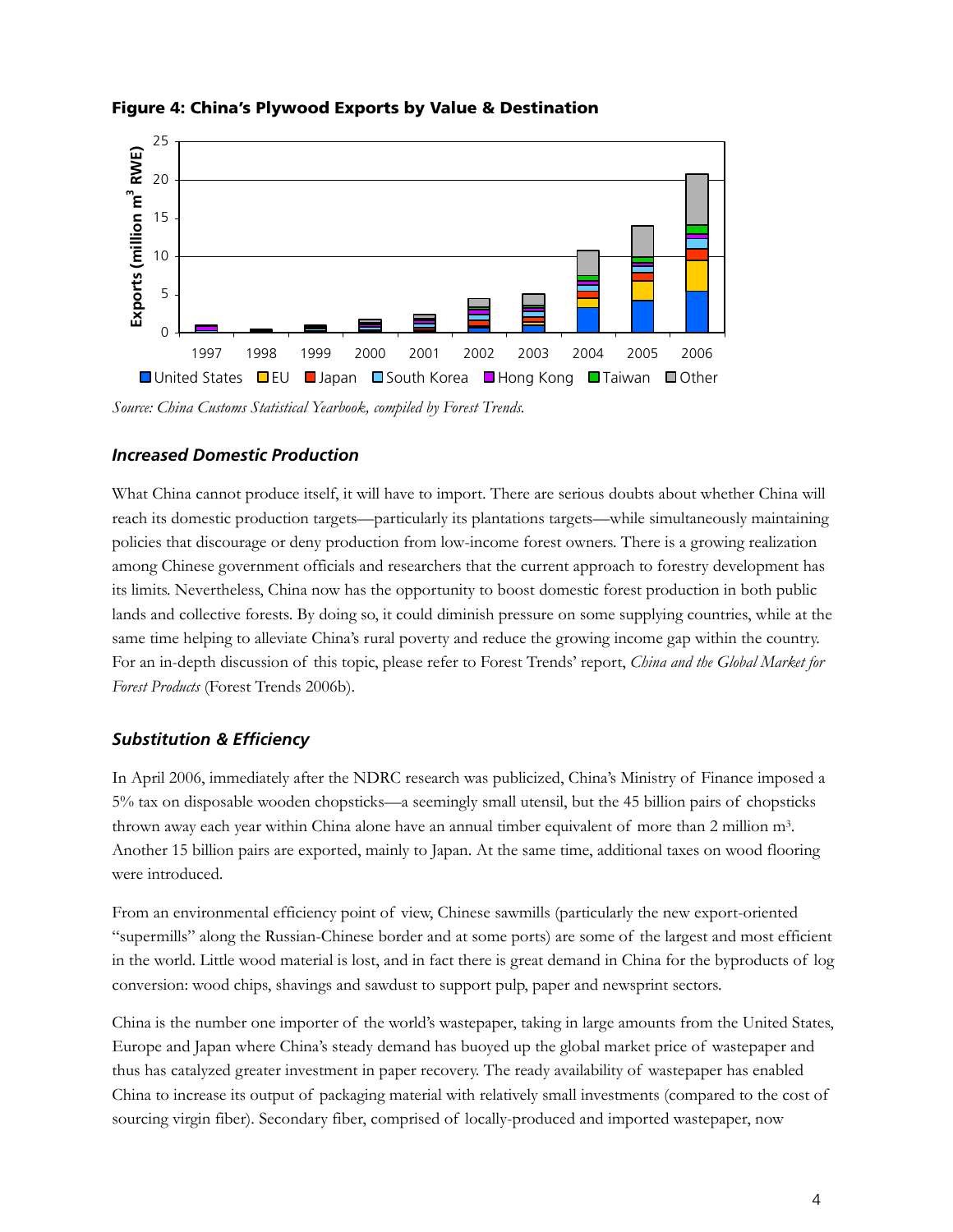comprises 63% of China's papermaking fiber supply and is growing at an annual average rate of 13% per year.9 Imported wastepaper now makes up 33% of the total papermaking fiber supply, having grown at an annual average of 30% for the past four years. The majority of this secondary fiber is used in packaging for China's light manufactured exports.10 Nonetheless, it should be emphasized that market forces, rather than environmental altruism, have likely been driving the use of such a vast amount of wastepaper.

 $\overline{a}$  $9$  Unless mentioned otherwise, secondary fiber is excluded from forest product trade statistics in this report, as its consumption is less directly tied to forest degradation. In 2006 secondary fiber composed more than a third of China's forest product imports, this exclusion is significant for cases comparing China-bound African forest product exports to China's forest product imports as a whole. Secondary fiber is not an important factor in the Sino-African forest product trade, however (about 3% of African exports and 1% of Chinese exports). It is excluded from data presented in this report for consistency and relevance to forest conservation.

 $10$  However, some of China's other fiber sources may be environmentally damaging, such as pulp and pulpwood sourced from Russia and Indonesia used to produce high quality paper. While these sources are a small proportion of China's papermaking fiber supply, they likely come from natural forests with little guarantee of sustainable—let alone legal forest management and production.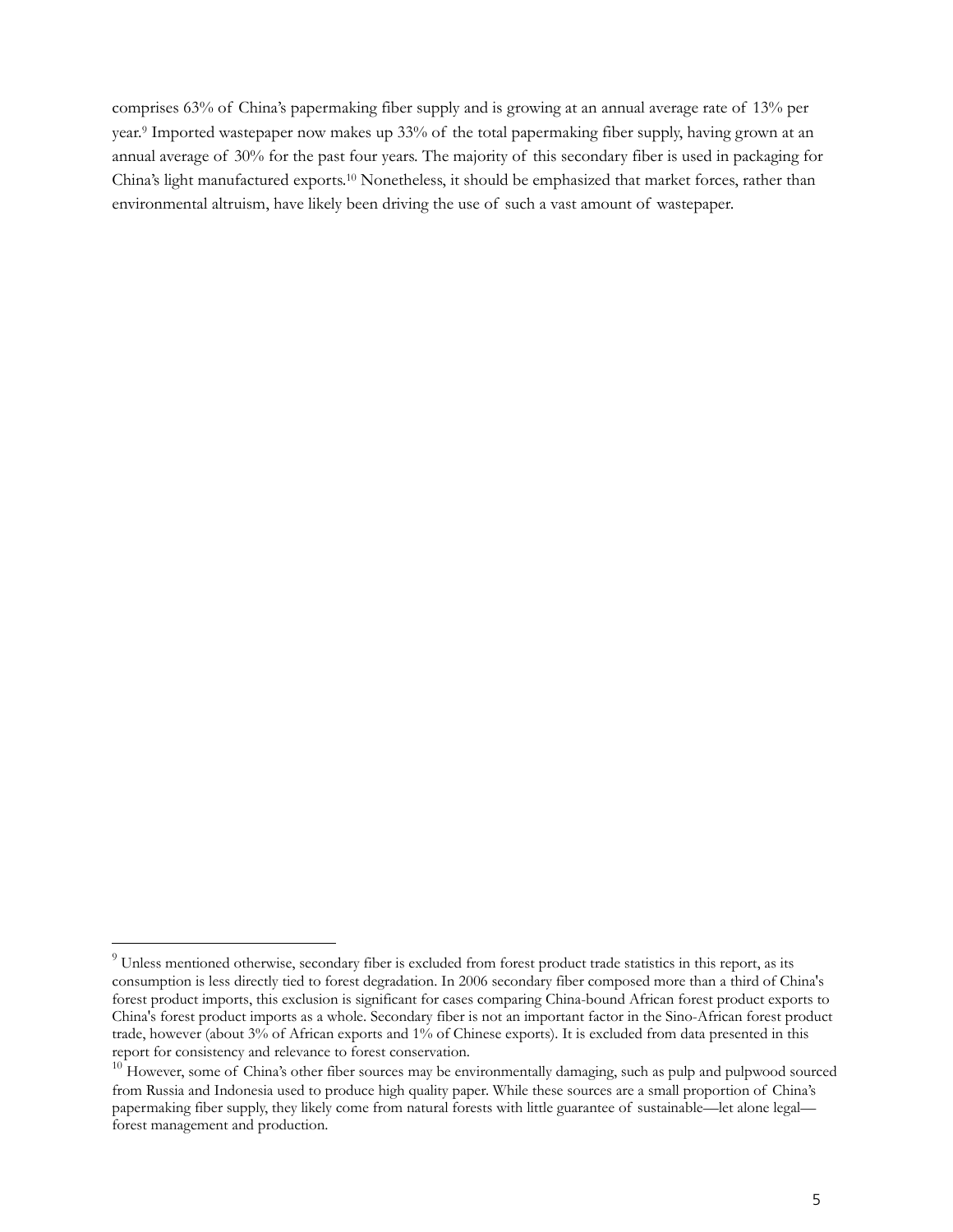## **CHAPTER 2: AFRICA'S FOREST PRODUCT EXPORTS TO CHINA**

#### **SIGNIFICANT VOLUME & VALUE, BUT LOW SHARE OF CHINA'S TOTAL IMPORTS**

In 2006, Africa exported 2.6 million m<sup>3</sup> of forest products to China, worth US\$737 million. Volumes have been relatively variable over the past 9 years, with fluctuations and noticeable drops in 1998 and 2004, and exhibiting more variation than the relatively consistent growth seen from other supplying countries to China during the same time period. Following five years of annual growth, from 1998 to a high of 3.1 million m<sup>3</sup> in 2003 (valued at US\$586 million), the volume of Africa's forest product exports fell by 30% in 2004 (Fig. 5). Value also dropped in 2004, but to a much lesser extent (12% fall from 2003 value). The cessation of all Liberian wood exports in 2004 (of which about 0.5 million  $m<sup>3</sup>$  were sent to China in 2003) has a significant effect, but does not wholly account for the dip in 2004. Africa accounted for approximately 3% of China's forest product imports by volume in 2006.



**Figure 5: China's Forest Product Imports from Africa by Volume** 

*Source: China Customs Statistical Yearbook, compiled by Forest Trends. Note: Liberia's exports to China are shown in red. Black trend line displays the percent by volume of Chinese forest product imports sourced from Africa (right axis).* 

When one excludes pulp and paper, the portion of Chinese timber imports from Africa rises, but still remains small. Since 2004, Africa has supplied China with 4–5% of its imported timber products (Fig. 6). This figure hovered between 6–8% between 1998 and 2003 before declining in 2004. However, the overwhelming dominance of Russian softwood in China's import mix belies the importance of African tropical hardwoods for products such as veneer and furniture. Excluding Russian softwoods, which account for nearly 40% of China's imported timber, the share of Africa's exports grows to 8.6% in 2006 after having peaked at 12% in 2002.

When pulp and paper are included in the calculations, Africa accounts for only 3% of China's forest product imports by volume and 5% by value (2006). The higher share in value reflects the relatively high average value of African timber products—mainly sought-after species of tropical hardwood.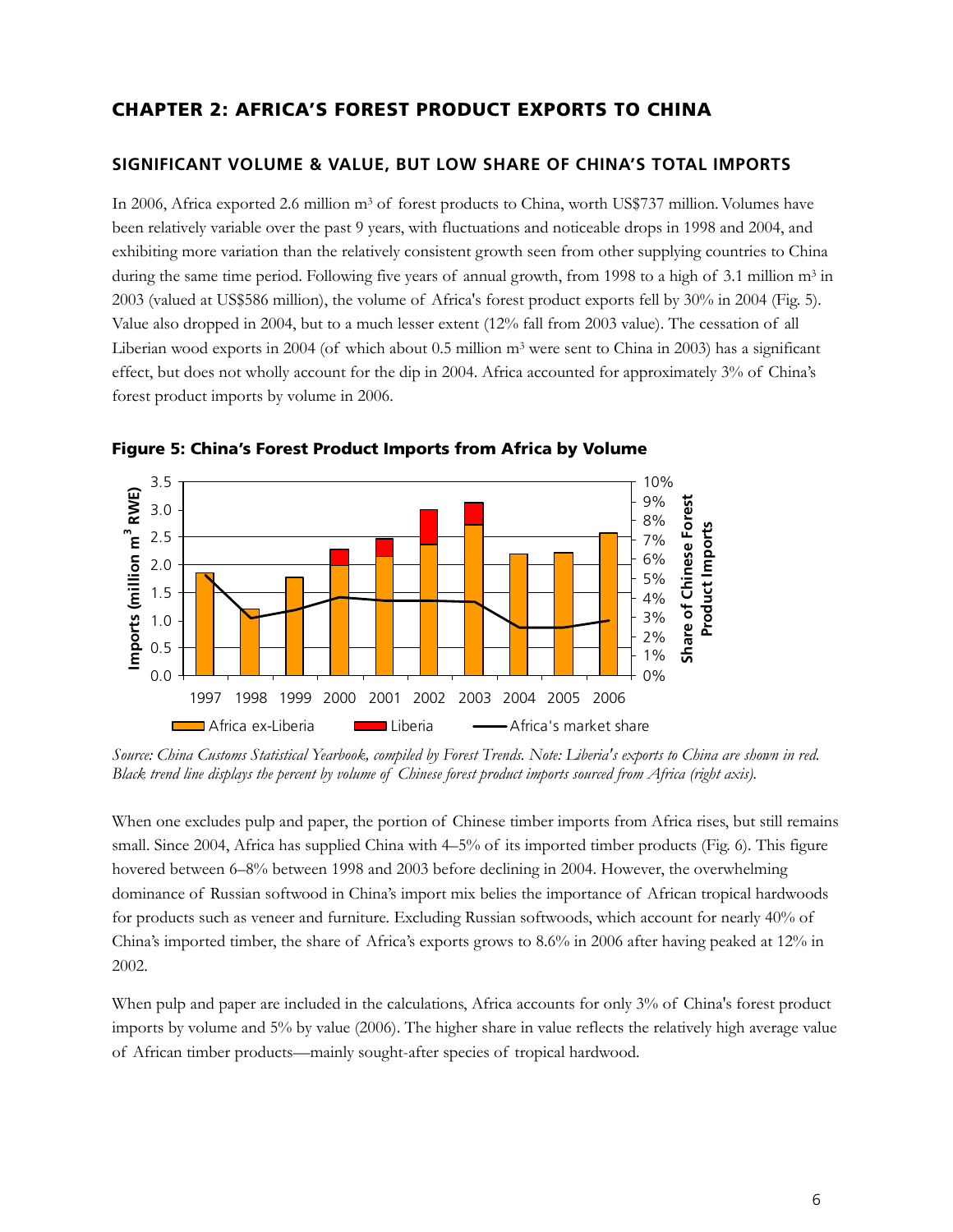

## **Figure 6: Africa's Share of China's Timber Imports by Volume**

*Source: China Customs Statistical Yearbook, compiled by Forest Trends.* 

While examining China's timber trade with Africa versus other forest products supplying countries, it is important to keep in mind that wood makes up a small amount of China's overall imports from Africa. Since 2003, China has imported more crude oil from Africa than all other African products combined. In 2006, crude represented 75% by value of all China's imports from Africa. Crude has also grown much faster than other commodities. Its calculated annual growth rate is 39% for 1997-2006, compared to 25% for ore and 8% for wood. The brunt of this supply comes from one country—Angola—which supplied an average of 60% of China's oil imports per year over this period. Most of the other significant oil suppliers (particularly Equatorial Guinea and the Republic of the Congo) also export forest products to China, though oil has been a much busier industry (Fig. 7). Thus, while Chinese imports of wood do have serious consequences for African forests and livelihoods, crude oil is the key commodity in Africa's exports to China.



**Figure 7: China's Imports from Africa by Type & Value (ex-Angola)** 

□ South Africa ■ Rep. of the Congo ■ Equatorial Guinea ■ Gabon ■ Nigeria ■ Others

*Source: United Nations Commodity Trade Statistics Database, compiled by James Hewitt. Notes: Excludes Angola, which supplied an average of 60% of Africa's oil exports to China each year of the period studied. Angola's exports to China of all other goods were negligible.*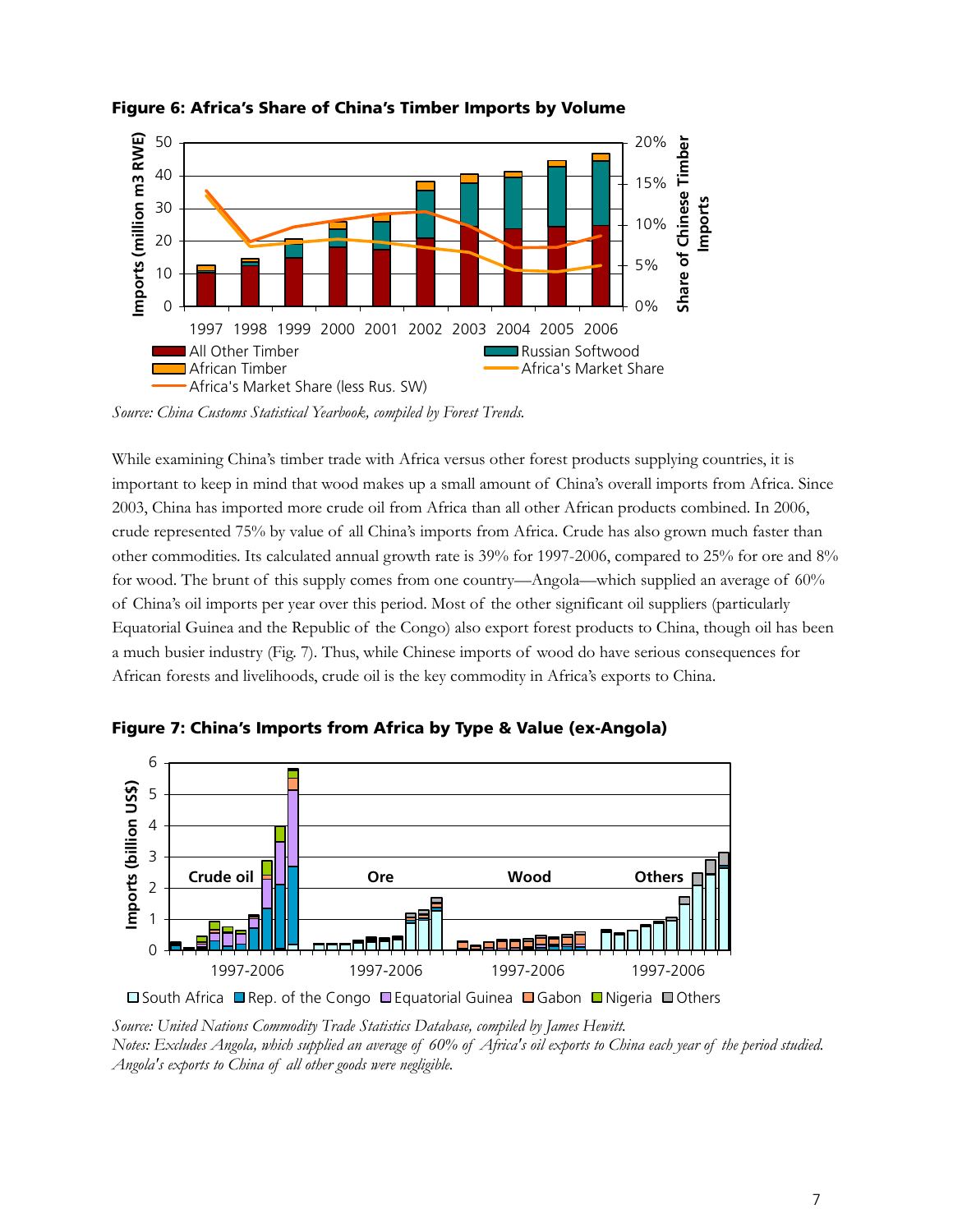#### **COMPARISON OF EXPORTS BY COUNTRY**

Gabon, the Republic of the Congo and Equatorial Guinea are the top African forest product exporters to China (Figure 8). The time series data shows fluctuations in individual countries' forest product export volumes to China over the period studied. The volume of timber products exported to China from individual countries is often relatively small, well within the capacity of one enterprise or trader, leading to the possibility that drops in the overall figures is the result of just a few producer/trader enterprises curtailing exports to China.





*Source: China Customs Statistical Yearbook, compiled by Forest Trends.* 

Gabon has historically been the most important African supplier to China and the only African country that occasionally ranks within the top five supplying countries to China. In 2006 it was China's fifth largest log supplier. Cameroon, Equatorial Guinea, Mozambique and the Republic of the Congo are the other top African countries sending substantial volumes of forest products to China (Fig. 8, Table 1). Though not a significant timber exporter, Swaziland ships a large amount of pulp to China, while South Africa exports paper and smaller volumes of pulp. These two countries make up virtually all of China's pulp and paper imports from Africa. Annex 1 provides more details on the nature and extent of individual African countries' exports to China.

|  | <b>Table 1: Top 10 African Forest Product</b> |  |
|--|-----------------------------------------------|--|
|  | <b>Exporters to China by Volume, 2006</b>     |  |

| Rank | Country                  | <b>Share</b> |
|------|--------------------------|--------------|
| 1    | Gabon                    | 38.5%        |
| 2    | Republic of the Congo    | 14.9%        |
| 3    | <b>Equatorial Guinea</b> | 14.9%        |
| 4    | Cameroon                 | 12.6%        |
| 5    | Swaziland                | $7.6\%$      |
| 6    | Mozambique               | $5.1\%$      |
| 7    | South Africa             | 2.0%         |
| 8    | Guinea                   | $1.2\%$      |
| 9    | Central African Rep.     | 1.0%         |
| 10   | Côte d'Ivoire            | $0.5\%$      |
|      | Other                    | $1.7\%$      |

*Source: China Customs Statistical Yearbook, compiled by Forest Trends* 

*Note: Percentages represent each country's share by volume in China's forest products imports from Africa.*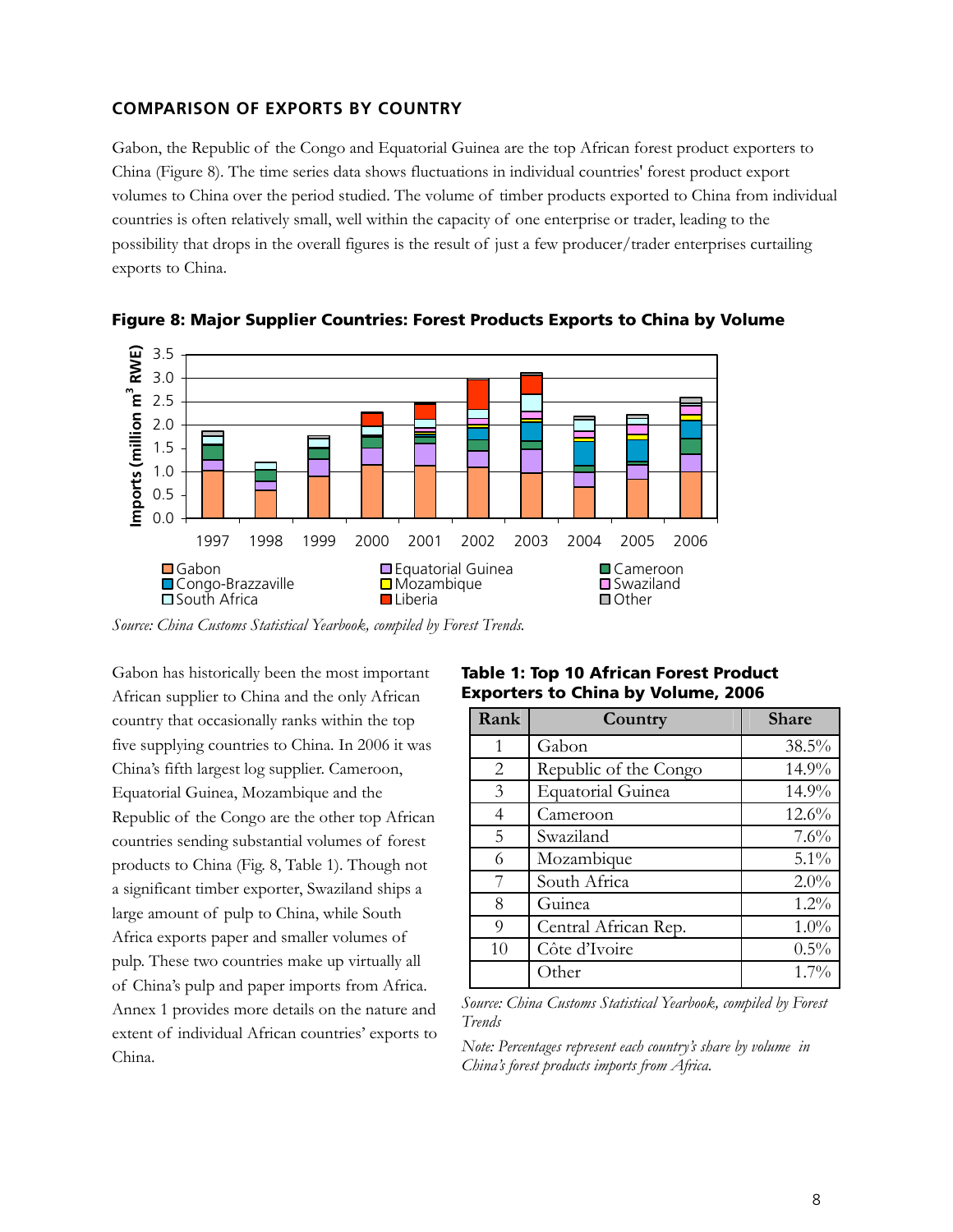## **THE MIX OF AFRICAN FOREST PRODUCT EXPORTS TO CHINA**

China imports mainly logs from Africa. Logs accounted for over 85% of the total imported to China in 2006 (Figure 9). Sawn wood, veneer, and pulp account for most of the remainder. Exports such as fiberboard and wood chips have been limited over the past 10 years. South Africa and Swaziland exported 99% of all African pulp and paper exports, with a volume of 240,000 m3 RWE and a value of US\$32 million in 2006. While log volumes have been relatively unstable, sawn wood and pulp volumes have increased although from a very small base, and paper imports have fallen steadily.



**Figure 9: China's Forest Product Imports from Africa by Volume & Type** 

## *Logs Dominate China's Imports of African Wood Products*

Across China's global forest product import mix, China's strong wood manufacturing industry has boosted demand for primary materials such as logs and pulp in lieu of processed goods like veneer and paper. Logs' share in China's global forest product imports reached 36% in 2006, up from 12% in 1997 (Fig 10). Even imports of sawn wood, a minimally processed good, have stagnated. The dominance of logs is more pronounced in Africa's exports to China (where logs accounted for 85% by volume in 2006) than in China's forest product imports as a whole.





*Source: China Customs Statistical Yearbook, compiled by Forest Trends.* 

*Source: China Customs Statistical Yearbook, compiled by Forest Trends.*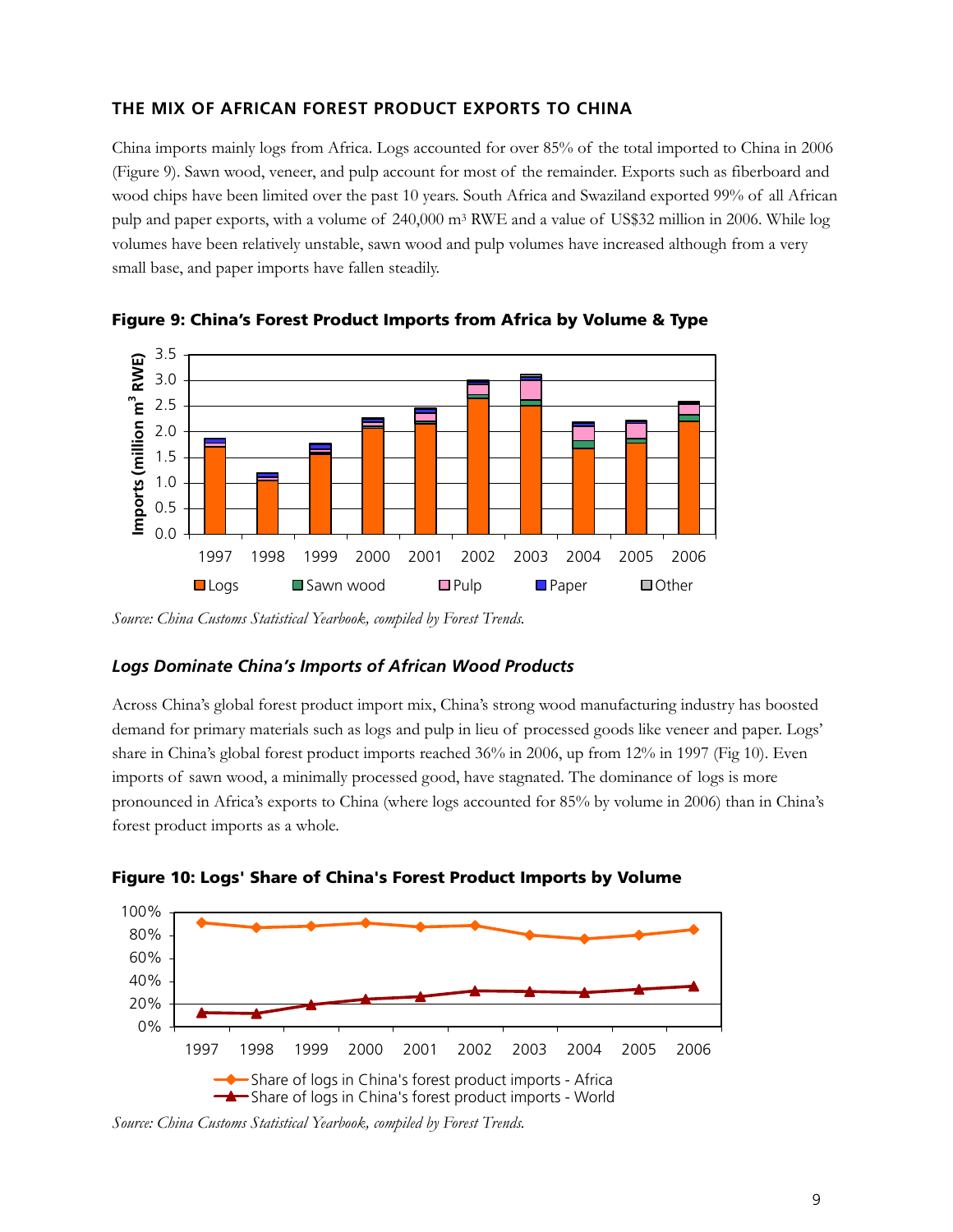More than 79% of log exports to China come from central African countries, especially those rich in okoumé, although eastern Africa supplies some as well (Table 2). This dichotomy arose historically as Ghana, Côte d'Ivoire and Cameroon had developed log export bans long before demand from China became an important force in the region.

Gabon and Equatorial Guinea have remained among the top three exporters of logs since 1997. Other important supplying countries included Cameroon until 1999, Liberia until the 2003 log export ban mandated by the UN Security Council, and the Republic of the Congo. As with forest product volumes, however, log export volumes to China from individual African countries have shown strong variations over time.

Virtually all of Africa's non-plantation logs exports are valuable tropical hardwoods. The price per cubic meter of Africa's log exports to China reached a 10-year high in 2006 of US\$303/ $m<sup>3</sup>$  (trading 2.2 million  $m<sup>3</sup>$  of logs for US\$666 million).

**Table 2: Top 5 African Log Exporters to China, 2006** 

| Rank                        | Country                  | <b>Share</b> |
|-----------------------------|--------------------------|--------------|
|                             | Gabon                    | 43.6%        |
| $\mathcal{D}_{\mathcal{L}}$ | <b>Equatorial Guinea</b> | $17.3\%$     |
| 3                           | Republic of the Congo    | $16.7\%$     |
|                             | Cameroon                 | $13.6\%$     |
| 5                           | Mozambique               | $5.8\%$      |
|                             | ∩ther                    | $3.0\%$      |

*Source: Chinese Custom Statistical Yearbook, compiled by Forest Trends.* 

*Note: "Other" category includes, in descending order of importance, Central African Republic, Guinea, Madagascar, Democratic Republic of the Congo and Tanzania.* 

Among the African tropical hardwoods sought by China,

okoumé is of particular significance. *Aucoumea klaineana* (also known as gaboon or angouma) grows across west and central Gabon and in the southern forests of the Republic of the Congo, and Equatorial Guinea. IUCN has listed okoumé as vulnerable, due primarily to impacts of commercial logging and agricultural expansion (White 1998). The volume extracted each year has more than doubled since 1997, mainly for export markets such as China. Logs of this species are mainly cut into veneers for facing plywood and furniture. As the main source of this valuable wood, concession operators in Gabon the Republic of the Congo and Equatorial Guinea are heavily focused on exporting okoumé, with 40–68% of all okoumé exports being sent to China (2006). In total, some 900,000 m3 or 40% of China's 2006 log imports from Africa were okoumé.

## **Box 1 - Drivers of China's Strong Preference for Logs over Processed Wood**

The economics of importing logs do not quite add up at first glance, especially in light of increasing scarcities, high prices and high transportation costs. Bulky, moistureretaining logs are a heavy and costly commodity to ship, especially considering that the sawn wood extracted from them is generally only half the total roundwood volume. What then explains China's preference for buying logs instead of processed wood?

The drivers of this preference for unprocessed wood will be numerous and complex, but a few factors can be identified:

1. China has some of the world's largest and most efficient wood manufacturing operations, with a large capacity to utilize the non-sawn wood materials created by primary log conversion. This "waste," including wood chips, shavings, and sawdust, is used in making pulp, paper, newsprint, reconstituted wood products, and hog fuel to power manufacturing operations.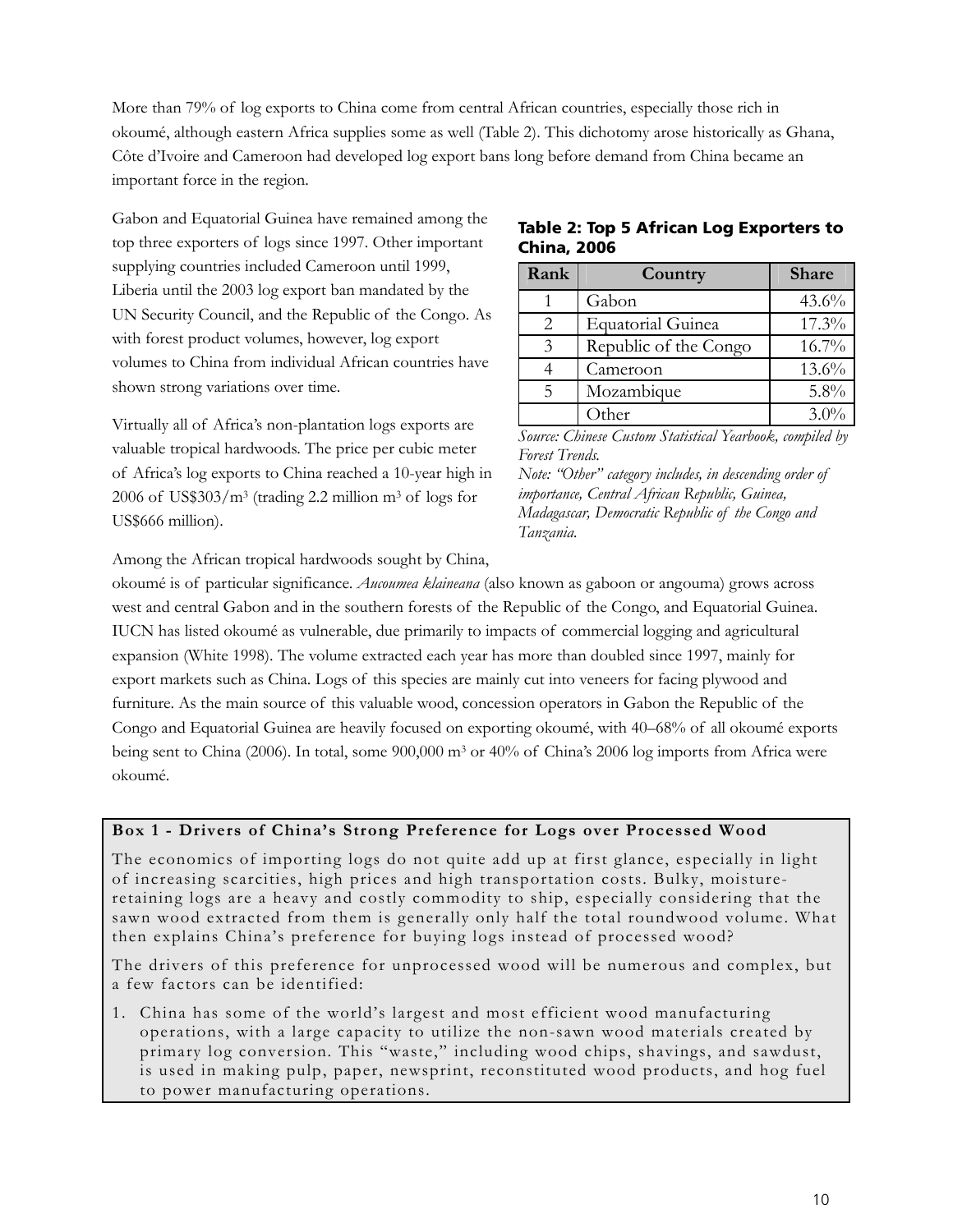- 2. The low cost of relatively skilled Chinese labor is also huge competitive factor for the Chinese manufacturing industry.
- 3. China also sees the import of logs as an economically rational approach to create wealth and employment. The wood processing sector is labor intensive (especially for furniture production) and creates an estimated 12–15 million jobs per year. By expanding domestic processing throughout the wood products value chain, China also seeks to mitigate job loss in rural areas. This employment is so important to the Chinese government that it helps otherwise unprofitable wood processing companies stay open. As is done for several sectors in China, these companies are often supported with financial incentives like government subsidies (e.g., for plantations and modern, high-cost machinery), tax breaks or debt forgiveness.
- 4. Until recently, the growth of the wood manufacturing business has also not been hindered by the cost of compliance with environmental regulations.
- 5. A number of other factors favor the use of logs by facilitating China's access to them. The foreign forestry operations that supply China often do not require a high level of investment, and global networks of suppliers can easily provide a wide variety of log species to Chinese importers—often through operations which are able to easily avoid official monitoring.

China is also close to one of the world's crucial sources of softwood timber—the boreal forests of Siberia and the Russian Far East. There, available processing capabilities can only handle less than a fifth of actual cuts so the remainder can be expected to be exported as logs—for the time being (CIBC 2007). While, in an attempt to develop their own wood products sector, Russia has announced very steep tariff hikes on log exports to be phased in over the next two years, the degree to which this can actually be implemented is unclear at present.

Central Africa is another region where China is aggressively seeking timber. Here, too, trade with China is almost exclusively in the form of logs. However, for many forested African countries this is not the only timber export—Gabon, Cameroon, Republic of the Congo, Nigeria, Ghana, Côte d'Ivoire register significant exports of sawn wood and other processed timber (see Annex 1). Most are produced by European companies and destined for the EU. In other words, the Chinese imports of logs are not related to a lack of industry infrastructure within Africa, but rather to China's preference for and access to logs, as described above. Africa's willingness to export logs to China does not bode well for Africa's long-term economic development or its forests, and foregoes opportunities to gain substantial returns from their natural exports for its impoverished economies.

*Excerpted from "Why China Prefers Logs: Explaining the Prevalence of Unprocessed Wood in China's Timber Imports" (Forest Trends 2007b).* 

## *Analysis of Processed Exports*

Among Africa's limited volume of processed (i.e. non-log) forest product exports to China, wood pulp and sawn wood are the two largest classes of export, followed by paper and paper board. Veneer and fiberboard trail behind. Suggestive of increased value-added processing within Africa itself, Africa's export volumes of sawn wood to China have grown from 9,600 m3 RWE in 1997 to 129,000 in 2006, with a peak of 143,000 in 2003 (Fig. 9, above).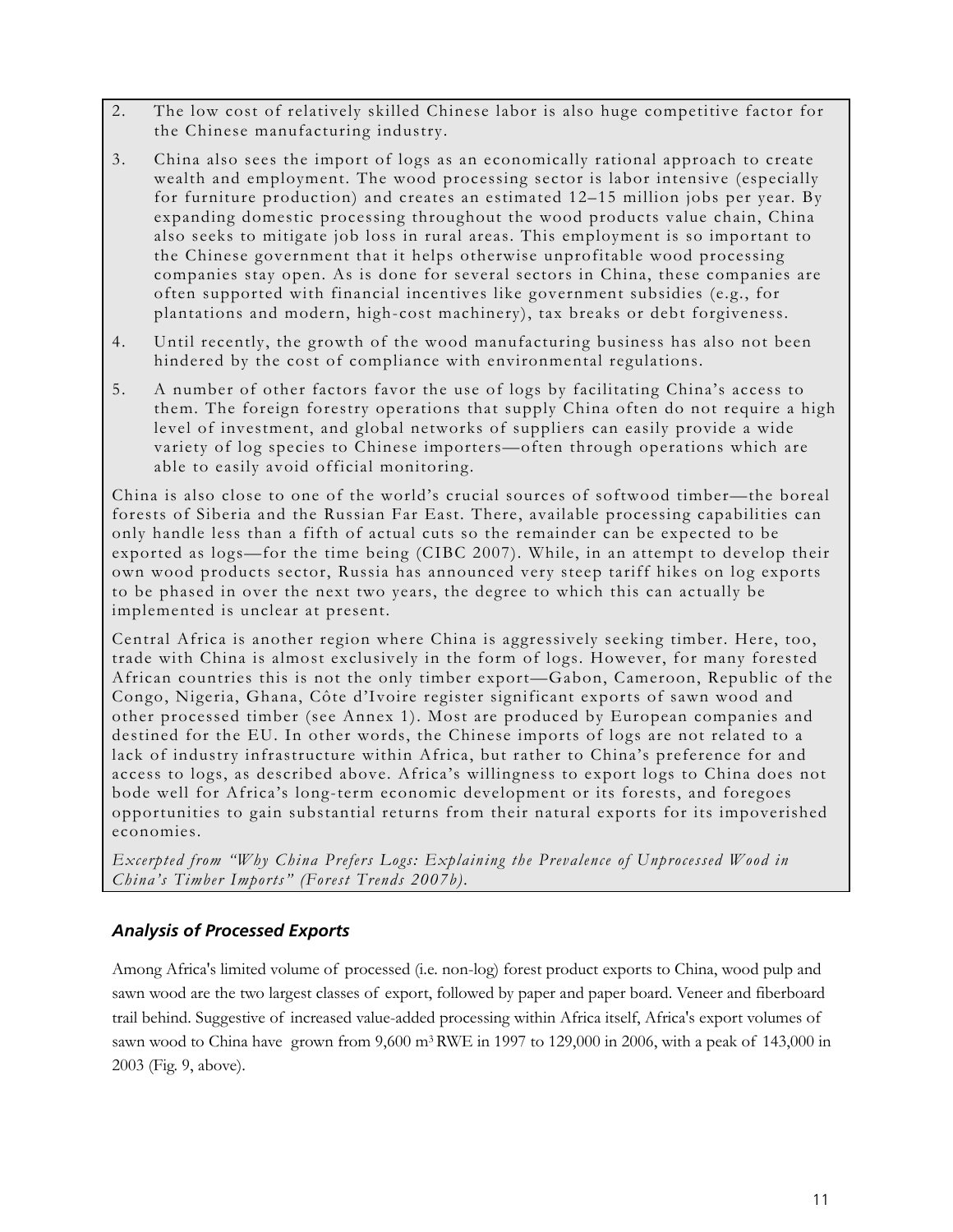The recent growth in Africa's exports to China matches overall shifts in China's forest product imports to products lower on the value chain—pulp instead of paper and logs instead of veneer.<sup>11</sup> The drop in African paper exports to China over the period and the seeming inability of sawn wood and veneer exports to "take off" similarly match the trend of China moving toward imports lower on the value chain (Fig. 11).



**Figure 11: China's Processed Wood Imports from Africa by Volume & Type** 

## *Processed Timber Products: Sawn Wood & Veneer*

Top log exporters Gabon and the Republic of the Congo are also among the main sawn wood exporters to China as well. Equatorial Guinea, which exports large volumes of logs and veneer, does not export significant amounts of sawn wood to China (Tables 3-4).

|  |  |                                 |  | Table 3: Top 10 African Sawn Wood |
|--|--|---------------------------------|--|-----------------------------------|
|  |  | <b>Exporters to China, 2006</b> |  |                                   |

| Rank | Country               | <b>Share</b> |
|------|-----------------------|--------------|
| 1    | Gabon                 | 23%          |
| 2    | Cameroon              | 19%          |
| 3    | Republic of the Congo | 12%          |
| 4    | Guinea                | 10%          |
| 5    | Cote d'Ivoire         | 10%          |
| 6    | Ghana                 | 8%           |
| 7    | South Africa          | $4\%$        |
| 8    | Mozambique            | $4\%$        |
| 9    | Tanzania              | $3\%$        |
| 10   | Benin                 | $2\%$        |
|      | Other                 | $5\%$        |

 $\overline{a}$ 

#### **Table 4: Top 5 African Veneer Exporters to China, 2006**

| Rank                        | Country                  | <b>Share</b> |
|-----------------------------|--------------------------|--------------|
|                             | Gabon                    | 44%          |
| $\mathcal{D}_{\mathcal{L}}$ | Republic of the Congo    | 17%          |
| $\mathcal{E}$               | <b>Equatorial Guinea</b> | 17%          |
|                             | Ghana                    | 14%          |
| 5                           | Cameroon                 | $6\%$        |
|                             | Other                    | $0.2\%$      |

*Source: China Customs Statistical Yearbook, compiled by Forest Trends.* 

*Source: China Customs Statistical Yearbook, compiled by Forest Trends.* 

<sup>11</sup> See Sun, Xiufang, Eugenia Katsigris and Andy White. 2004. Meeting China's Growing Demand for Forest Products: An Overview of Import Trends, Ports of Entry, and Supplying Countries, with Emphasis on Asia-Pacific. Washington, D.C.: Forest Trends.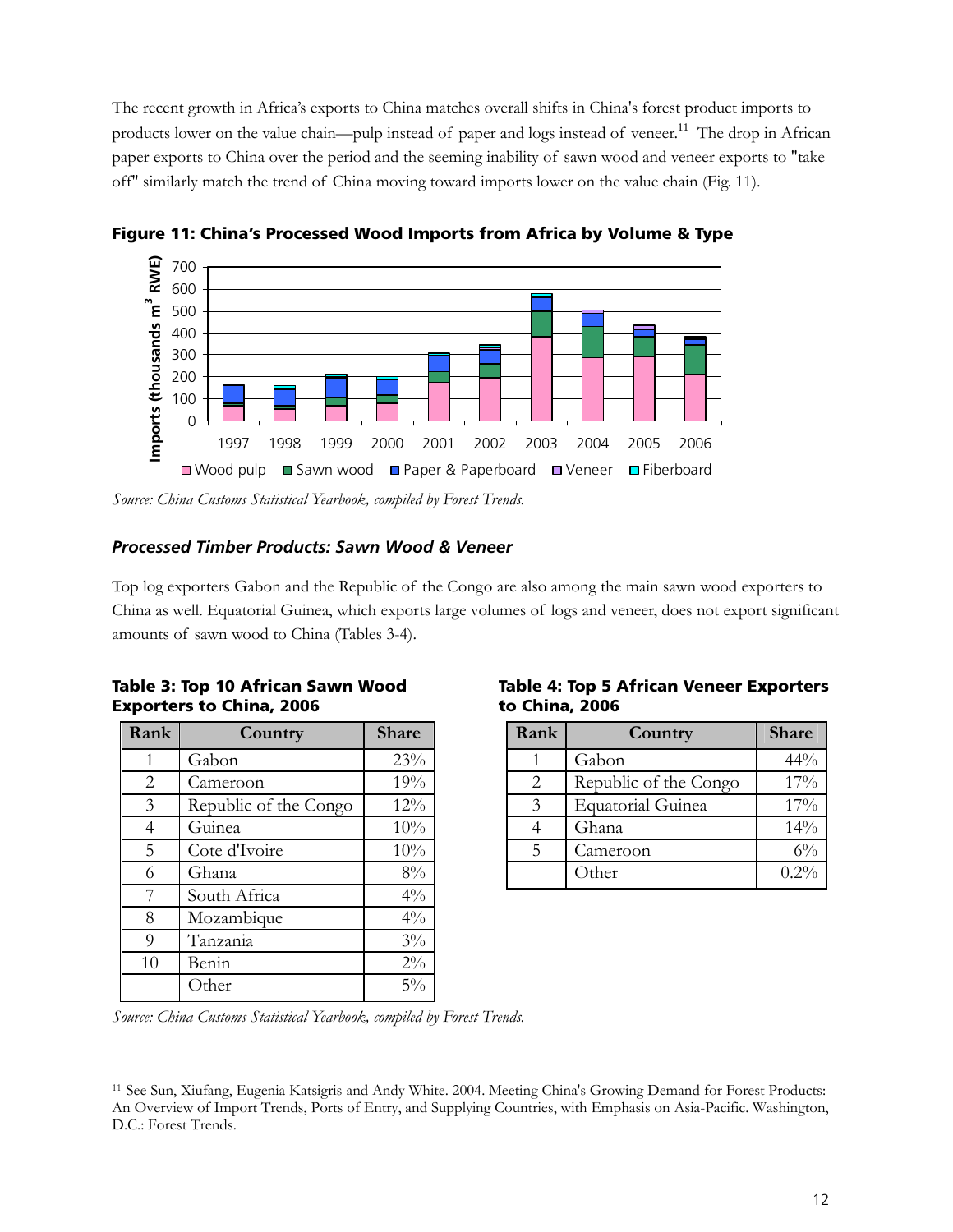## *Trends in Exports of Plantation-Grown Wood*

96% of Africa's plantation-grown wood is destined for Japan, the EU and other markets; in 2006 China only imported 4% of Africa's plantation wood, mainly in the form of paper and pulp from South Africa and Swaziland. Swaziland and South Africa are the top suppliers of African plantation-grown wood to China (Figure 12).

*Plantation pulp:* In 2006 13% of Africa's pulp exports were sent to China. Up until 2001, South Africa was the sole African exporter of pulp to China. Since then, Swaziland's wood pulp exports to China have become quite substantial, as South Africa's have dropped. Swaziland now accounts 91% of China's pulp imports from Africa, with the remaining 9% coming from South Africa.

*Paper (from plantation pulp):* South Africa is the only country in Africa which makes paper from virgin fiber in export quantity, although its exports to China have dropped over time as China has expanded its own paper industry. In 2006 only 4% of South Africa's total paper exports were bound for China.



**Figure 12: Plantation-based Exports from Africa by Volume & Origin** 

*Source: China Customs Statistical Yearbook, Eurostat, World Trade Atlas, and other data, compiled by James Hewitt. Note: Exports from African countries to the world. Excludes Madagascar (whose exports were negligible compared to the other three countries during the period show), and fuel wood and teak from all countries.* 

Africa is a very minor supplier of hardwood pulpwood to China, which sources mainly from South East Asia and Australia (Forest Trends 2007a: 12–13). Africa's exports of pulp logs from South Africa and the Republic of the Congo have seen declines over the last five years. While the Republic of the Congo has formerly been a substantial exporter of such logs to Europe, these exports have been in precipitous decline over the last five years.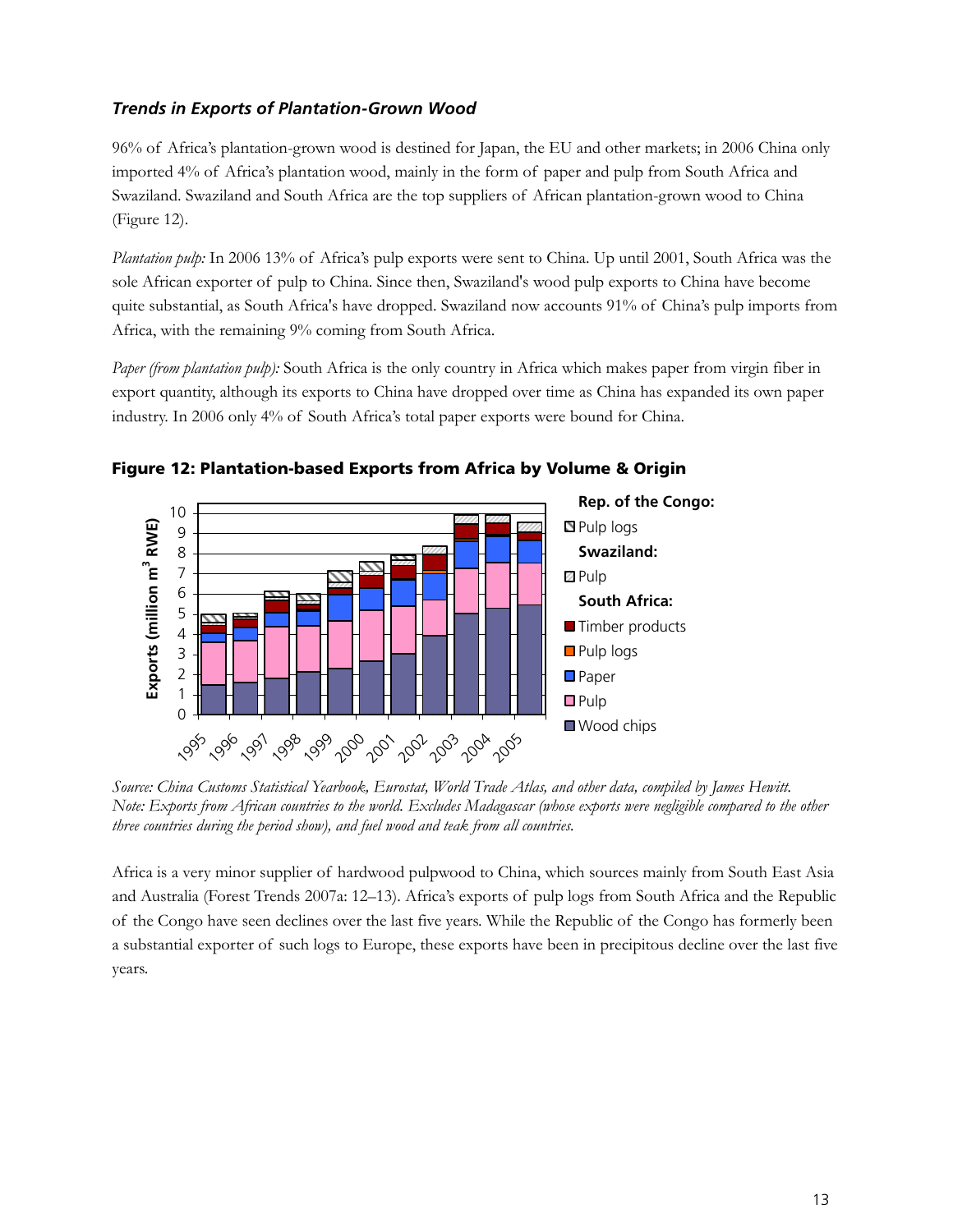## **AFRICAN EXPORTER COUNTRY PERSPECTIVES**

While Africa does not play the greatest role in supplying China's wood products industry, China is a dominant market for several African countries. For example, while in 2005 Gabon only accounted for 2% of China's imports of timber, these exports represented 37% of Gabon's total log exports (Fig. 13). The Republic of the Congo and Equatorial Guinea's export markets also show strong dominance by China—53% and 64% of their timber exports go to China, respectively (2005). While exporting much smaller volumes, Mozambique exported 89% of its timber exports to China in 2005.



**Figure 13: Percent of Countries' Timber Exports to China by Volume** 

*Source: China Customs Statistical Yearbook, Eurostat, World Trade Atlas and other data, compiled by James Hewitt. Note: Graph shows the percent share of each country's timber product exports that are sent to China. 2006 figures unavailable. Figures include plantation teak. C.A.R.: Central African Republic.* 

Annex 1 provides further detail on the specific trade flows between China and several individual African countries, including countries with high ratios of log to total timber exports to China such as Gabon, Congo-Brazzaville, Equatorial Guinea, Cameroon and Mozambique; South Africa and Swaziland, the two main suppliers of processed products; and four major forested countries in West Africa that do not export significant quantities to China: Liberia, Côte d'Ivoire, Ghana and Nigeria. The Central Africa Republic is not included in the annex, due to relatively low volumes of exports to China compared to the other exporting countries.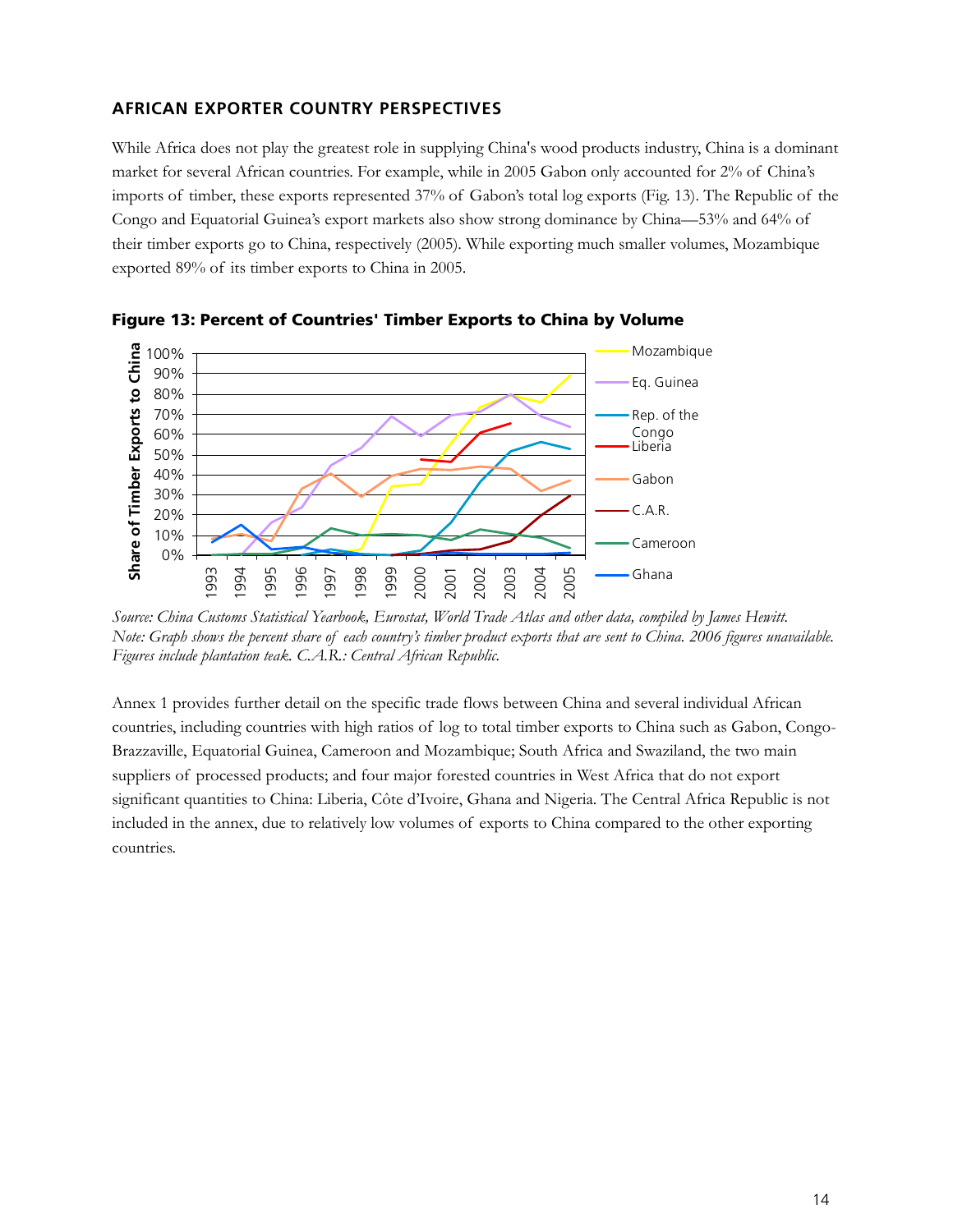## **CHAPTER 3: CHINA'S FOREST PRODUCT EXPORTS TO AFRICA**

Chinese exports of forest products (specifically manufactured wood products) have been growing strongly since 2000 (Fig. 2, above) and significant amounts are starting to reach Africa, albeit at much lower volume than the timber sent from Africa to China. The composition of China's forest product exports to Africa is heavily weighted towards processed products, in strong contrast to Africa's log-dominated exports to China. Key recipient countries and regions, with the exception of South Africa, are quite different from the top African nations exporting forest product to China. S

While the volume of trade to Africa did not surpass one million m3 RWE until 2006 (just 1.4% of China's forest product exports that year) growth has come quickly since 2003. Overall, Chinese forest product exports to Africa grew at a compound annual growth rate (CAGR) of 57% by volume over the period studied. This contrasts with the much slower CAGR of Africa's forest product exports to China (3.7%) and surpasses even China's rapid growth in forest products exports to the world (19%).

In 2006, Africa imported about 1.76 million m3 RWE of forest products valued at US\$434 million from China, but exported 2.6 million m3 RWE valued at US\$737 million to China. For every 100 m3 RWE of forest products that Africa exported to China, Africa imported 68 m3 from China. By value, for every US\$100 in goods exported from Africa to China, US\$59

## **Figure 14: The China-Africa Forest Products Trade Mix, 2006**



*Source: China Customs, compiled by Forest Trends. Note: Grey section at top of each column represents "Other" category.* 

worth was exported from China to Africa (Fig. 14). However, as China's exports are composed of processed products as opposed to the logs it imports, China's exports to Africa have a higher dollar value per cubic meter. If the high growth rates of Chinese imports to Africa and the sluggish growth rates of African exports to China continue, this gap may narrow quickly. As China's exports are composed of processed products, as opposed to the logs it imports, China's exports to Africa have a higher dollar value per cubic meter.

Top export product groups (in order of declining 2006 volumes) were plywood, paper and paperboard, fiberboard and wood furniture. Each of these areas has shown growth over the period studied, with plywood (now China's leading forest product export to Africa) exhibiting especially strong growth (Fig. 15). Paper products were the highest volume export area during the first part of the period; they have continued to grow but now rank second since being surpassed by plywood. Throughout the period studied, China did not export any logs to Africa, and only negligible amounts of wood pulp and sawn wood.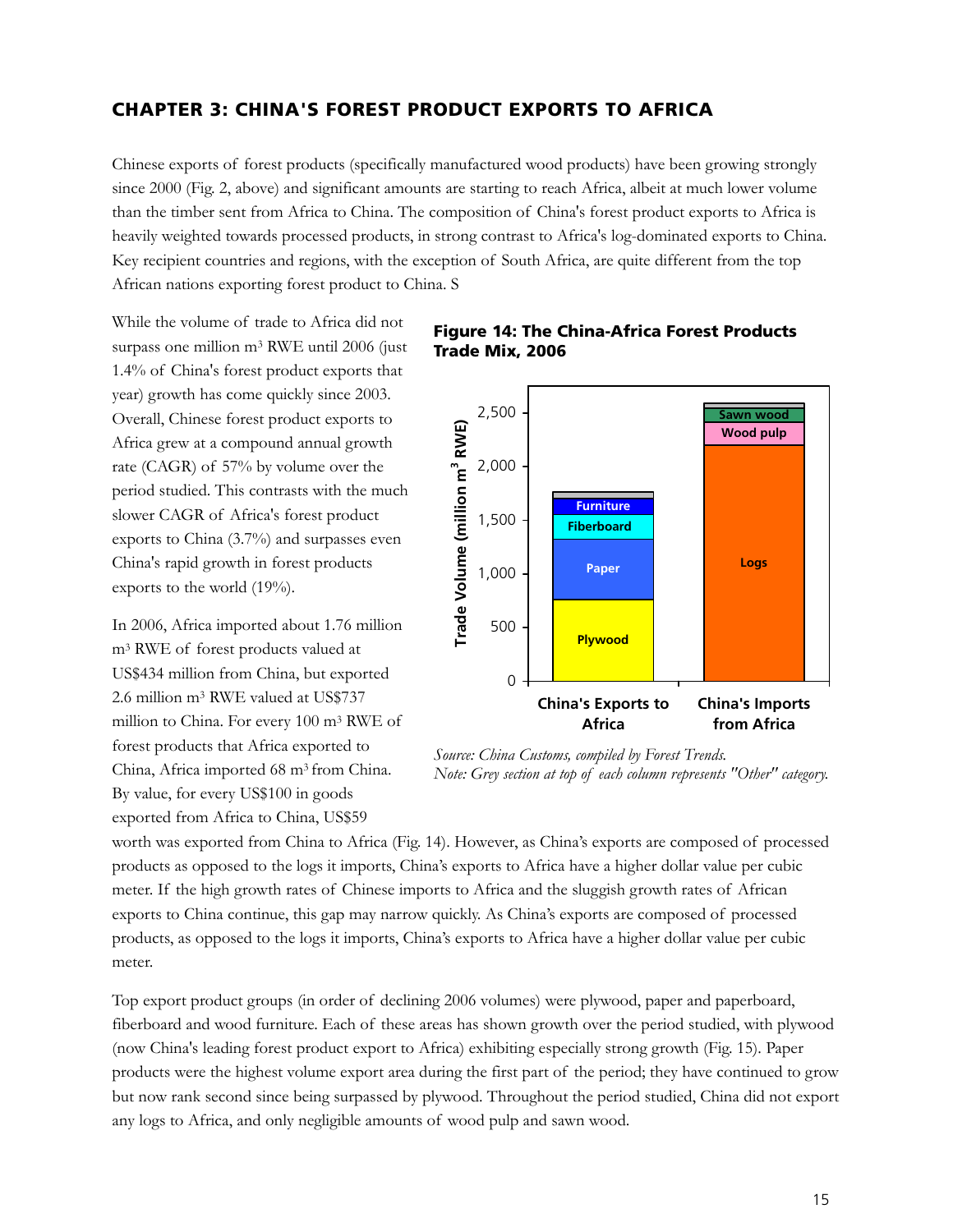

**Figure 15: China's Forest Product Exports to China by Volume & Type** 

*Source: China Customs, compiled by Forest Trends.* 

Forest-rich areas in Africa which export to China are generally not significant importers of China's manufactured forest products. North African countries such as Egypt and Algeria account for 45% of Africa's total forest product imports from China, 62% of plywood, 35% of fiberboard, and 35% of wood furniture (Tables 5-8).

### **Table 5: Top 5 African Destinations of Chinese Forest Product Exports, 2006**

| Rank                        | Country      | Share |
|-----------------------------|--------------|-------|
|                             | Egypt        | 32%   |
| $\mathcal{D}_{\mathcal{L}}$ | South Africa | 16%   |
|                             | Nigeria      | 10%   |
|                             | Algeria      | $9\%$ |
|                             | Djibouti     | $4\%$ |
|                             | Other        | 29%   |

#### **Table 7: Top 5 African Destinations of Chinese Paper Exports, 2006**

| Rank                        | Country      | Share          |
|-----------------------------|--------------|----------------|
|                             | Nigeria      | 30%            |
| $\mathcal{D}_{\mathcal{L}}$ | Egypt        | $24\%$         |
| 3                           | South Africa | 10%            |
|                             | Ghana        | $4\%$          |
| 5                           | Kenya        | $4\frac{0}{0}$ |
|                             | Other        | 28%            |

*Source: Chinese Customs data, compiled by Forest Trends.* 

## **Table 6: Top 5 African Destinations of Chinese Plywood Exports, 2006**

| Rank | Country      | Share  |
|------|--------------|--------|
|      | Egypt        | 46%    |
|      | Algeria      | 16%    |
| 3    | South Africa | $11\%$ |
|      | Angola       | $4\%$  |
|      | Mauritius    | $4\%$  |
|      | Other        | 19%    |

#### **Table 8: Top 5 African Destinations of Chinese Fiberboard Exports, 2006**

| Rank                        | Country      | Share |
|-----------------------------|--------------|-------|
|                             | Egypt        | 30%   |
| $\mathcal{D}_{\mathcal{L}}$ | South Africa | 27%   |
| 3                           | Sudan        | 12%   |
|                             | Djibouti     | $6\%$ |
| 5                           | Nigeria      | $5\%$ |
|                             | Other        | 20%   |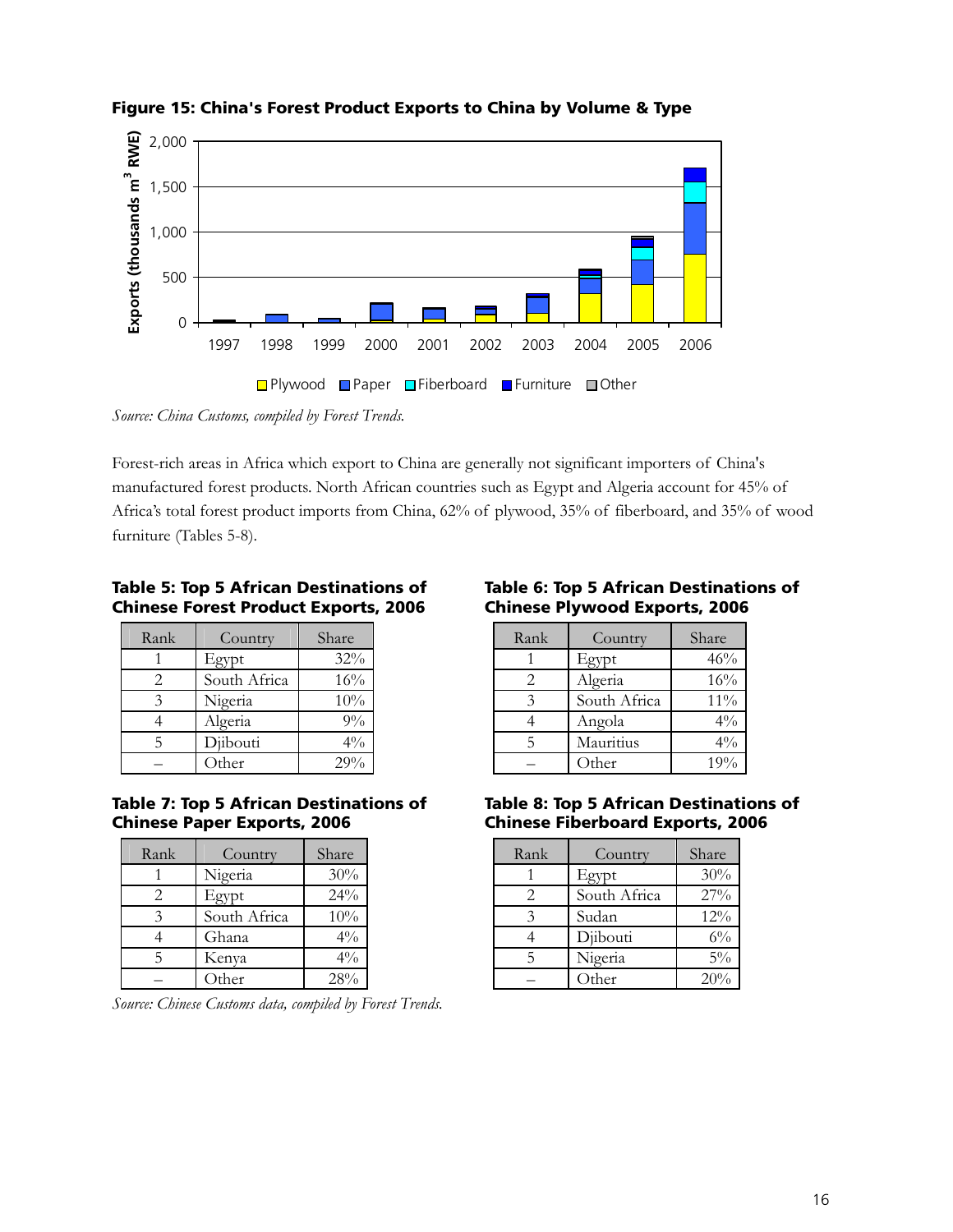Mutual scale of China-Africa trade flows does occur in a few areas, the most significant of which is South Africa. Reflecting its more developed markets, this country imported 16% of all of Africa's forest product imports, by volume, from China in 2006. It also received 39% of China's furniture exports to Africa. Central African countries (which account for 69% and 79% by volume of African exports to China of forest products and logs, respectively) do not make a single appearance among the top ten recipients of the forest products category overall or within specific types of exports from China.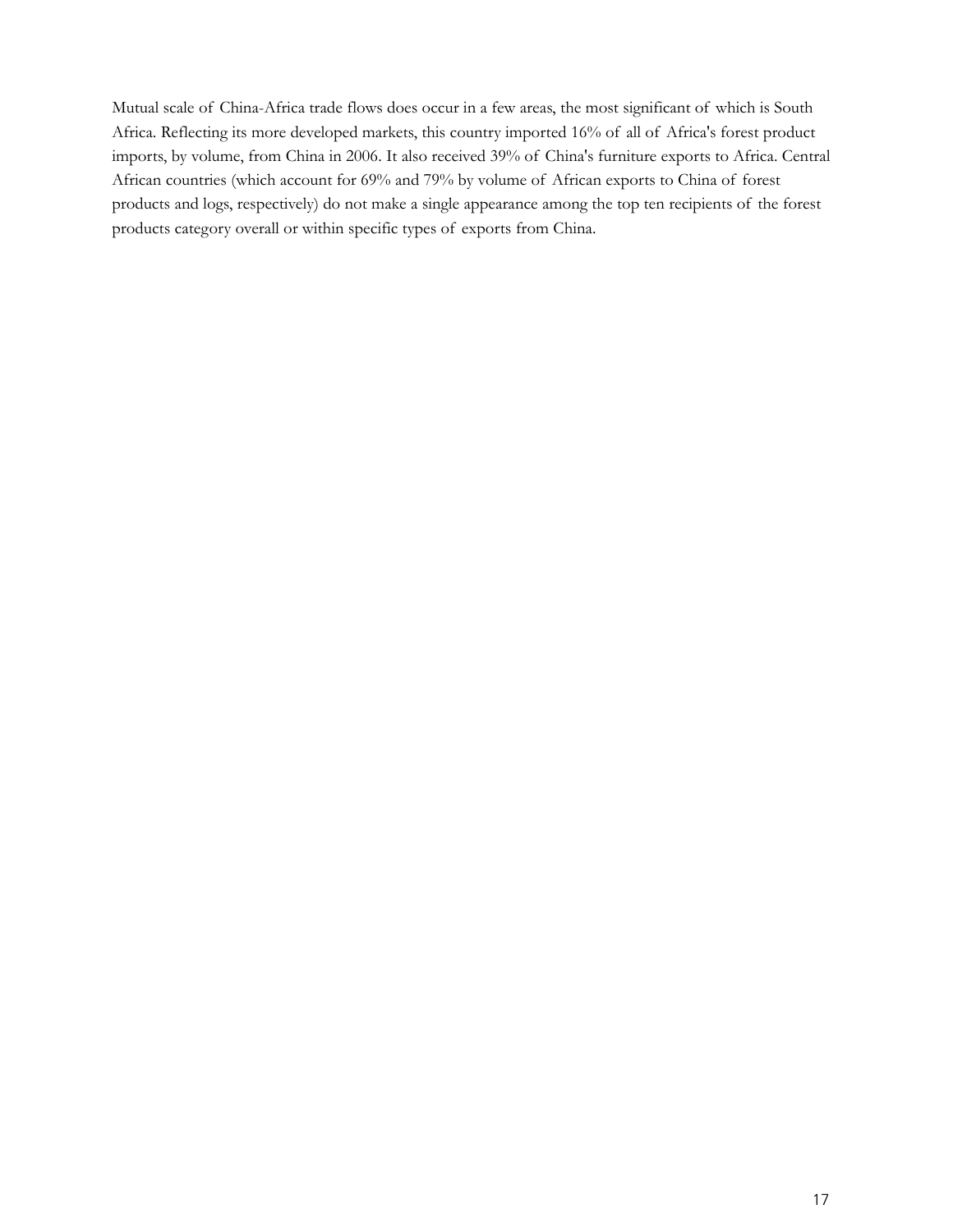## **CONCLUSION**

The primary goal of this report has been to provide a baseline to inform further discussion and investigation of the issues surrounding the trade in forest products between China and Africa. The statistical data provided in this report can serve as a starting place to prioritize more in-depth work on the trends and impact of the forest products trade between China and Africa.

While the trade flows have varied across countries and regions due to differences in forest resources, geography and economic development, a common finding is that the China-Africa forest product trade is significant in some, but not all, of the ways generally assumed. In several instances, trade growth is less than many would have expected, and trends have often been highly variable. Key findings include:

1. *African share of Chinese wood supply:* China's imports of Africa's forest products are substantial (2.6 million m3 in 2006), but have been highly variable from year to year. Imports of African forest products make up only a small proportion (2.9%) of the total volume of China's forest product imports from all around the world and have been growing more slowly than imports overall (especially compared the largest supplier of wood to China: Russia).

Examining timber exports only (where pulp and paper are excluded), Africa's share of China's imports rises to 5.0% by volume, demonstrating that timber constitutes a greater proportion of Africa's forest product exports to China than other supplying countries.

If one were to remove from the equation China's imports of temperate Russian softwood logs and sawn wood—about half of China's timber imports—the share of African imports would register as 9.4%.

2. *Value of African timber:* Africa's forest product exports to China command a higher share of China's total imports by value (4.9%) than they do by volume (2.9%), suggesting the export of relatively higher value timber to China relative to other supplying countries.

This comparison is more pronounced when performed with tropical hardwoods: Africa's share of China's tropical hardwood log and lumber imports by value (14.5%) is more than double its share by volume (6.5%).

3. *Export market orientation:* For most major exporting countries in Africa, European markets still dominate. In 2006, Africa exported 4.4 million  $m<sup>3</sup>$  of natural (non-plantation) timber products to the EU, compared to 2.1 million m3 sent to China.

The relative importance of the EU market as compared to China, however, varies greatly between regions and individual countries. Important wood producing countries in the western region (e.g. Ghana, Côte d'Ivoire, Nigeria and Cameroon) tend to export to the European Union (EU) markets, with little trade to China. Indeed, Côte d'Ivoire and Ghana export virtually no wood to China.

Mozambique represents the other extreme, with more than 90% of its timber product exported to China. Approximately 70% of Equatorial Guinea's, 50% of the Republic of the Congo's and more than 40% of Gabon's timber are exported to China (2005).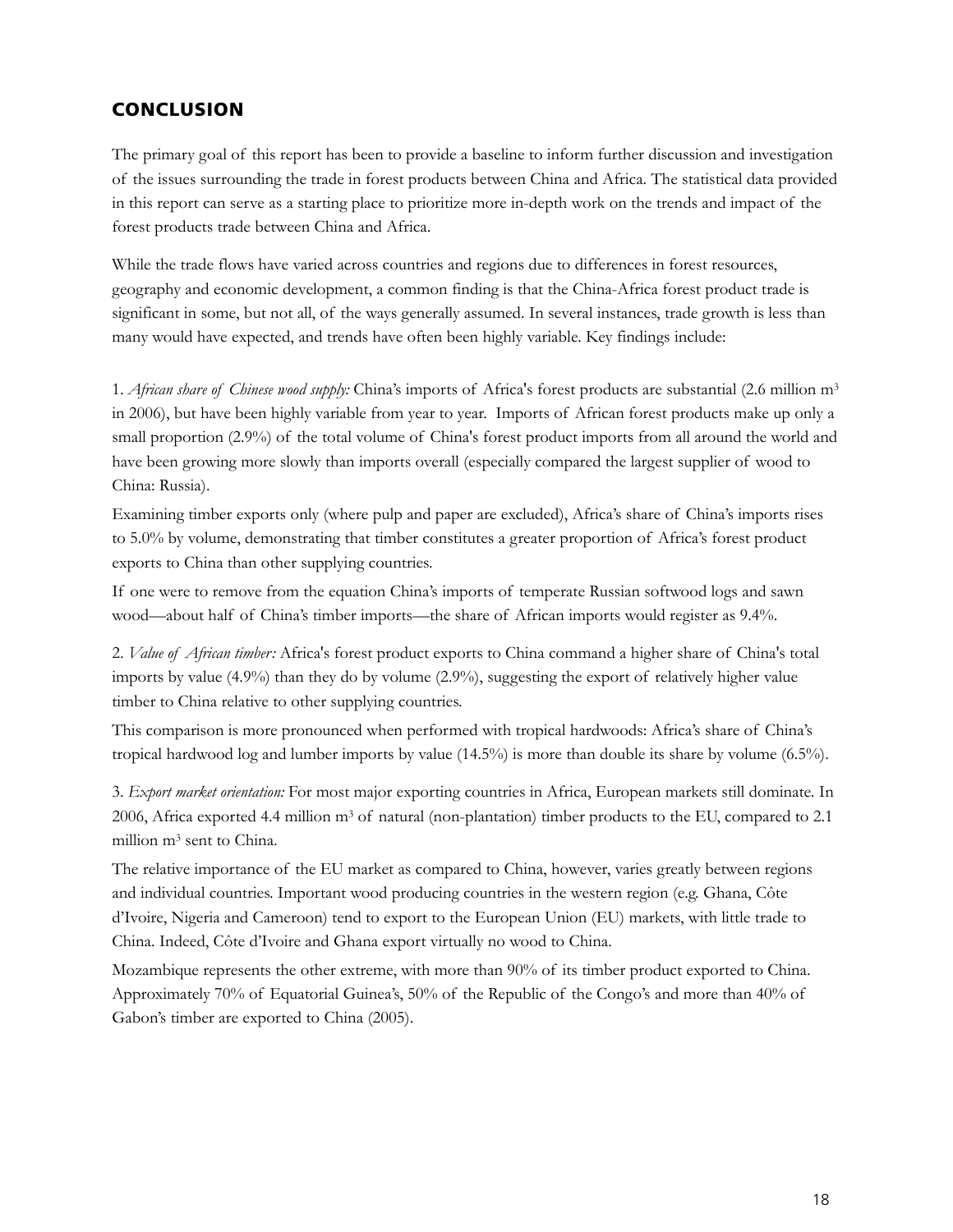4. G*rowth trends:* Since 1997, growth in African timber exports to China has not shown the same rapid growth as China's overall timber imports, and is in fact quite variable from year to year. Considering the continent as a whole, Africa's exports to China grew rapidly from a small baseline during 1995-1997. Since that expansion, the trade trend could best be described as fluctuating around a relatively flat trend.

Given the scale of traded volumes, drops in the overall figures might be the result of just one or two producer/trader enterprises curtailing exports to China. A drop in exports in 2004 can be partially explained by the cessation of a handful of enterprises' exports from Liberia to China (which were approximately 0.5 million m3 in 2003) due to UN sanctions barring Liberian timber exports.

5. *Major supplying countries:* Gabon has historically been the leading African supplier to China. Cameroon, Equatorial Guinea, Mozambique and the Republic of the Congo make up the remainder of the "top five." Regionally, China imports most of its forest products from Central Africa, possibly due to a preference for endemic tree species such as okoumé.

6. *Product mix:* Logs dominate the mix of African forest product exports to China (85% by volume in 2006) and play an even greater role in this mix than in China's overall forest product imports from all countries (36% by volume in 2006). Even in African countries that have the capacity to produce value-added timber products (as evidenced by processed wood exports to Europe), Chinese markets are not buying them. Pulp and paper are the second largest category of wood products exported to China, virtually all coming from South Africa and Swaziland.

8. *Imports of processed wood products from China to Africa:* Many have speculated that China's manufacturing industry will be able to send cheap manufactured wood products back to supplier countries, effectively displacing any emerging African manufacturing capabilities. Comparison of the import/export balance of the China-Africa trade, however, shows that China is a net importer of forest products when it comes to Africa; for every 100 m3 imported, 68 m3 is exported. While Chinese exports of manufactured wood products to Africa have been increasing dramatically, it is starting from a very small base. However, with the exception of South Africa, none of the top ten exporting countries are significant importers of manufactured forest products from China. The greatest volume of these imports (45%) goes to North African countries such as Egypt (top African importer of plywood and fiberboard); Nigeria, Egypt and South Africa (paper); and South Africa (furniture).

Chinese demand for wood has given a boost to African exporters of logs, but has not promoted the development of Africa's domestic processing and manufacturing capacity in the forest sector. Indeed, China's preference for logs (currently 91% of African export volume to China) has produced similar concerns in nations such as Russia, who recently imposed a steeply rising level of taxes on log exports. In many African countries with poor records of forest governance, the increasing exports of wood products to the rest of the world, often through China, are increasing the stress on already weak systems of forest governance and law enforcement, and have been shown in other reports to be heavily correlated with increases in unsustainable or illegal harvesting, biodiversity loss, and the abuse of forest communities' rights.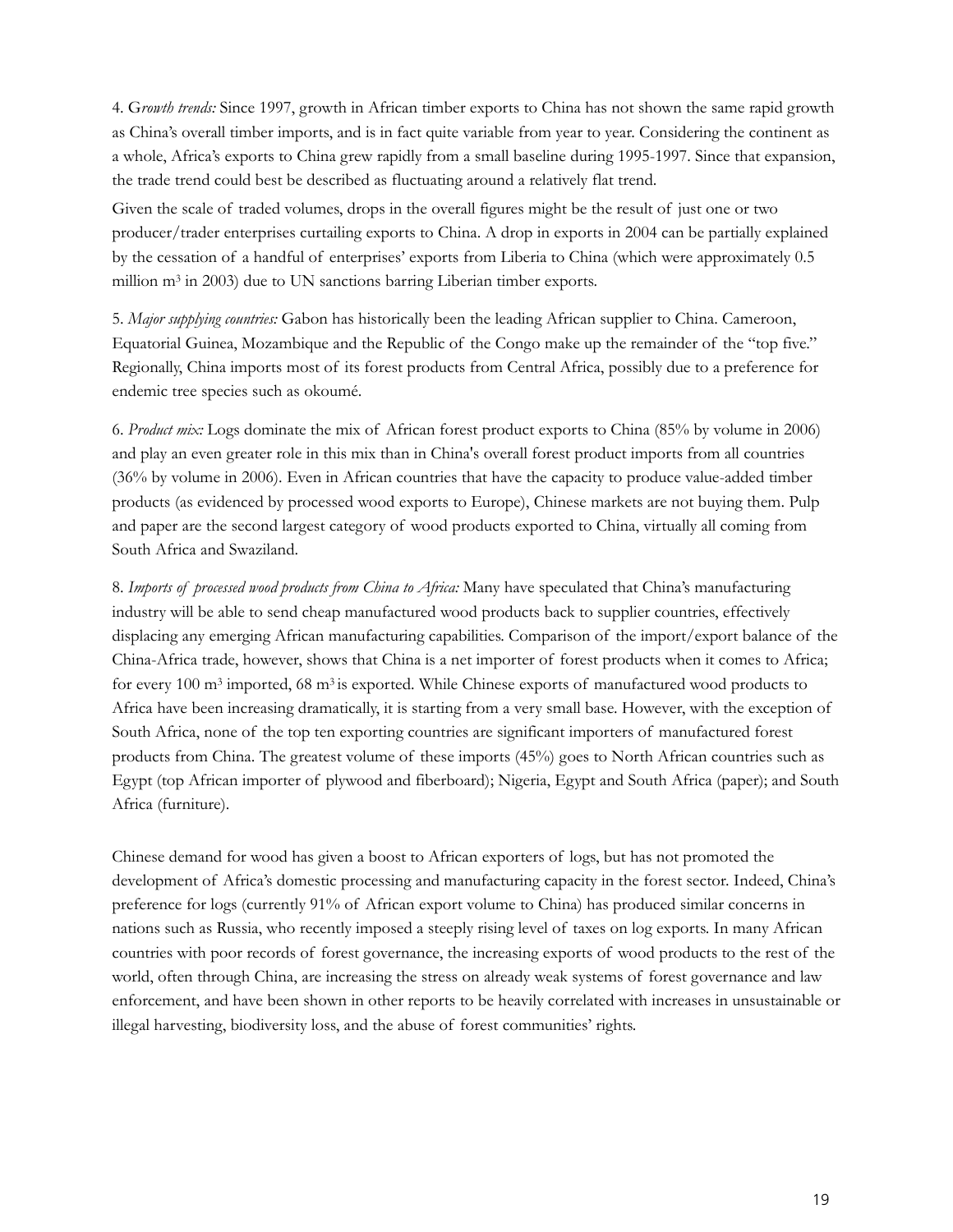While China's overall forest product imports from Africa have not grown substantially over the period studied, they have become increasingly important within particular countries, such as the Republic of the Congo, Equatorial Guinea, and Mozambique. In order to ensure that these growing exports provide economic and livelihood benefits to local stakeholders, particularly forest-dependent communities, such growth will need to operate through sustainable forestry mechanisms. We hope that this report helps government, industry and civil society better understand the important position that China holds in the middle of the global wood commodity chain. China and also the ultimate users of many of China's exports that contain African wood, such as European and North American consumers, should use their market leverage to boost international demand for wood products that support sustainable forestry operations that provide satisfactory livelihood opportunities.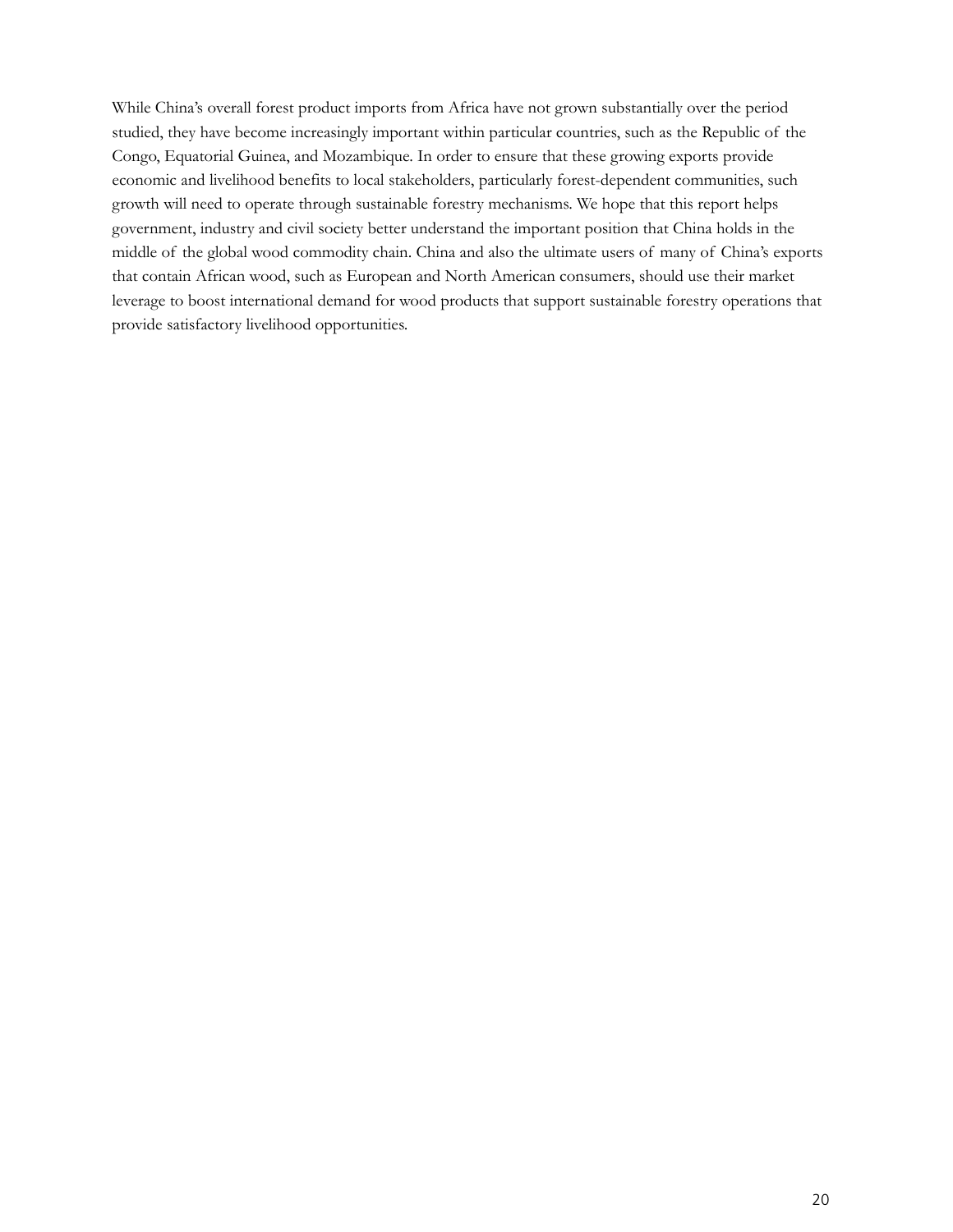## **ANNEX 1: COUNTRY PROFILES**

#### **GABON**

 $\overline{a}$ 

Gabon is has consistently been a leading African supplier of logs and sawn wood to China. However, the volumes of timber exports to China have been relatively variable. After an initial increase in 1996, exports have ranged from 0.6 million m<sup>3</sup> to almost 1.2 million m<sup>3</sup> (Fig. A1). By 1996, China had become as important a market for Gabon's forest products as Europe. Gabon accounted for an average of 29% of Africa's timber exports to the world and 40% of its log exports in 2006. While logs dominated this trade, some sawn wood and veneers were being produced in-country and exported to European markets (Fig. A2). The great increase in exports to China in 1996 coincides with a change in structure of the logging industry starting in the mid-1990s. At this time, logging by Malaysian and more recently Chinese logging contractors began, and implies that these Asian enterprises account for most of the logs China imports from Gabon. The Rimbunan Hijau group, as concessionaire and logging subcontractor, appears to account for much if not most of those exports to China.



**Figure A1: China's Imports of Gabon's Timber Products & Market Share12**

*Source: China Customs Statistical Yearbook, Eurostat, World Trade Atlas, and other data, compiled by Forest Trends.* 

Between 1996 and 2006, China imported between 32–46% of all of Gabon's timber product exports. This figure rose to 61% when only tropical logs are considered (2005). As in Equatorial Guinea and the Republic of the Congo, the Chinese marketplace has focused particularly on Gabon's large (but now diminishing) stocks of okoumé (*Aucoumea klaineana*). Okoumé is used particularly in the manufacture of plywood. In 2005, Gabon accounted for roughly 50% of China's official okoumé log imports (although at least some additional okoumé might have been declared as miscellaneous logs.)

<sup>12</sup> In this annex, graphs showing China's timber imports (e.g. Fig. A1, A3, A5, etc.) employ Chinese Customs data for volume amounts (bars, left axis), which includes plantation-grown timber products. The trend lines showing China's percent market share of Africa timber exports (lines, right axis) use World Trade Atlas data and excludes plantation timber —other than teak. Market share data for 2006 is not yet available.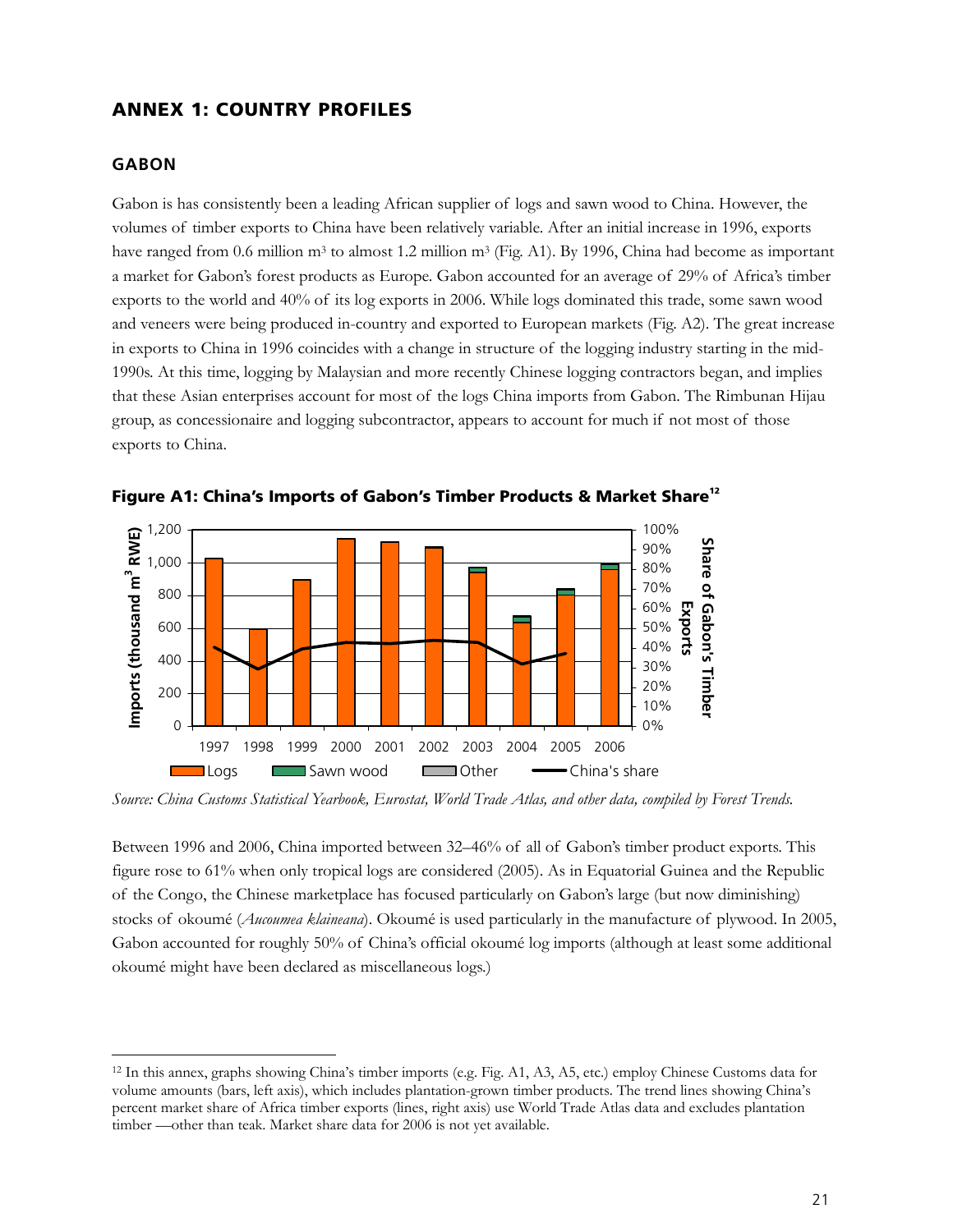

## Figure A2: Gabon's Timber Exports by Destination & Type<sup>13</sup>

*Source: China Customs Statistical Yearbook, Eurostat, World Trade Atlas, and other data, compiled by James Hewitt.* 

The trend in China's imports from Gabon is clearly distinguishable from comparable European imports. China's imports of Gabonese timber products have been dominated by logs. Indeed, China did not import any processed wood from Gabon from 1994–2002, although by 2006 sawn wood made up 5% of timber imports. During the same period, processed exports to Europe (mostly sawn wood, veneer and plywood) have increased robustly from 2001–2006, and now account for about three-fifths of timber products sent to Europe, mainly to France and Italy.

This shift after 2000–2001 in European imports may reflect compliance with Gabon's forestry code, which until recently required that logs should not account for more than 30% of the country's timber exports. Gabonese forestry authorities are now establishing a new log export quota system. Similar to a Cameroonian policy, this regulation stipulates that only those producers with operational processing facilities are allowed to export a specified percentage of the concessionaire's exports. Instituted in January 2007, exact quotas are still being assessed, but the stated goal is to gradually reduce log's share of total timber exports to 25% by 2012 (ITTO 2007a). However, it is not yet clear to what extent negotiations have completed and quotas have been implemented; as of September 2007, producers were still negotiating with forestry officials (ITTO 2007b).

## **REPUBLIC OF THE CONGO**

 $\overline{a}$ 

The Republic of the Congo's exports to China have increased dramatically over the past five years, rising from 0.01 million m3 to a peak of around 0.5 million m3 between 2000 and 2004 before dropping down to 0.4 million  $m<sup>3</sup>$  in 2006 (Fig. A3). Negligible during prior years, the share of Congolese timber bound for China increased from 2.0% in 2000 to 36% in just four years (2000–2004). This rise is almost entirely attributable to one enterprise, Taman Industries, an affiliate of the Rimbunan Hijau group, and has caused the Republic of the Congo's output to double. More than 95% of China's imports from the Republic of the Congo are logs (compared to 70% for European imports). Aside from Europe and China, the Republic of the Congo also exports logs to Japan, and in recent years, logs and sawn wood to the United States. Like

<sup>13</sup> Charts of timber exports by destination market in Annex 1 (e.g. Fig. A2, A4, A6, etc.) employ datasets which exclude plantation-grown timber or products made from this wood, such as wood chips and pulp logs, unless where specifically mentioned. Data concerning exports to the Rest of the World for 2006 are not yet available for these graphs.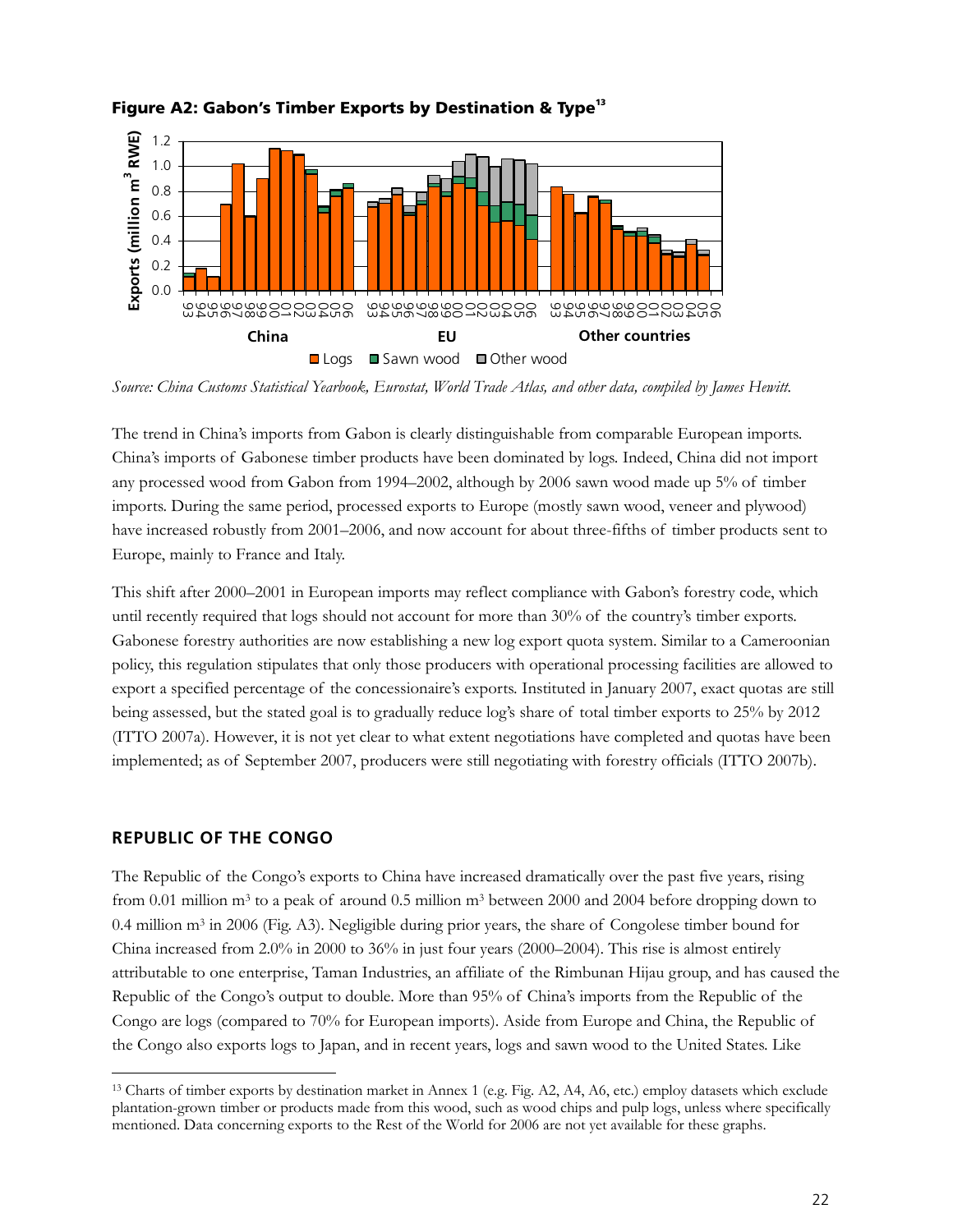Cameroon and Gabon, the Republic of the Congo is planning to revise log export limits and implement a quota system (ITTO 2007a), which may have an affect on the proportion of logs exported to China.



**Figure A3: China's Imports of the Rep. of the Congo's Timber Products & Market Share** 

*Source: China Customs Statistical Yearbook, Eurostat, World Trade Atlas, and other data, compiled by Forest Trends.* 

Along with Equatorial Guinea and Mozambique, the Republic of the Congo is one of the few countries in Africa whose timber exports to China now surpass those to the EU (Fig. A4). The nation's timber exports to China have exceeded those to Europe since 2003 and now account for roughly half of the nation's nonplantation timber exports. In 2005, China accounted for about 90% of the okoumé exported from the Republic of the Congo.



**Figure A4: The Rep. of the Congo's Timber Exports by Destination & Type** 

*Source: China Customs Statistical Yearbook, World Trade Atlas and data, compiled by James Hewitt.* 

Most logging concessions in the Republic of the Congo are located in the north of the country. Civil war in the late 1990s led to the withdrawal of most European logging enterprises from the southern forests, which had been heavily exploited during the last century. Today, the southern region has become the center of logging activity by Chinese and Malaysian companies, starting around 2000 with exports becoming significant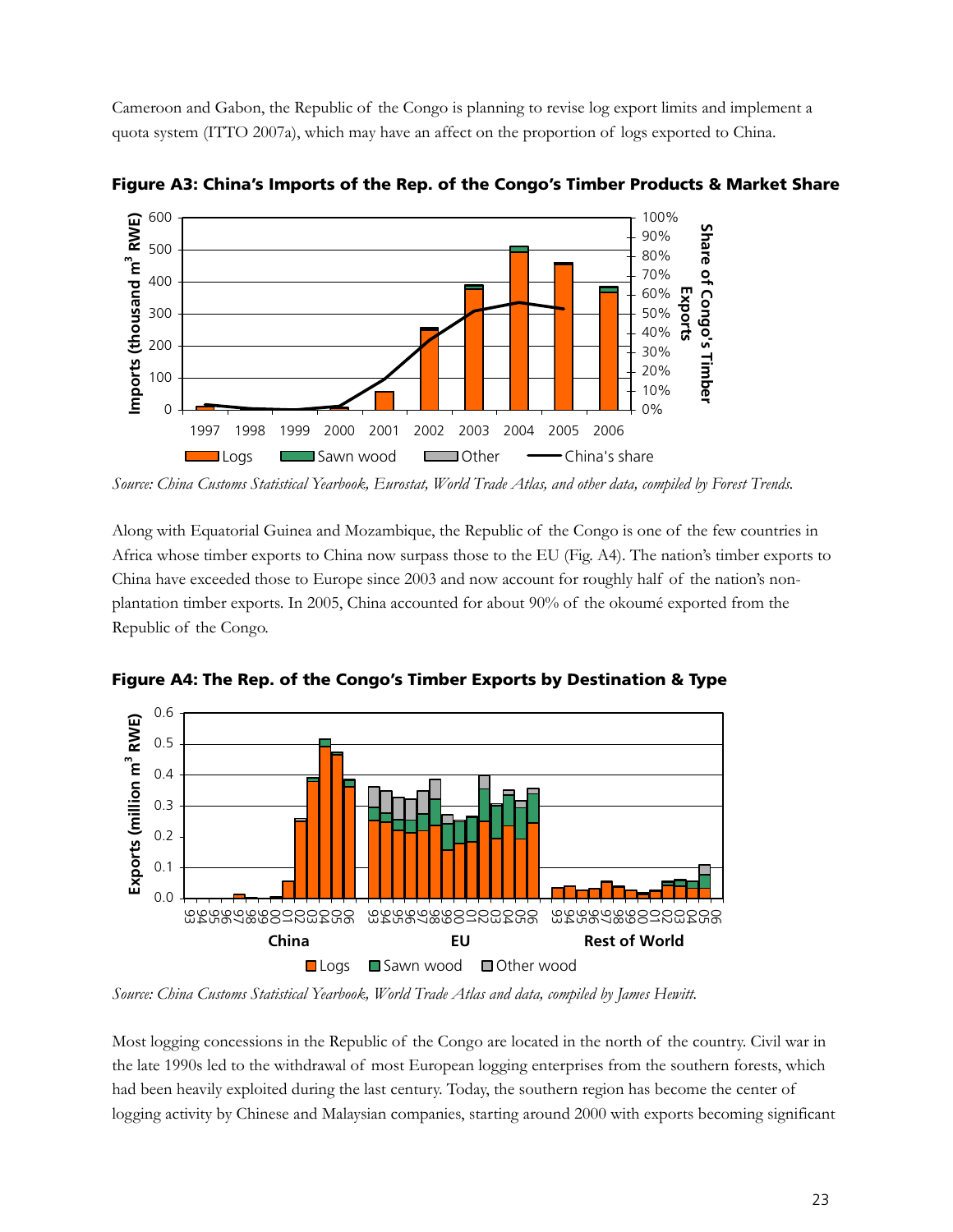from 2001 onwards (Karsenty 2007: 15). Though forests in this area has been previously harvested, the south has access to ocean ports and still have certain regions rich in okoumé, a species highly sought after in China. The majority of current concessionaires in the northern region are European-owned, where concessionaires have had to transport their timber exports through Cameroon rather than via the main port Pointe Noire.

#### **EQUATORIAL GUINEA**

Since 1998, Equatorial Guinea has exported the majority of its timber to China, almost exclusively as logs (Fig. A5). The volume of this trade has fluctuated, but remained strong over the period studied, up from zero in 1994 to between 200,000 to 500,000 m<sup>3</sup> per year since 1997. China has accounted for between 60–80% of Equatorial Guinea's forest product exports since 1999. In contrast, the volume exported each year to the European Union remained more or less constant at about  $100,000$  m<sup>3</sup> (Fig. A6). This tends to imply that the enterprises which supplied the EU prior to the surge in China's imports continued to do so, and that the exports to China are supplied by at least one new enterprise. While logs comprise the vast majority of timber exports—averaging 89% from 1993–2006—the remainder constitutes mainly veneer exports to Europe.



**Figure A5: China's Imports of Equatorial Guinea's Timber Products & Market Share** 

*Source: China Customs Statistical Yearbook, Eurostat, World Trade Atlas, and other data, compiled by Forest Trends.* 

With this tremendous increase in exports, almost all of the country's commercially productive forests are now under concessions. Shimmer International, a subsidiary of Malaysian logging conglomerate Rimbunan Hijau, now executes most logging in the country both as a concessionaire and as a logging contractor to others (Karsenty 2007: 17). Shimmer's operations in Equatorial Guinea began during the mid-1990s and account for almost all China's log imports from that country. Okoumé accounts for the great majority of those imports.

Given that the annual allowable cut for all species has been  $450,000$  m<sup>3</sup> since the mid-1990s and earlier, it seems reasonable to conclude that the country's forest are being rapidly depleted of their most sought-after species—okoumé. As the volume of exported logs per hectare of concessions operated by Shimmer is roughly five times greater than that of most other concessions, China's imports are likely contributing to the rapid exhaustion of Equatorial Guinea's forests.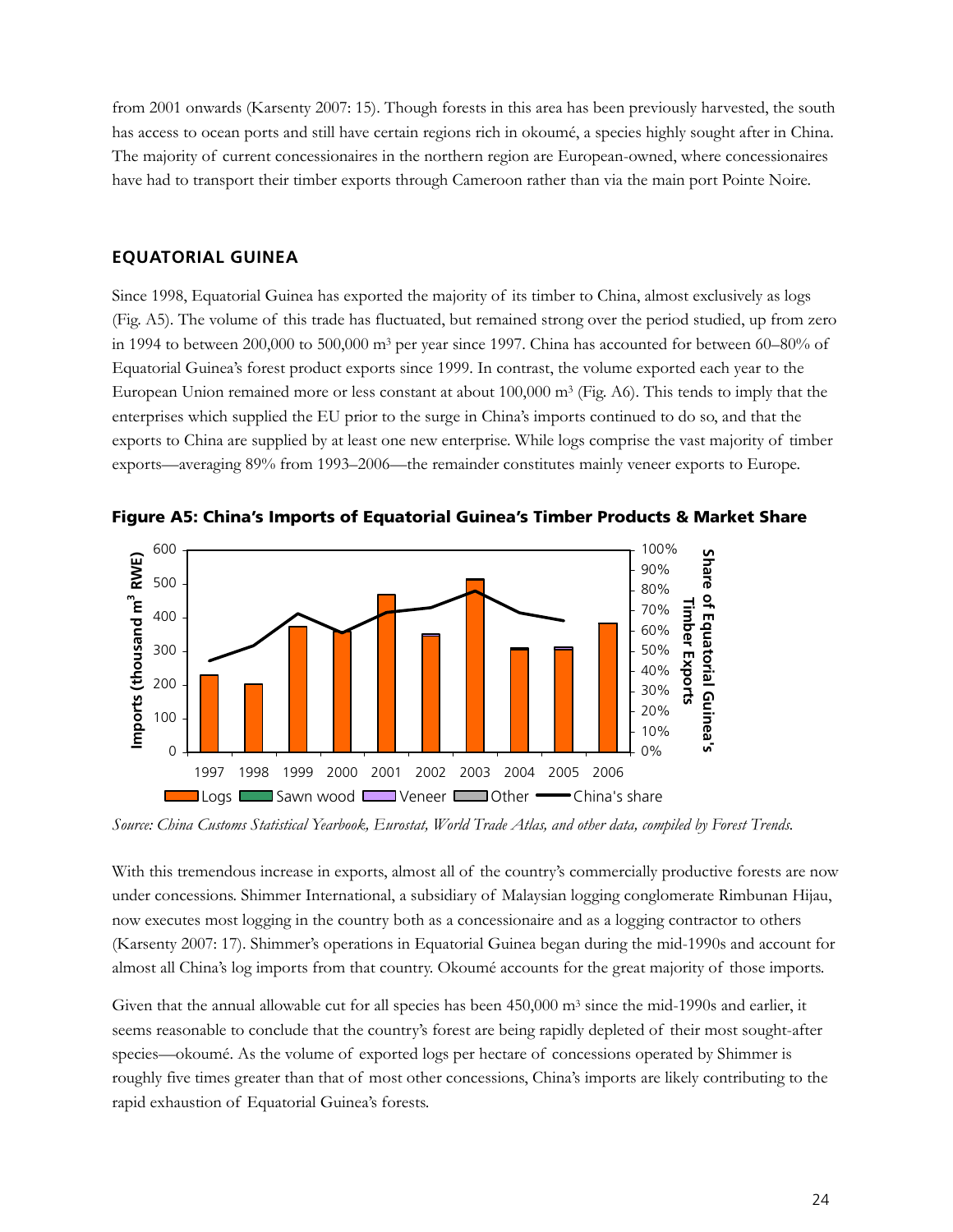

#### **Figure A6: Equatorial Guinea's Timber Exports by Destination & Type**

*Source: China Customs Statistical Yearbook, Eurostat, World Trade Atlas, and other data, compiled by James Hewitt.* 

## **CAMEROON<sup>14</sup>**

 $\overline{a}$ 

Cameroon's exports to China constitute only a small portion of its total timber exports. Logs are not the dominant export of the country, and the species mix is also different from that of Gabon, the Republic of the Congo, and Equatorial Guinea. Rimbunan Hijau has withdrawn from Cameroon's forests and the leading logging contractor is now Vicwood, a Chinese company also active in the Central African Republic and the Republic of the Congo. From 1993–1999, an average of 65% of Cameroon's exports were logs (Fig. A7). In 2000, however, European markets began importing more sawn wood instead of logs. Logs composed just 25% of Cameroon's timber exports from 2000–2006. This is partly the result of a log export ban imposed in 1999 for many species. However, the government exempted two of the main commercial species from the ban: ayous (*Triplochiton scleroxylon*) and azobé (*Lophira alata*) (Cerutti and Tacconi 2006: 6). Instead, export quotas are allocated separately for these species (Karsenty 2007: 13). China's imports also reflect this trend although much less dramatically: from 1993–1999, virtually all of Cameroon's exports were logs, but by 2005 sawn wood made up 73% of the product mix in terms of roundwood equivalent volume (Fig. A8).

 $14$  It is likely that the data used in this report overestimates Cameroonian exports somewhat, and correspondingly underestimate those of Central African Republic and the Republic of the Congo. Some of the latter's exports leave Africa via Cameroon, and, at ports of import, some of these are declared as Cameroonian timber. Differences between import and export declarations for these three countries might reflect inconsistency rather than an illegality.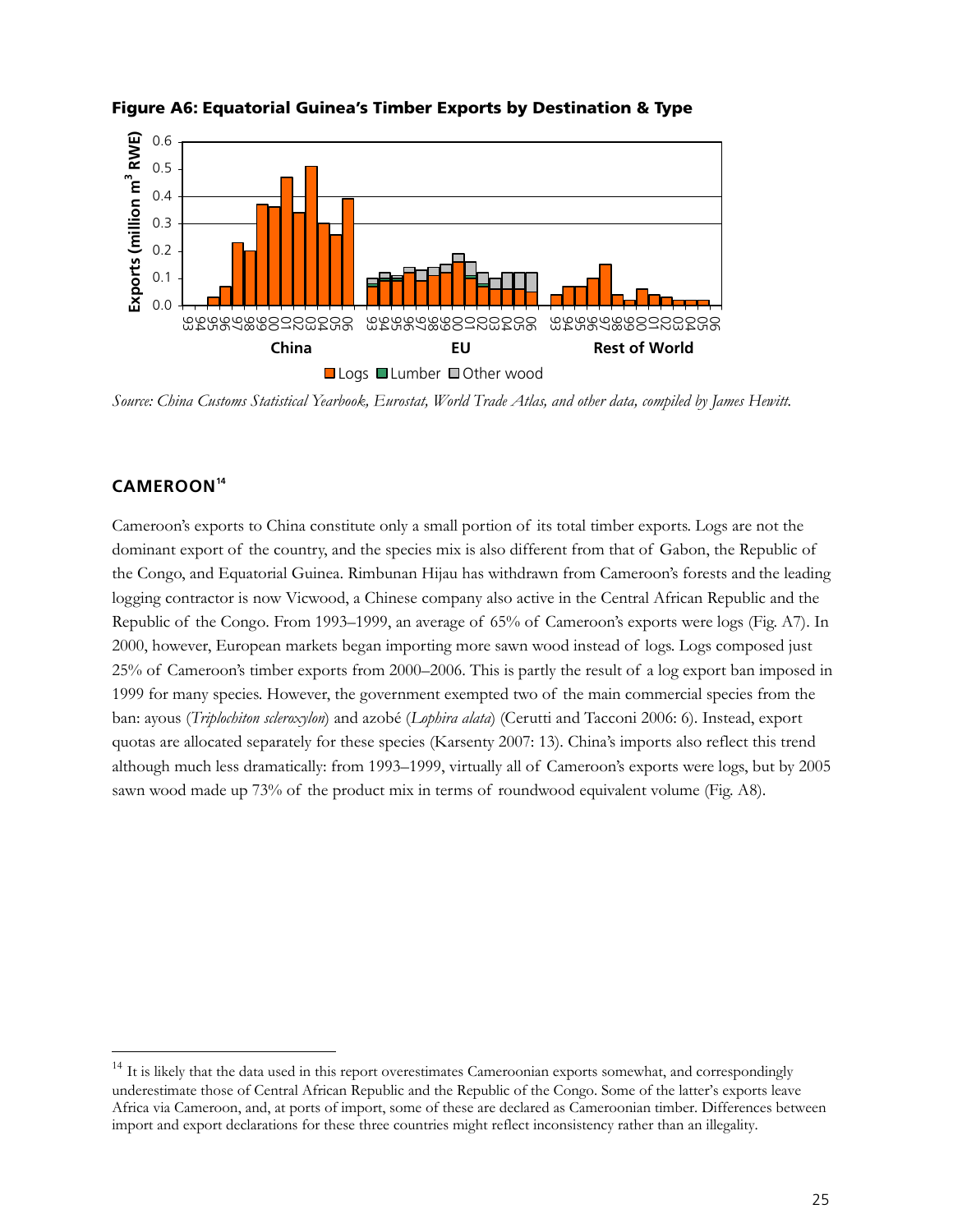

**Figure A7: Cameroon's Timber Exports by Destination & Type** 

Cameroon's log exports to China fell considerably during the period studied, as did its log exports to the world overall. Having fallen to 15% of their 1997 level, China's imports of logs from Cameroon rose to record levels during 2006. Such volatility seems to characterize much of the trade flows between China and Africa. Despite the 2006 surge, China's purchasing activity in Cameroon cannot compare to that of the EU. Italy is a particularly significant importer among the Europeans, and Italian companies account for much of Cameroon's processed timber outputs from mills and concessions.



**Figure A8: China's Imports of Cameroon's Timber by Volume & Type** 

*Source: China Customs Statistical Yearbook, Eurostat, World Trade Atlas, and other data, compiled by Forest Trends.* 

## **MOZAMBIQUE**

Mozambique's timber exports, roughly 0.12 million m<sup>3</sup> RWE in 2006, account for only about 2% of Africa's total timber exports (Fig. A9). Virtually all of these exports, however, go to China—placing Mozambique

*Source: China Customs Statistical Yearbook, Eurostat, World Trade Atlas, and other data, compiled by James Hewitt.*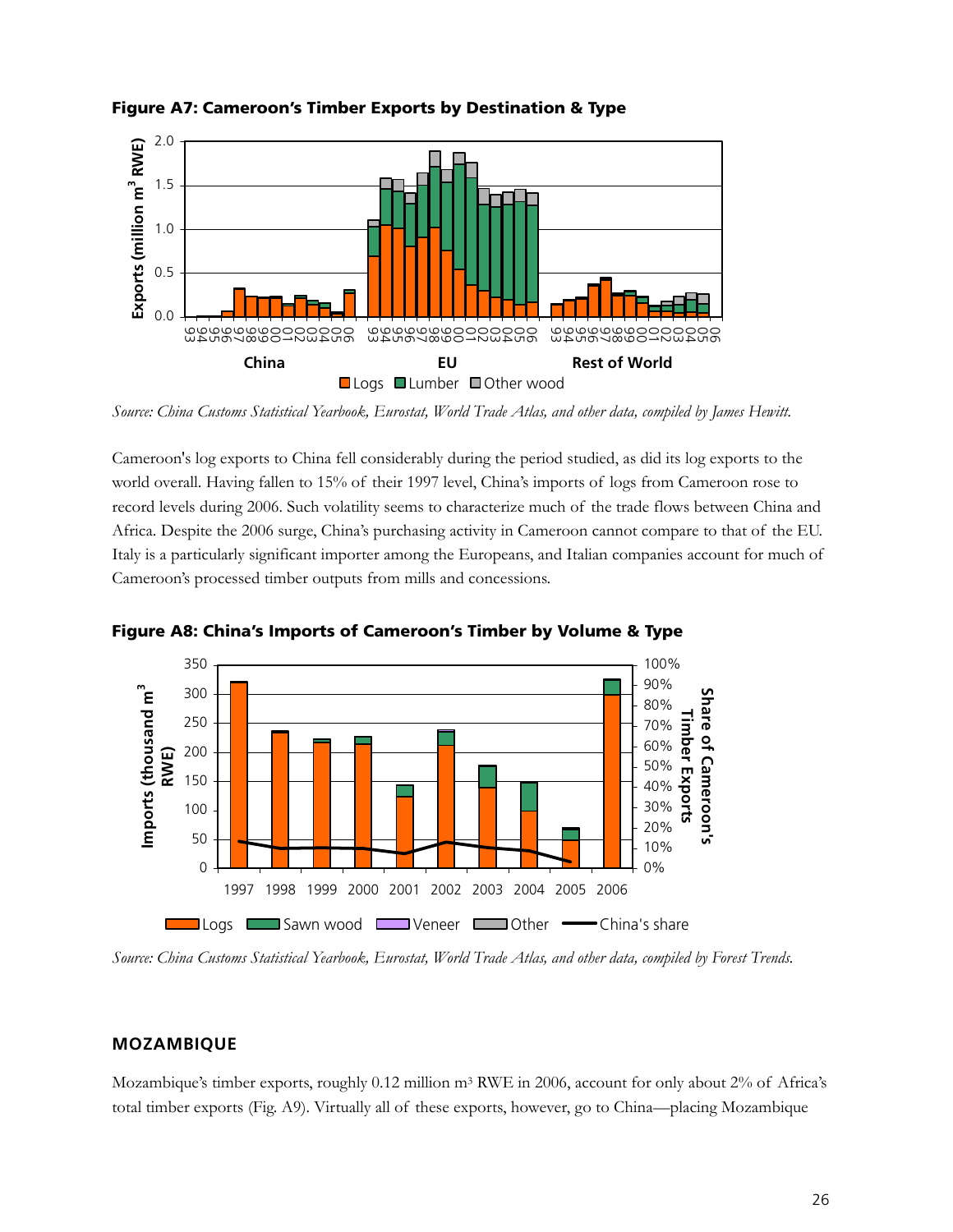among the leading suppliers of African wood to China. Since 1997, China and Hong Kong15 combined have received an average of 88% of Mozambique's annual timber exports. Still a relatively low-volume log exporter, Mozambique's log exports to China have grown continuously over the period studied. Aside from one anomalous year of paper exports in 1998, logs dominate the China export mix, with minimal sawn wood exports to China paling by comparison.



**Figure A9: China's Imports of Mozambique's Timber by Volume & Type** 

While Mozambique's exports to China and Hong Kong rose strongly since the mid-1990s, those to the EU (mostly destined for Italy) have remained consistently less than  $0.02$  million m<sup>3</sup> RWE (Fig. A10). As with China, Hong Kong too is solely interested in logs: since the two countries began importing timber from Mozambique in 1996, an average of 96% of their imports has been logs.



**Figure A10: Mozambique's Timber Exports by Destination & Type** 

 $\overline{a}$ 

*Source: China Customs Statistical Yearbook, Eurostat, World Trade Atlas, and other data, compiled by James Hewitt.* 

*Source: China Customs Statistical Yearbook, Eurostat, World Trade Atlas, and other data, compiled by Forest Trends.* 

<sup>&</sup>lt;sup>15</sup> Normally insignificant compared to China and the EU, Hong Kong was a major importer of Mozambican wood until 2005, importing more than China from 1996–2000. Much of this might have been re-exported to mainland China.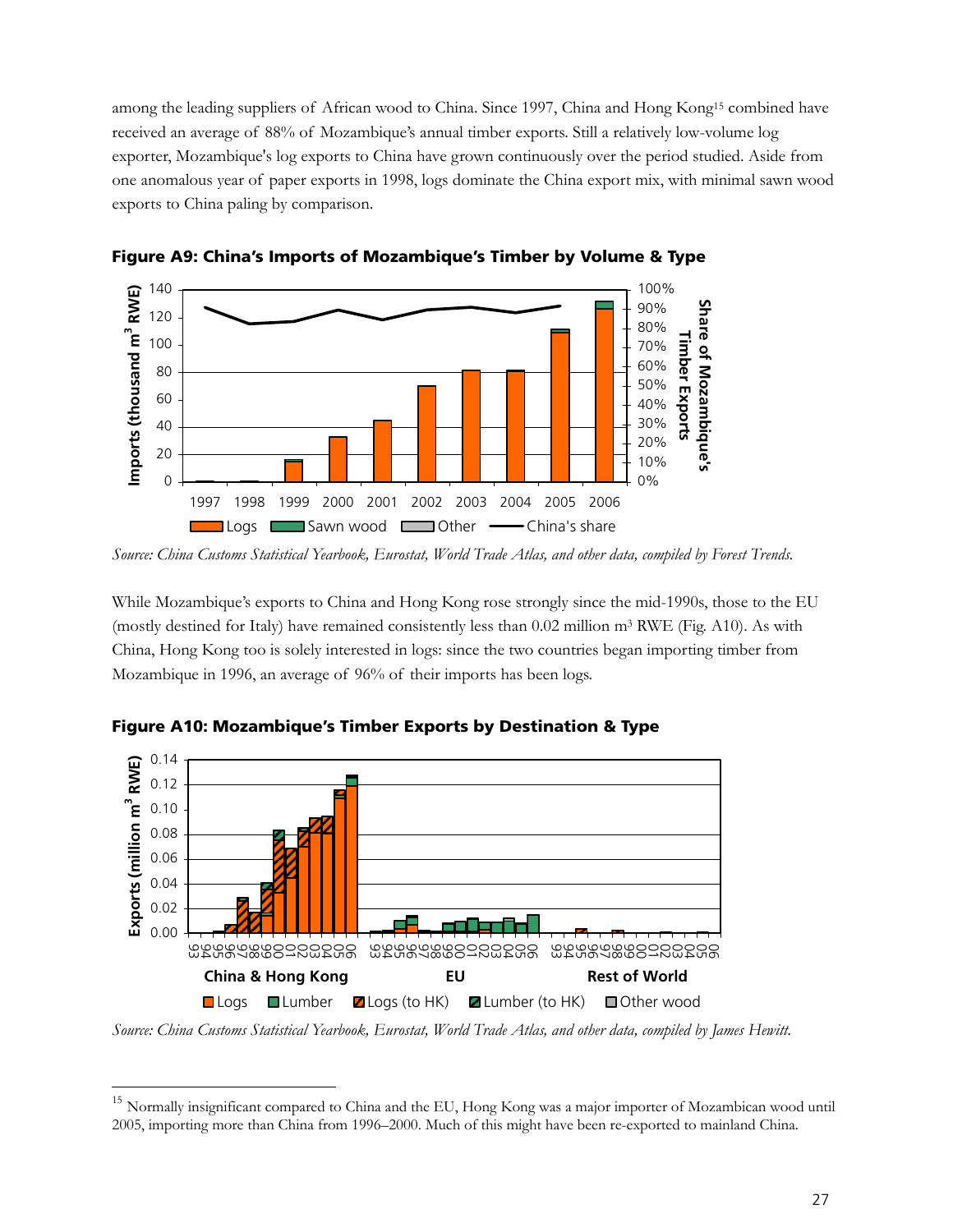## **LIBERIA**

From 2000–2003, Liberian timber exports to China rose faster than any other African nation, rising from 0 to 0.6 million m3 RWE in just three years (Fig. A11). Its exports briefly made the country the sixth greatest exporter of logs to China worldwide. By 2002, one million m<sup>3</sup> was exported, almost 60% to China and 28% to the European Union (mainly to France), though the exact amount is unknown due to poor reporting.



**Figure A11: Liberia's Timber Exports by Destination & Type** 

All exports stopped abruptly in the end of 2003 when the UN Security Council placed sanctions barring the international trade of timber from Liberia because the revenue from logging was financing the purchase of weapons used in a brutal civil war and therefore fueling regional conflict. The period of rapidly expanding exports coincided with this brutal civil conflict. As the Liberian economy foundered, the exploitation of diamonds and timber had created a revenue stream that funded the war. Liberian President Charles Taylor allocated forest concessions to allies in exchange for weapons, while these factions used the profits from exports of this "conflict timber" to purchase arms. The Indonesian Oriental Trading Company (OTC) was the major, perhaps only, supplier of Liberian logs to China. The OTC Director of Operations in Liberia, Guus Kouwenhoven, aided Taylor with the acquisition of arms in exchange for control over forests. Kouwenhoven was convicted in June 2006 at The Hague and sentenced to eight years imprisonment (Forest Trends, 2006).

Unable to operate in the midst of the growing war and fearing looting of their equipment, the logging companies fled Liberia in 2003 and the U.N sanctions prevented their return once the war ended. The sanctions were lifted in June 2006 after the Government of Liberia instituted a series of regulatory reforms. Early in 2008, industrial logging will restart in Liberia, hopefully in compliance with the new Forestry Law that adopts new international standards of logging to increase accountability and transparency in the sector, including requirements for chain of custody timber tracking, and forest management plans. Through this effort, Liberia hopes to restore the reputation of a sector damaged by two decades of corruption and violence, and ensure that the sector can play a positive role in the redevelopment of a country that has suffered too long at war.

*Source: China Customs Statistical Yearbook, Eurostat, World Trade Atlas, and other data, compiled by James Hewitt.*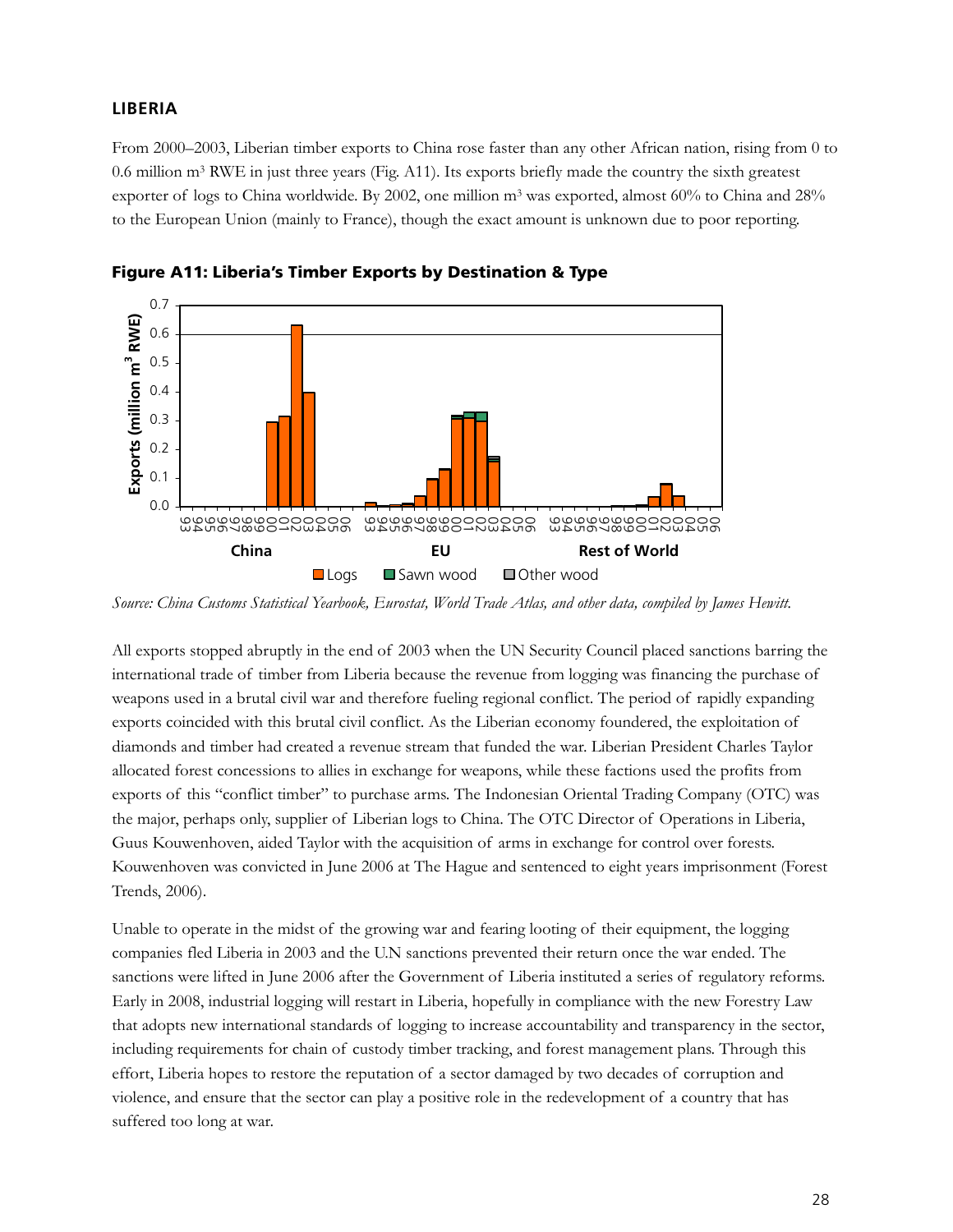## **CÔTE D'IVOIRE**

Until the 1990s, Côte d'Ivoire was one of Africa's leading exporters of timber. Unsustainable harvesting from commercial timber exploitation and land conversion for agriculture seriously degraded their forests, leading many logging companies to leave and pursue ventures in Cameroon and the Congo Basin.

Today, log exports (other than from plantations) are prohibited. Consequently most of Côte d'Ivoire's exports are sawn wood and veneer, and virtually nothing is exported to China (Fig. A12). Exports to the EU appear to have been falling slightly over the past decade, though it exhibits much year-to-year fluctuation generally in the range of 0.8–1.1 m3 RWE. Within the EU, Italy and Spain are the major destinations. In the late 1990s, Côte d'Ivoire instated a ban on non-teak log exports, the effects of which are clearly visible for the EU. Almost all of the nation's teak is destined for India, accounting for the steady flow of log exports to the rest of the world.



**Figure A12: Côte d'Ivoire's Timber Exports by Destination & Type** 

*Source: China Customs Statistical Yearbook, Eurostat, World Trade Atlas, and other data, compiled by James Hewitt.* 

#### **GHANA**

Ghana ranks high among African countries in timber export volumes, though its log export ban makes the country unappealing to Chinese markets. Due to this ban, virtually all of Ghana's exports are sawn wood or other processed wood products. China did however import large quantities of logs in 1994, while the ban was temporarily lifted (Fig. A13). The lifting of the ban led to a serious collapse of forest management, and resulted in the law being reinstated. China's interest in Ghana again waned and instead, the EU and increasingly the U.S. are the main markets for their timber. Total exports from Ghana have decreased steadily since 2001, sliding from 0.67 m<sup>3</sup> RWE to 0.56 m<sup>3</sup> RWE in 2005. The U.S. accounts for much of its other exports.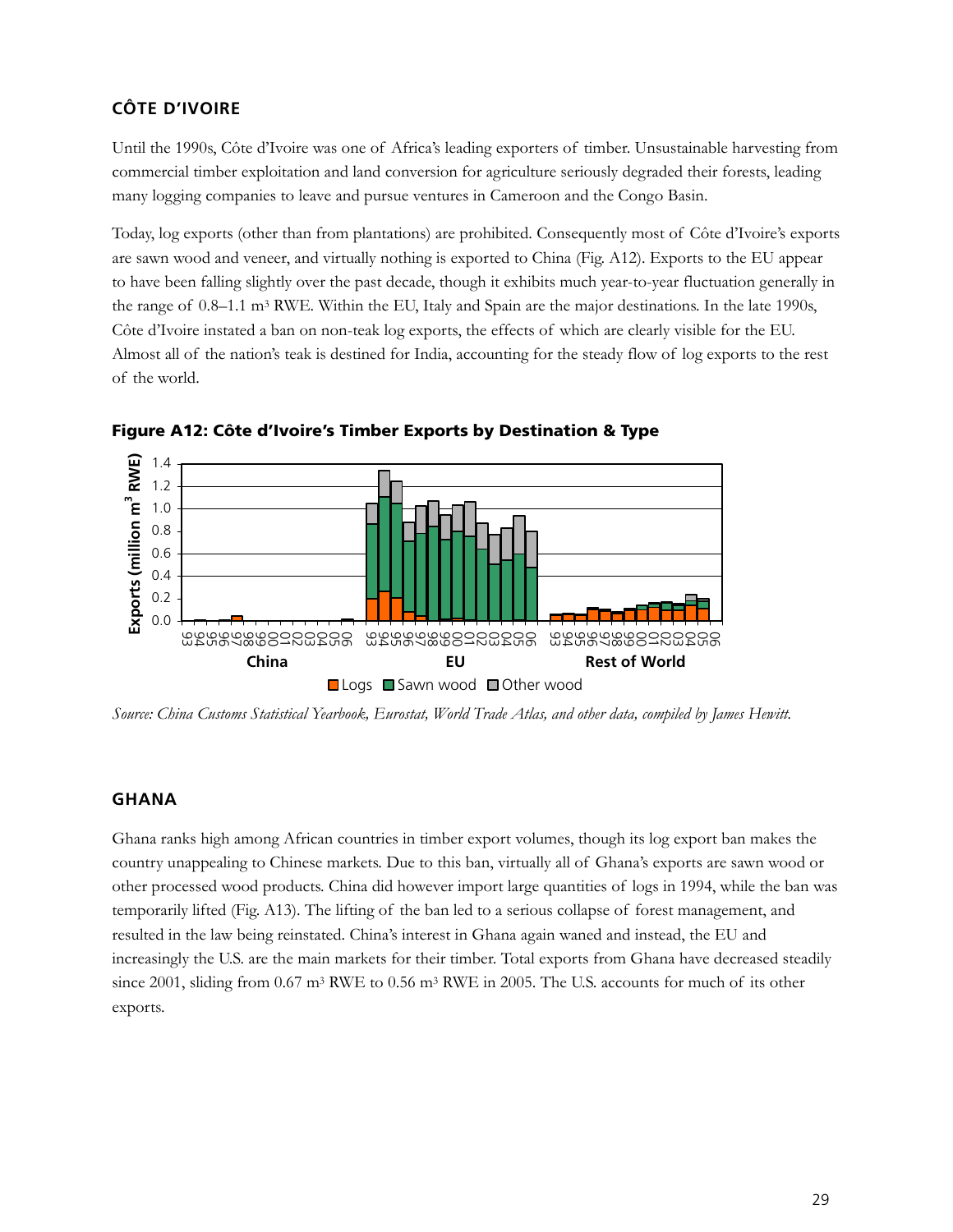

## **Figure A13: Ghana's Timber Exports by Destination & Type**

*Source: China Customs Statistical Yearbook, Eurostat, World Trade Atlas, and other data, compiled by James Hewitt.* 

## **NIGERIA**

0.00

93 94 95 96 97 98 99 00 01 02 03 04 05 06

Nigeria exports small volumes averaging 0.1 million m<sup>3</sup> RWE of natural forest products, but virtually none are exported to China (Figure A14). This trade is valued at approximately US\$50 million, a fifth of which is logs. Despite a log export ban, India imports most of Nigeria's logs, while nearly all sawn wood heads to Italy. Export volumes peaked at just over 0.2 million m3 RWE in 2000–2001, but this amount has since fallen to below 1994-levels of 0.05 million m3 RWE. Over the years Nigeria has become a net importer of timber, contributing only 1.2% of Africa's tropical timber exports in 2005.



**Figure A14: Nigeria's Timber Exports by Destination & Type** 

93 94 95 96 97 98 99 00 01 02 03 04 05 06

■Logs ■Sawn wood ■Other wood **China EU Rest of World**

93 94 95 96 97 98 99 00 01 02 03 04 05 06

*Source: China Customs Statistical Yearbook, Eurostat, World Trade Atlas, and other data, compiled by James Hewitt.*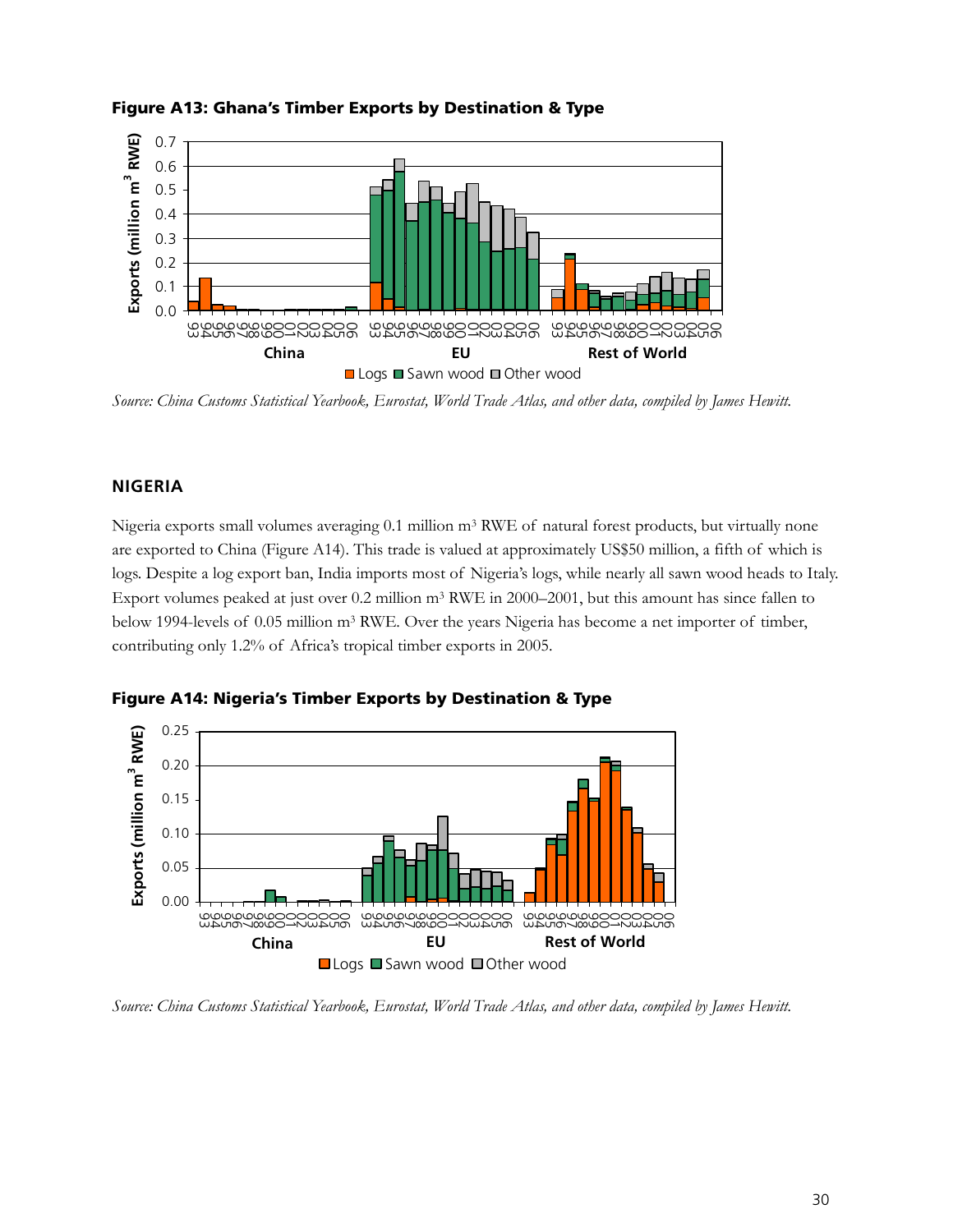## **CHINA'S PULP & PAPER IMPORTS FROM SOUTH AFRICA & SWAZILAND**

In 1997, China's imports of paper and pulp from Africa amounted to 79,000 and 68,000 m3 RWE respectively. Swaziland and South Africa supplied virtually all the pulp, with the latter supplying all paper as well (Fig. A15, Fig. A16). South Africa was also Africa's sole exporter of pulp to China until 2001, when it was displaced by Swaziland. Swaziland currently produces the vast majority (91%) of Africa's pulp exports to China. By 2006, however, China's imports of paper from South Africa had shrunk by 68% to 25,000 m3, while its imports of pulp from Africa had more than tripled to 214,000 m<sup>3</sup>. South Africa exports over 90% of the continent's plantation-grown products.



**Figure A15: China's Forest Product Imports from Swaziland by Volume & Type** 

*Source: China Customs Statistical Yearbook.* 



**Figure A16: China's Forest Product Imports from South Africa by Volume & Type** 

*Source: China Customs Statistical Yearbook.*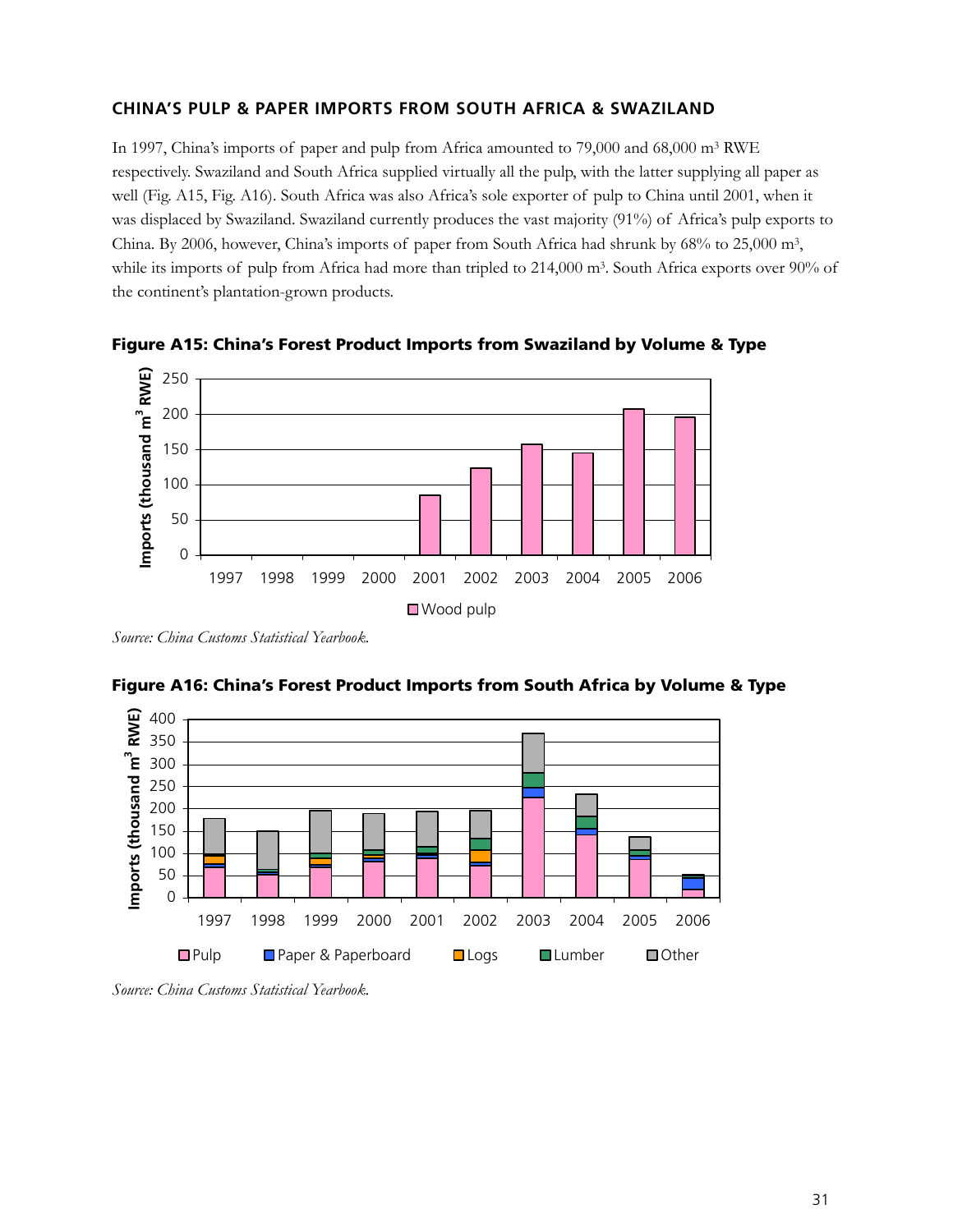## **ANNEX 2: PAST PUBLICATIONS OF THE PROGRAM "CHINA & FOREST TRADE IN THE ASIA-PACIFIC REGION"**

*All papers are available at www.forest-trends.org/programs/pacific\_rim.htm* 

#### *OVERVIEW REPORTS*

1. *China and the Global Market for Forest Products: Transforming Trade to Benefit Forest and Livelihoods*  A. White, X. Sun, K. Canby, J. Xu, C. Barr, E. Katsigris, G. Bull, C. Cossalter and S. Nilsson. 2006.

2. *Meeting China's Demand for Forest Products: An Overview of Import Trends, Ports of Entry, and Supplying Countries, with Emphasis on the Asia-Pacific Region*  X. Sun, E. Katsigris, and A. White, 2004.

3. *China's Forest Product Exports: An Overview of Trends by Segment and Destinations*  X. Sun, N. Cheng, and K. Canby, 2005.

4. *The China Forest Products Trade: Impacts and Implications for Asia-Pacific Supplying Countries*  E. Katsigris, G. Bull, A. White, C. Barr, K. Barney, Y. Bun, F. Kahrl, T. King, A. Lankin, A. Lebedev, P. Shearman, A. Sheingauz, Y. Su, and H. Weyerhaeuser, 2004.

5. *A Brief Overview of China's Timber Market* X. Sun, L. Wang, and Z. Gu, 2005.

#### *CHINA MARKET AND LIVELIHOOD STUDIES*

6. *China's Forest Product Import Trends 1997*–*2002: Analysis of Customs Data with Emphasis on Asia-Pacific Supplying Countries*

X. Sun, N. Cheng, A. White, R.A. West, and E. Katsigris

7. *Chinese Collective Forests: Contributions and Constraints* R. A. West and G. Miao, 2005.

8. *China's Pulp and Paper Sector: Supply-Demand Trends and Medium Term Projections* D. He and C. Barr, 2004.

9. *An Assessment of China's Forest Resources*  G. Q. Bull and S. Nilsson, 2004.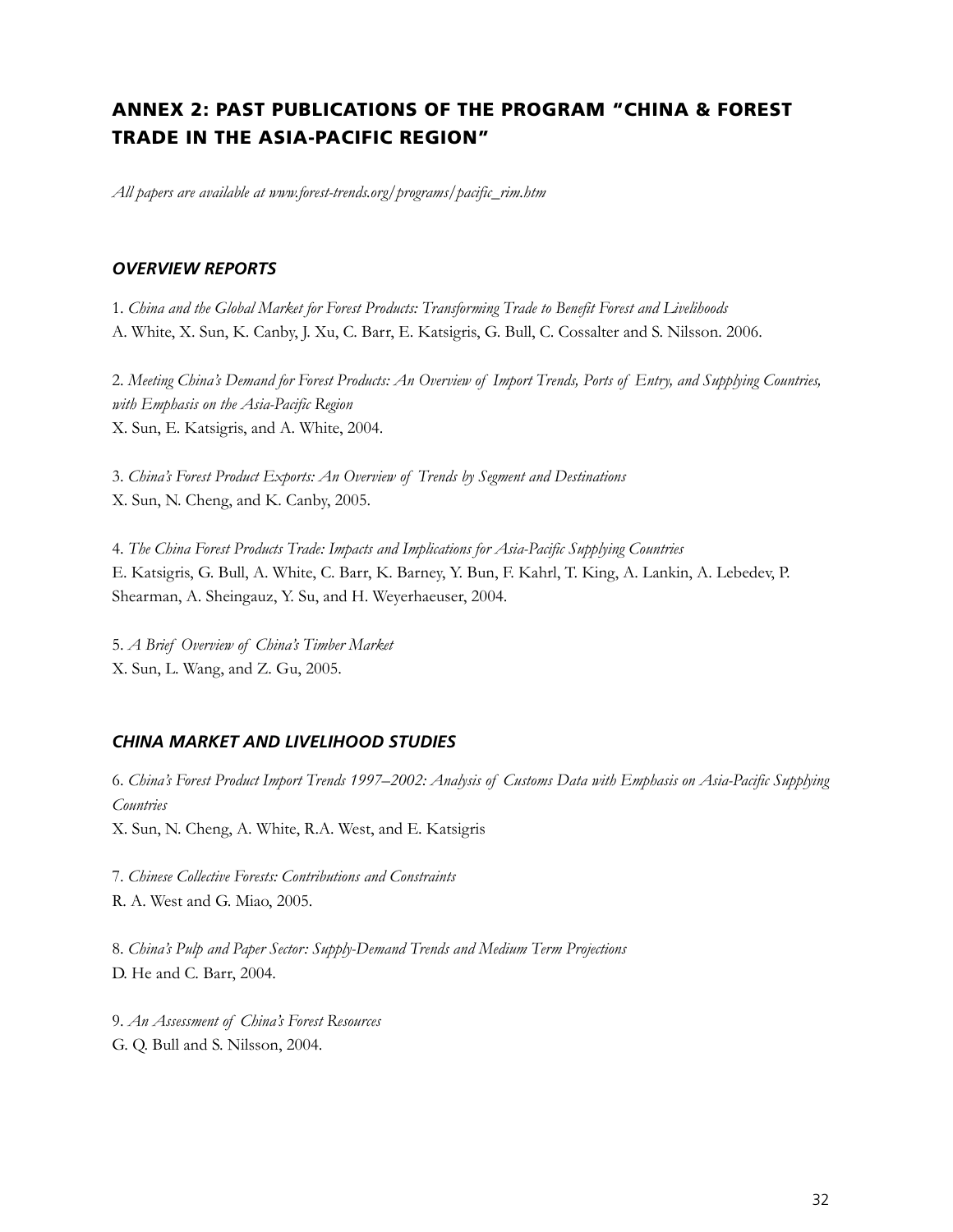10. *China's Development of a Plantation-Based Wood Pulp Industry: Government Policies, Financial Policies, Financial Incentives, and Investment Trends* C. Barr and C. Cossalter, 2004.

11. *China's Forest Sector Markets: Policy Issues and Recommendations* S. Nilsson, G. Bull, A. White, and J. Xu, 2004.

12. *Understanding the Chinese Forest Market and Its Global Implications* J. Xu and A. White, 2004.

13. *China's Sloping Land Conversation Program Four Years on: Current Situation, Pending Issues* Z. Xu, M. T. Bennett, R. Tao and J. Xu, 2004.

## *REGIONAL TRADE AND LIVELIHOOD STUDIES*

14. *Logging, Legality and Livelihoods in Papua New Guinea: Synthesis of Official Assessments of Large-Scale Logging Industry* Forest Trends, 2006.

15. *Navigating the Border: An Analysis of the China-Myanmar Timber Trade*  F. Kahrl, H. Weyerhaeuser, and S. Yufang, 2005.

16. *An Overview of the Market Chain of China's Timber Product Imports from Myanmar* F. Kahrl, H. Weyerhaeuser, and S. Yufang, 2005.

17. *Overview of the Forest Sector in the Russian Far East: Production, Industry, Problem of Illegal Logging* A. S. Sheingauz, 2004.

18. *China's Impact on Papua New Guinea's Forestry Industry* P. Shearman, Y. Bun, and T. King, 2004.

19. *Forest Product Exports from the Russian Far East and Eastern Siberia to China: Status and Trends* A. Lankin, 2005.

20. *Siberian and RFE Timber Market for China: Criminal and Official Technologies, Players and Trends* A. Lebedev, 2005.

21. *China Softwood Log Commodity Chain and Livelihood Analysis: From the Russian Far East to China* A. S. Sheingauz, A. V. Lebedev, and N. Y. Antonova, 2005.

22. *At the Supply Edge: Thailand's Forest Policies, Plantation Sector and Commodity Export Links with China* K. Barney, 2005.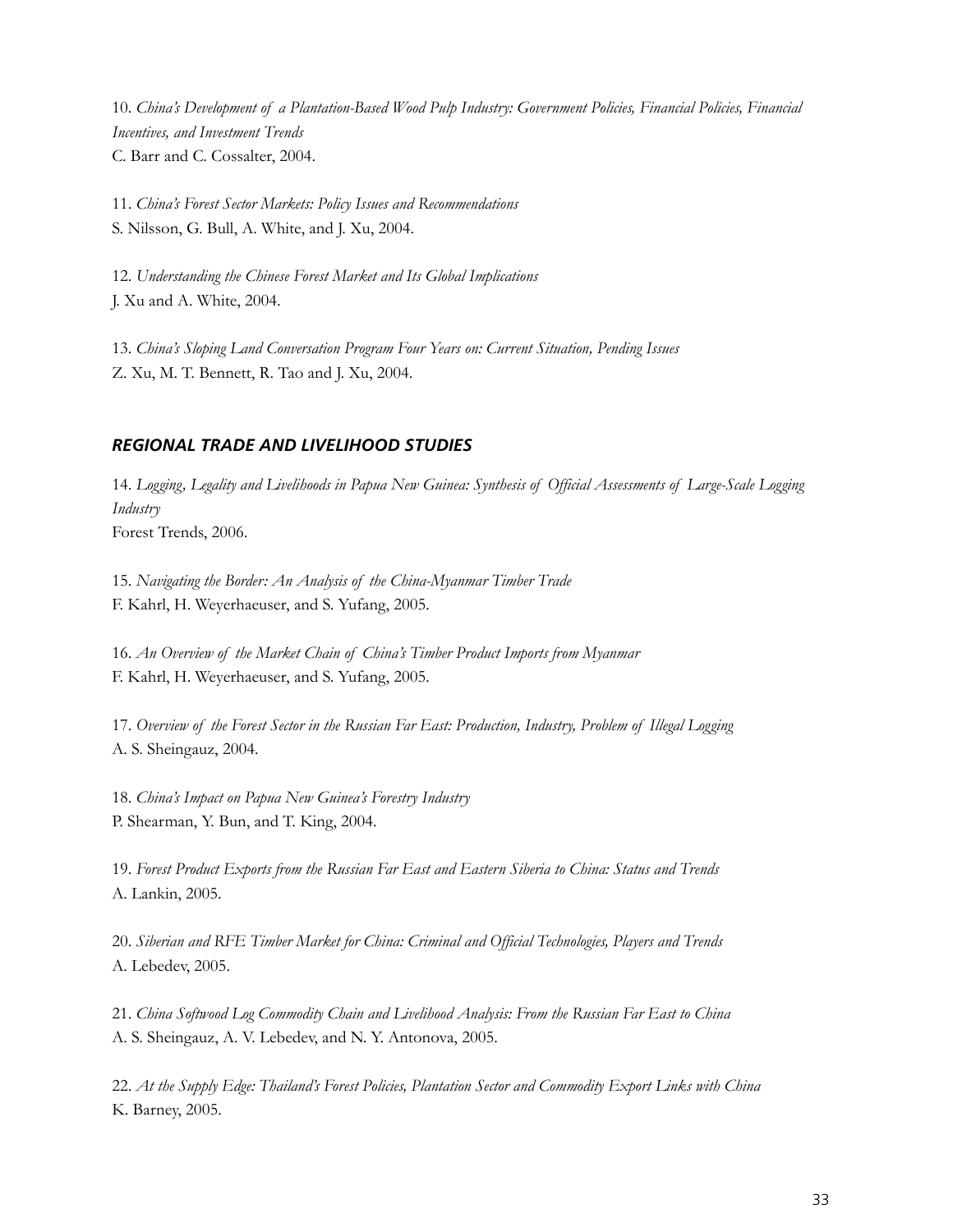23. *Customs. Concessionaries and Conflicts: Tracking Cambodia's Forest Commodity Chains and Export Links with China* K. Barney, 2005.

24. *Central Plans and Global Exports: Tracking Vietnam's Forest Commodity Chains and Export Links with China* K. Barney, 2005.

25. *Strengthening Forest Management in Indonesia Through Land Tenure Reforms: Issues and Framework for Action*  A. Contreras-Hermosilla and C. Fay, 2005.

26. *Russia-China Forest Product Trade: An Overview of Import Trends, Ports of Entry and Supplying Countries* X. Sun, N. Cheng, A. White, R.A. West, and E. Katsigris, 2005.

27. *Logging in the Wild East China and the Forest Crisis in the Russian Far East* C. Pye-Smith, 2006.

28. *Russian Logs in China: The Softwood Commodity Chain & Economic Development in China* W. Song, B. Cheng, S. Zheng and X. Meng, 2006.

29. *Environmental Aspects of China's Papermaking Fiber Supply* B. Stafford, 2007.

30. *Forest Products Trade Between Russia & China: Potential Production, Processing, Consumption and Trade Scenarios* S. Northway and G. Bull, 2007.

## *CHINA-EAST ASIA INFORMATION BULLETIN SERIES*

Issue 1: *China and the Global Market for Forest Products* A. White, X. Sun, K. Canby, J. Xu, C. Barr, E. Katsigris, G. Bull, C. Cossalter and S. Nilsson. 2006.

Issue 2: *Illegal Logging Briefing Paper*  Chinese translation of Chatham House briefing paper by D. Brack. 2006.

Issue 3: *Linking Timber Trade and Forest Practice*  Forest Trends. 2006.

Issue 5*: Helping Liberia Escape Conflict Timber*  Kerstin Canby. 2006.

Issues 6*: The EU Forest Law Enforcement, Governance and Trade Action Plan.* Summary and Chinese translation of several briefing sheets on the EU FLEGT Action Plan by X. Sun. 2006.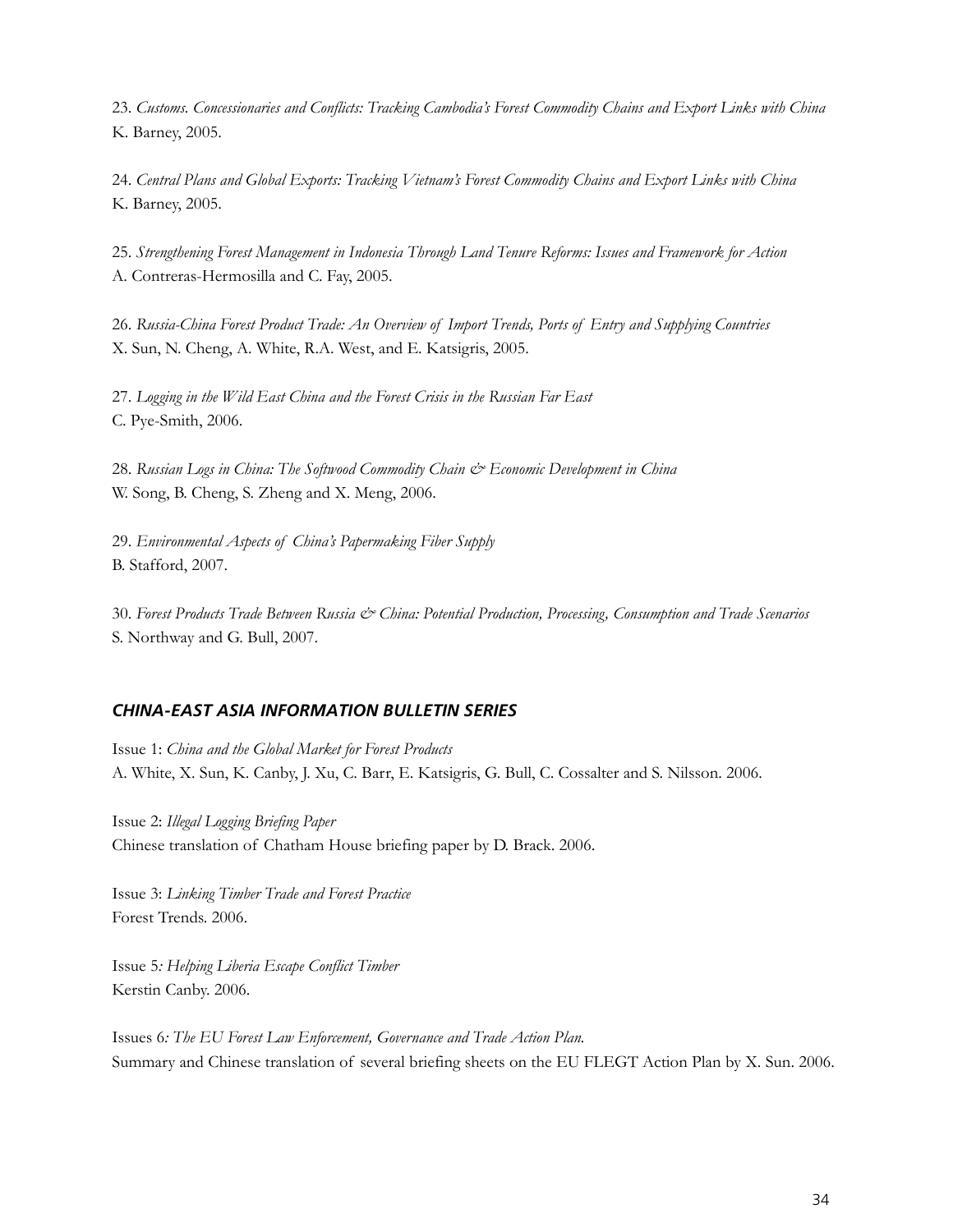Issue 7: *Environmental Aspects of China's Wastepaper Imports* B. Stafford. 2007.

Issue 8: *Role Models in China's Forest Products Industry: Companies Developing Chain-of-Custody Systems to Protect against Illegal or Unsustainable Wood Sourcing* M. Brady & Kerstin Canby. 2007.

Issue 9: *Why China Prefers Logs: Explaining the Prevalence of Unprocessed Wood in China's Timber Imports*  R. Kozak & Kerstin Canby. 2007.